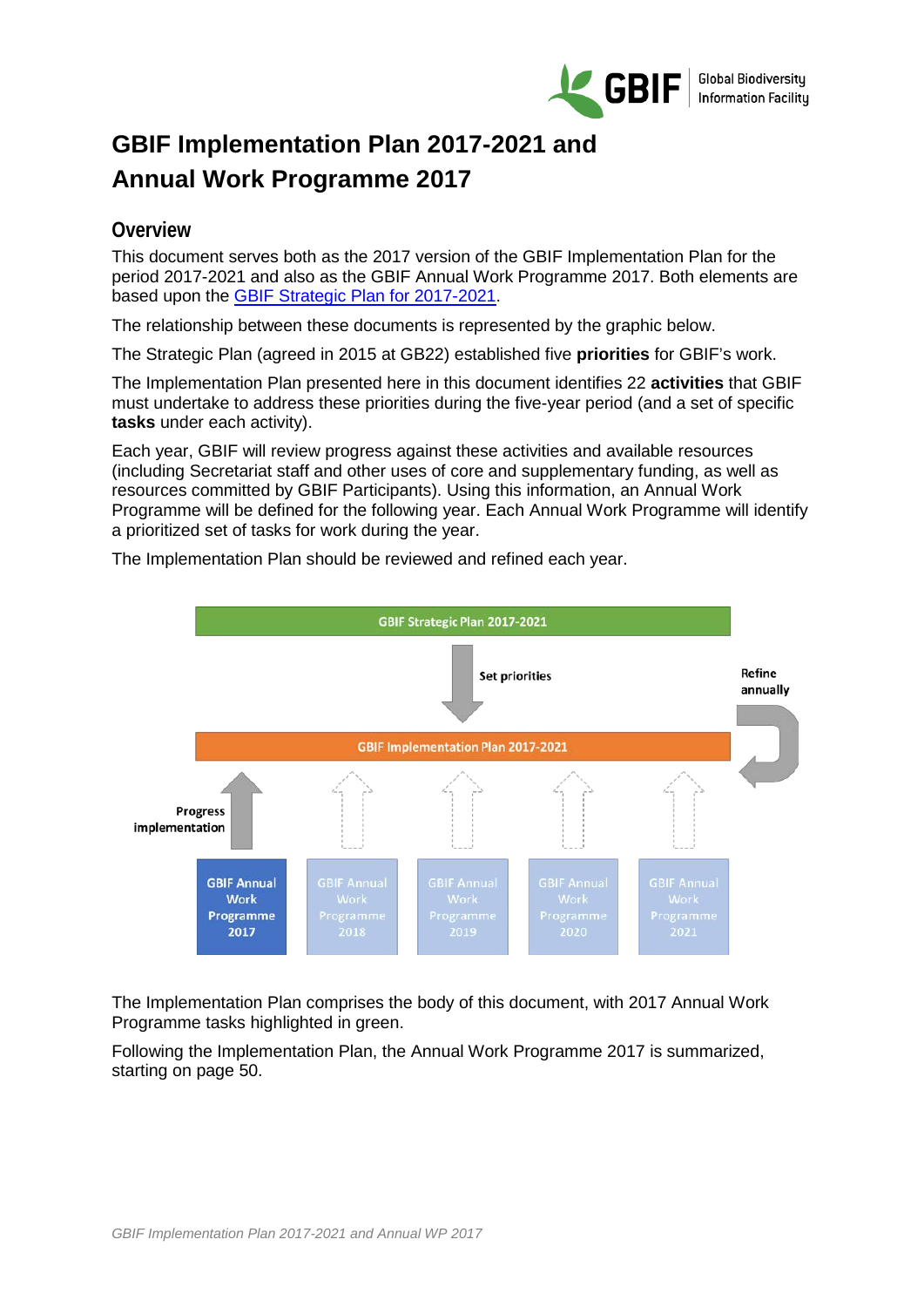

### **GBIF Implementation Plan 2017-2021**

The GBIF **Strategic Plan** 2017-2021 presents five broad overlapping priorities for the GBIF network. Each of these priorities sets a direction and guides activities for the coming period. This document here presents an **Implementation Plan** to enable the GBIF community as a whole to make significant progress in each priority area. It establishes the framework for GBIF's **Annual Work Programmes** over the period of the Strategic Plan.

The following notes provide context for the activities outlined here.

#### **Delivery**

Some activities in this plan will be led or coordinated by GBIF Secretariat staff, using core or supplementary funds. Other activities may be led or coordinated by GBIF Participants with particular interest or expertise in the areas in question.

Combining energies across the whole network within the framework of this plan will enable GBIF to progress the set of activities identified in this document more rapidly. Each Annual Work Programme in the period 2017 to 2021 will build on progress in past years and will focus available resources on remaining priorities identified in this document.

#### **Structure of GBIF**

GBIF operates on three primary levels:

- **Global** GBIF is an international activity and works at the global level to increase standardization and adoption of best practices, to facilitate sharing of expertise and resources and to offer an integrated global dataset and associated informatics infrastructure.
- **Participant** GBIF Participants, including the nodes that they establish, have primary responsibility for engaging stakeholder communities, mobilizing and curating data, providing support and training, and ensuring that national researchers and agencies gain maximum benefit from GBIF. GBIF regional networks provide a framework for national and organizational stakeholders to collaborate more closely, particularly when addressing challenges and opportunities they share.
- **Data Publisher** Data-holding institutions, agencies and individual researchers are the foundations on which GBIF depends. GBIF has a responsibility to ensure that data publishers have access to the tools and support that they need and that they receive recognition for their work and contributions.

This Implementation Plan seeks to address needs at all three of these levels while aiming to reinforce the value of GBIF for stakeholders at each level.

A particular requirement is for the GBIF network to maintain and coordinate software to support each of these levels and to ensure that the publication, integration, management and use of data are as efficient as possible.

At the global level, GBIF focuses on delivery of [GBIF.org](http://gbif.org/) as a software platform to support both human users and tools (via web services). Many of GBIF's goals depend on being able to deliver a fully integrated view of all data from all sources in the best possible forms.

At the data publisher level, GBIF maintains the Integrated Publishing Toolkit (IPT) as its default tool for sharing GBIF-compatible data. Ongoing enhancements are required to increase both the usability of this tool and the value that its services provide to data publishers. At the same time, GBIF seeks to support GBIF-compatible data publishing via other tools such as collection management systems and citizen science platforms.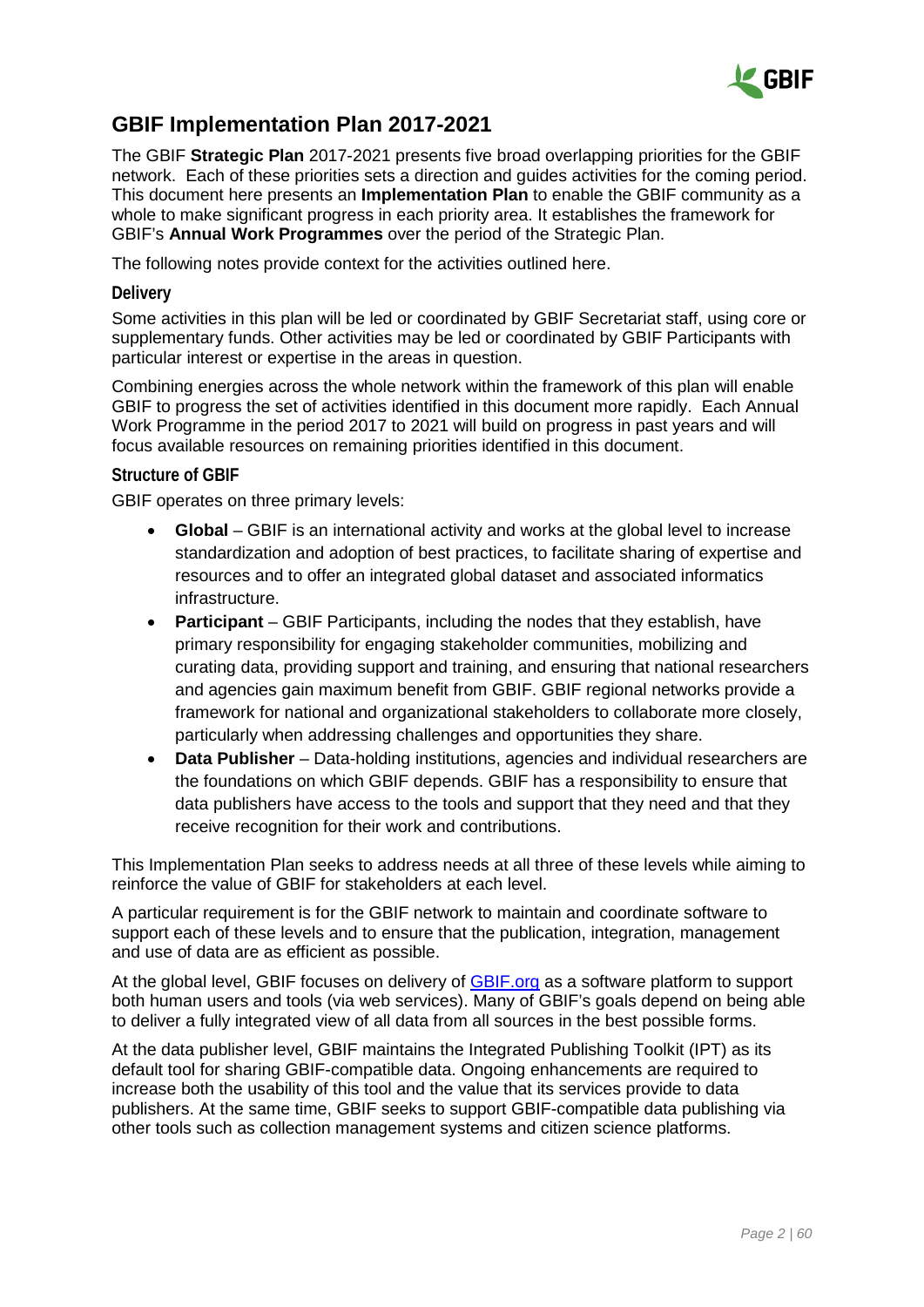

At the Participant level, several efforts have been made to deliver generic portal tools to assist node managers in their work and to deliver value at the national level. The most significant roles for such a platform would be to:

- Enable national- or regional-level integration and curation of datasets
- Enhance data records to reflect national administrative units and national species lists
- Provide tools that meet the requirements of national or regional researchers, policymakers and the general public

Over the last few years, a growing number of GBIF Participants have collaborated to leverage Australia's investment in the *Atlas of Living Australia* (ALA) and to customize these tools to deliver their own portals. The Implementation Plan responds to this with a focus on increasing community development and support to deliver a reusable and sustainable portal toolkit based on the ALA tools. This approach not only benefits Participants already committed to using these tools, but also provides a solution for rapid adoption by other Participants at national, regional, or even thematic levels. In addition, Belgium has indicated an interest in exploring the potential for an alternative lightweight solution based on repository tools such as [CKAN.](http://ckan.org/)

The vision for the technical aspects underlying this Implementation Plan is that the components developed and offered by the GBIF network at each scale should combine to deliver a robust solution to support GBIF data management and that together they should continue to evolve to support a leading international data infrastructure. One aspect of this will be to ensure that all users can share and reuse common components such as data validation tests and that GBIF promotes and fosters wider activity around open projects.

GBIF is more than just a technical network, and this Implementation Plan also addresses the capacity enhancement, networking, communication and reporting activities necessary to advance GBIF's work in these areas. Since it is impossible for GBIF to support all aspects of its network using core funds, this plan focuses on resources which will support the work of GBIF Participants and data holders everywhere, coordinating the skills, expertise and investment of the whole network to maximize benefits to all stakeholders.

#### **Timeline**

None of the priorities, or the more specific goals identified for each priority, can be achieved in a single year; each will require coordinated effort across multiple annual work programmes. This document describes the set of activities currently recognized as important to deliver the Strategic Plan over the five-year period. It will be revised and expanded as required each year to address changes in the landscape in which GBIF operates.

This Implementation Plan was presented to the Governing Board for approval at GB23, accompanied by the Annual Work Programme for 2017 (presented on page [50](#page-49-0) following of this document). Both components were approved at the meeting, subject to the following additions, which are included in this final version:

- The version submitted to the Governing Board did not yet include some of the 2017 commitments from GBIF participants. These have been added to this version of the document.
- The Governing Board recognized the challenge represented by a continued decline in GBIF budgets in real terms, and acknowledged that, based on funding committed at the time, it would not be possible for GBIF to fund all activities normally included in its annual calendar. However, concern was expressed both at the proposed exclusion of the Ebbe Nielsen Challenge and Young Researchers Awards and also at the proposal for a significantly reduced programme of activity around the 2017 Governing Board meeting. Accordingly, the GBIF Secretariat committed to seek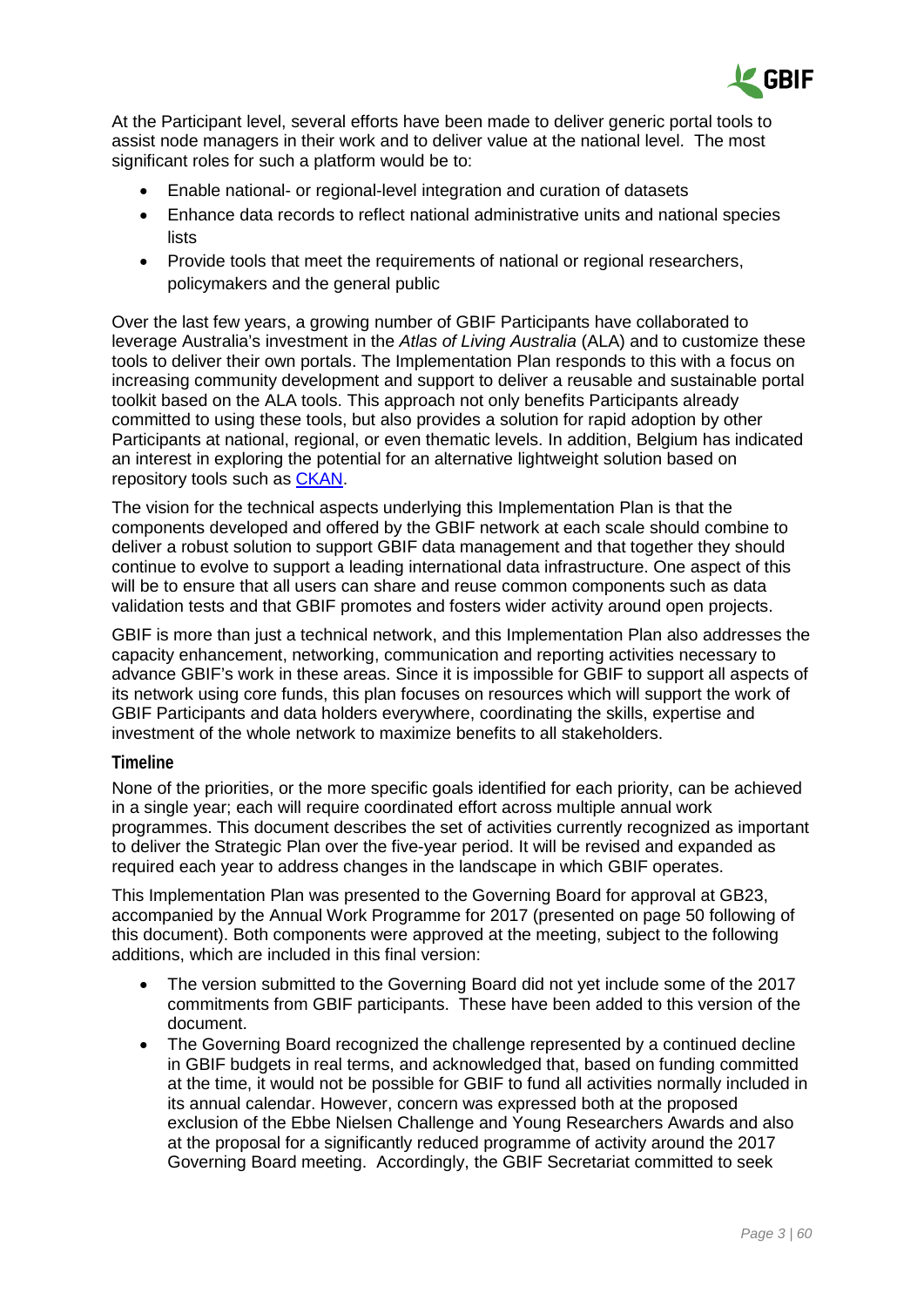

additional sources of funding with the aim of reinstating these components if possible.

Additional commitments from GBIF Participants or others to contribute or deliver particular elements will be welcomed during 2017 and onwards.

#### **Resources**

GBIF has a range of resources for use in delivering its programme of activity, including core funding from annual Participant contributions, supplementary funds (including [BID](http://www.gbif.org/bid) and [BIFA](http://www.gbif.org/programme/bifa) and funds received for activities within other projects), and investments by GBIF Participants.

These resources combine as follows:

- **Core Funding**
	- o Supports GBIF Governance structures (Governing Board, committees)
	- o Supports staffing and operation of GBIF Secretariat to coordinate global activity, including:
		- Delivery of global-level IT infrastructure (GBIF.org)
		- Coordination of delivery of software components to support Participants and Data Publishers
		- Coordination of capacity enhancement activity and information materials for Participants, Data Publishers and Users
		- Coordination of supplementary-funded activity and Participant investments in shared GBIF activity
		- Monitoring and reporting usage and benefits
		- **Administrative support for GBIF activities**
		- Communication, outreach and partnership activities
	- o Limited funds to support workshops, capacity enhancement and developments to expand or enhance GBIF

#### • **Supplementary Funding**

- o Additional funds to support workshops, capacity enhancement and developments to expand or enhance GBIF
- o Funding to support Participants and Data Publishers with content mobilisation or development of national Biodiversity Information Facilities

#### • **Participant Investments**

- o Operating GBIF nodes
- o Engaging with and supporting data publishers and users
- o Curating data from Data Publishers
- o Additional funds or staffing to support workshops, capacity enhancement and developments to expand or enhance GBIF

In past years, Annual Work Programmes have been developed to reflect the use of Core Funding, but this Implementation Plan is intended to offer a framework for GBIF Participants and other stakeholders to take leadership in delivering some of the identified activities and tasks. Where possible, Participants are encouraged to seek funds or allocate staff time to enable progress in areas beyond those for which Core Funding is adequate.

All such commitments reported by GBIF participants have been included within the 2017 Annual Work Programme and will be reported as part of GBIF's work during the year. Additional Participant commitments will be most welcome at any stage in the implementation of the 2017 Annual Work Programme and for inclusion in subsequent Annual Work Programmes. Examples of such commitments include (but are not limited to):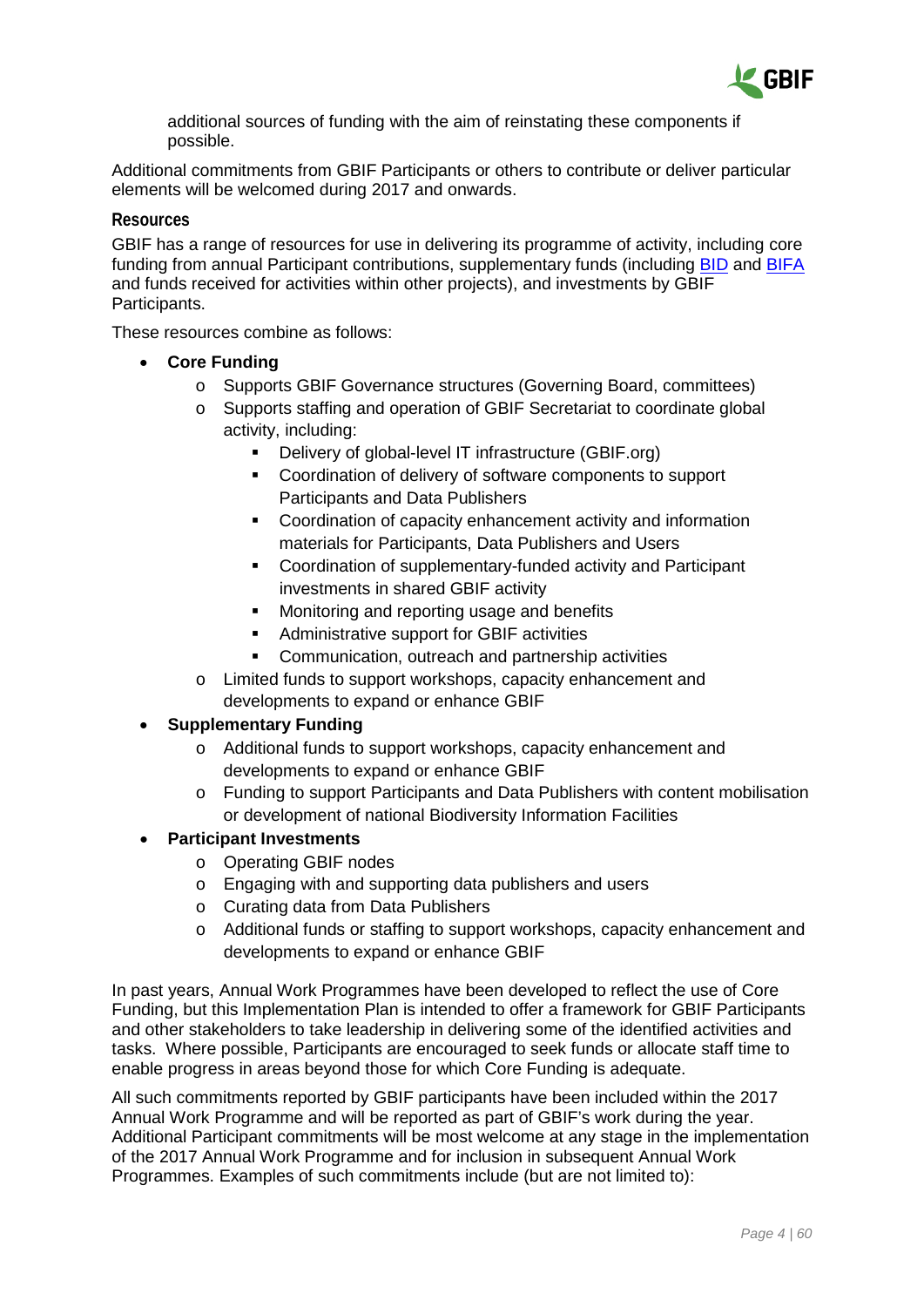

- Organization of workshops to develop required new standards or best practice recommendations
- Capacity enhancement and training at regional or global levels
- Development of tools or software components to advance GBIF's work
- Representation of GBIF in international fora
- Recruitment of additional GBIF Participants

Please advise the Secretariat at the earliest possible opportunity of any such proposed commitments. A form is made available for this purpose.

#### **Implementation Plan structure**

The Implementation Plan is structured around the five priorities identified in the GBIF Strategic Plan 2017-2021. These are presented here in reverse order from their sequence in the Strategic Plan, and numbered accordingly. This reordering allows the Implementation Plan to place its initial focus squarely on the global network of GBIF Participants and data publishers, building on these foundations to address in turn GBIF's informatics, content mobilization, curation and delivered products.

For each of the five priorities, the plan presents a series of numbered **Activities**. These are the major areas where GBIF needs to develop further in the coming period. A rationale and implementation approach is presented for each Activity.

Based on the implementation approach, each Activity includes a series of **Tasks**. These Tasks are the items that the Annual Work Programmes need to address. They are presented here as a table, at the end of each section describing the Activity.

Where activity is expected on a Task during 2017, it has been coloured green and includes information on the allocated resources. All such Tasks are collated in the [Annual Work](#page-48-0)  [Programme 2017.](#page-48-0)

The "Start" column indicates whether each Task will be commenced in 2017, or otherwise whether it should ideally commence early in the five-year period or may be deferred to the middle or later in the period.

The "Participant activity" column indicates where GBIF Participants may contribute through the ongoing activities of their nodes and/or where particular Participants have declared an interest in leading or contributing to a Task.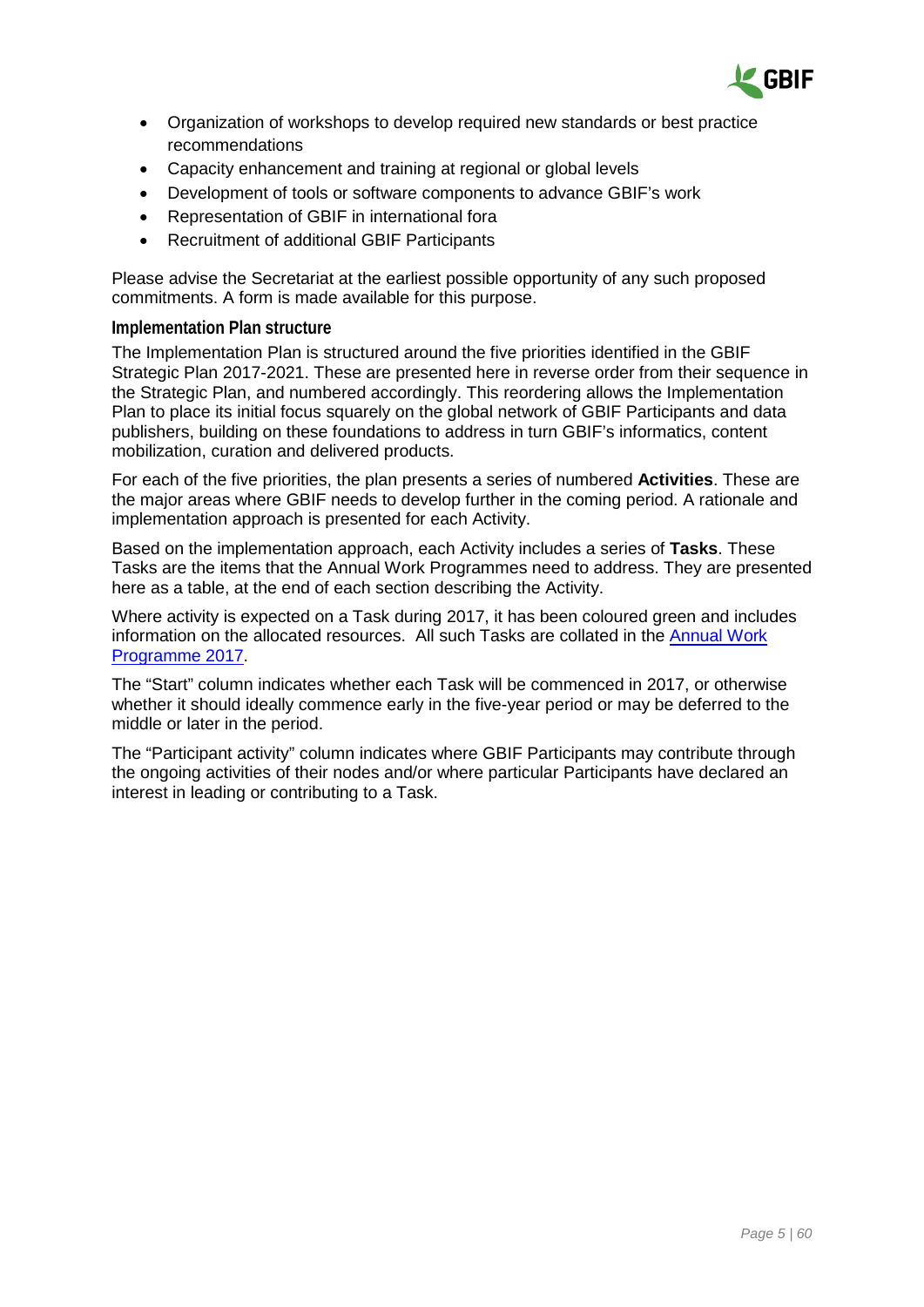

# **Overview of Priorities and Activities**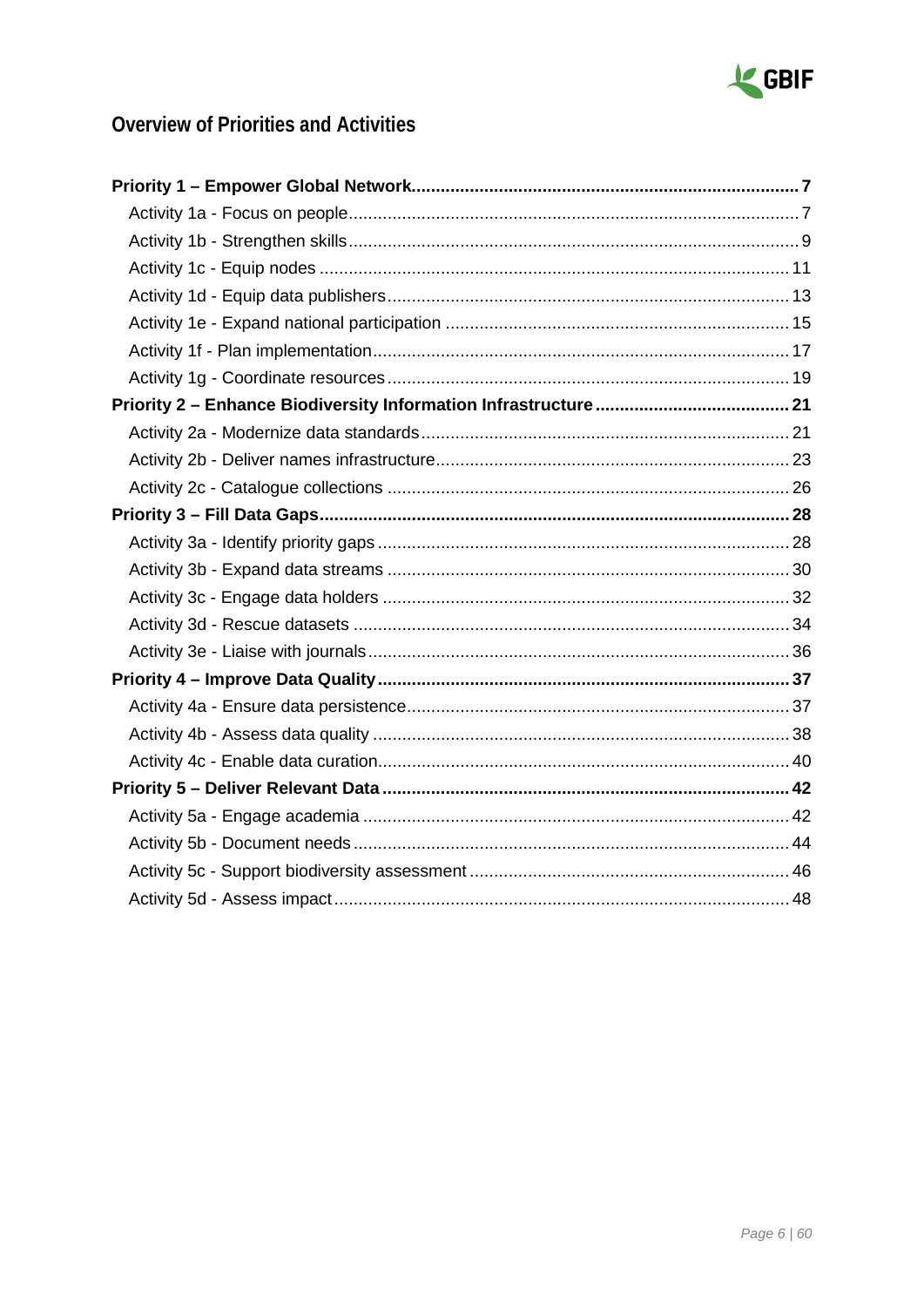

# <span id="page-6-0"></span>**Priority 1 – Empower Global Network**

*"Ensure that governments, researchers and users are equipped and supported to share, improve and use data through the GBIF network, regardless of geography, language or institutional affiliation."*

### <span id="page-6-1"></span>**Activity 1a - Focus on people**

#### **Rationale**

GBIF is the result of work by thousands of people in agencies and institutions worldwide. This network's long-term sustainability depends on demonstrating the value of such contributions and justifying continued investment of effort.

The GBIF Secretariat can enhance efforts to develop capacity within the network and build an effective distributed help desk system that acknowledges and showcases relevant skills and experience that people across the network possess. Users of GBIF data products would also benefit from showcasing the network's indispensible human resources and their impact on assessing and improving biodiversity data.

For these reasons, the next round of improvements to GBIF.org should enhance the network's capacity to serve as a hub for the GBIF community by identifying its active contributors, integrating information on their relevant GBIF activities, and supporting broader knowledge exchange and skill development.

#### **Approach**

The key task is to enhance GBIF.org to connect and display information on its contributors and other users of the site. This may include contact details (subject to individual control), formal roles (e.g. within participant delegations; in connection to publishing/improving datasets; based on training experience) and online participation in help desk discussions. Whether through the use of existing social or commercial platforms or through custom web application development, GBIF.org should absorb activity currently handled through the separate GBIF community site. GBIF should also build on experience during 2015-2016 in using digital badges to identify skills held by individuals. Such community functions will support the operation of GBIF Task Groups, externally funded projects like BID, and engagement of expert groups to curate GBIF data.

| Task<br>number | <b>Description</b>                                                                                                                                                                                                                                             | <b>Start</b> | Secretariat<br>staff                                                                               | Allocated<br>funding | Participant activity                                                                                                                                                                                          |
|----------------|----------------------------------------------------------------------------------------------------------------------------------------------------------------------------------------------------------------------------------------------------------------|--------------|----------------------------------------------------------------------------------------------------|----------------------|---------------------------------------------------------------------------------------------------------------------------------------------------------------------------------------------------------------|
| 1.a.i          | Develop mechanisms to support<br>and reflect the skills, expertise<br>and experience of individual and<br>organizational contributions to<br>the GBIF network (including<br>revision of identity management<br>system and integration of<br>ORCID identifiers) | 2017         | Participation<br>0.15 FTE<br><b>Informatics</b><br>0.6 FTE<br>Data<br><b>Products</b><br>$0.1$ FTE |                      |                                                                                                                                                                                                               |
| 1.a.ii         | Consolidate use of digital<br>badges to record skills and<br>contributions                                                                                                                                                                                     | 2017         | Participation<br>$0.1$ FTE                                                                         |                      | Align with / contribute to<br>consistent criteria for<br>recognizing skills (possible<br>workshop, links to national<br>training programmes)<br>BELGIUM, SPAIN: plans to<br>align with national<br>programmes |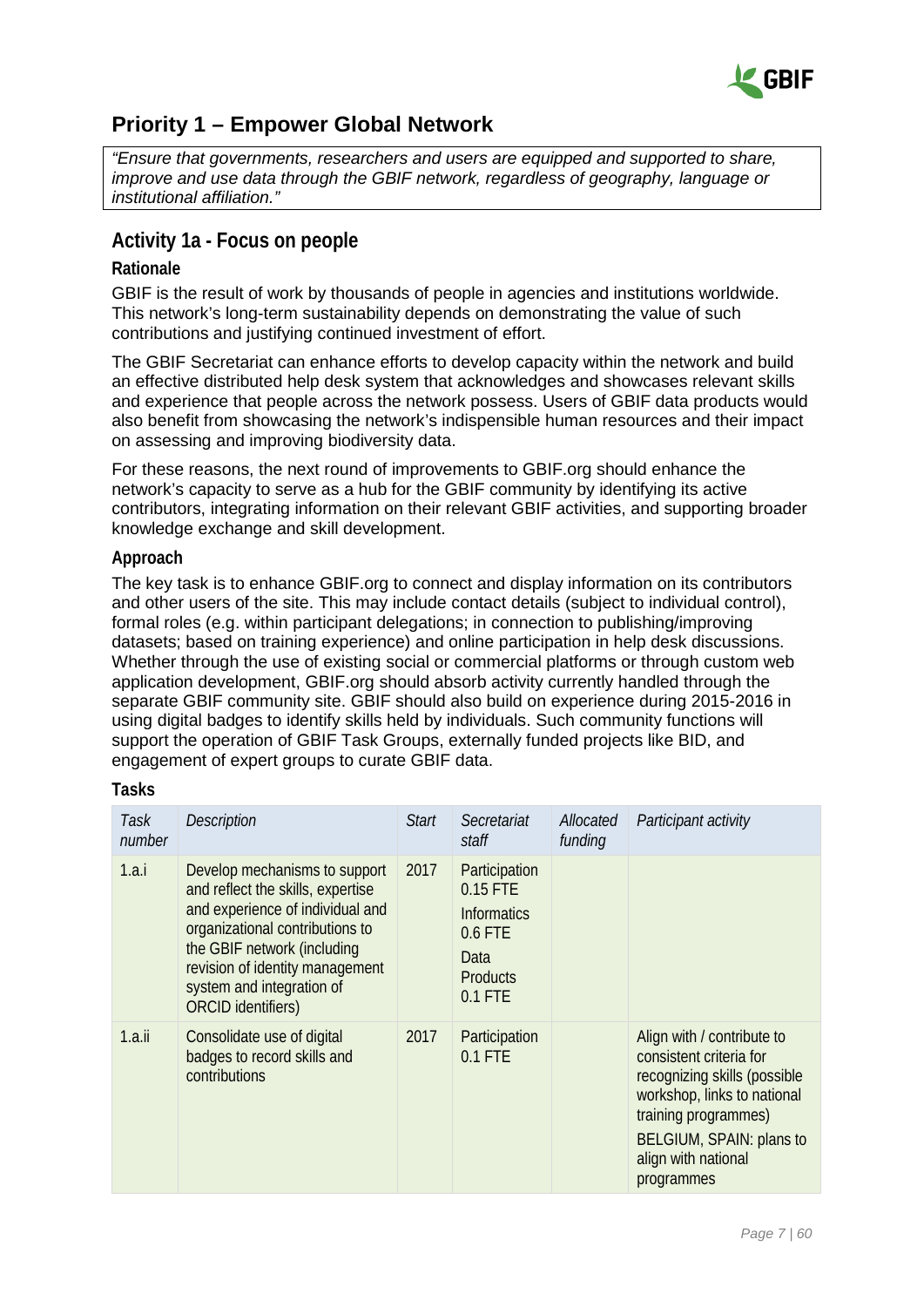

- **[1b. Strengthen skills](#page-8-0)** help desk and training activities build on community portal functions
- **[1c. Equip nodes](#page-10-0)** GBIF.org should highlight role of node managers and staff
- **[1d. Equip data publishers](#page-12-0)** proper credit should be given for data publishers
- **[3c. Engage data holders](#page-31-0)** stronger community support and help desk to support data publishing
- **[4c. Enable data curation](#page-39-0)** a community structure is required before GBIF can support engagement with experts as data curators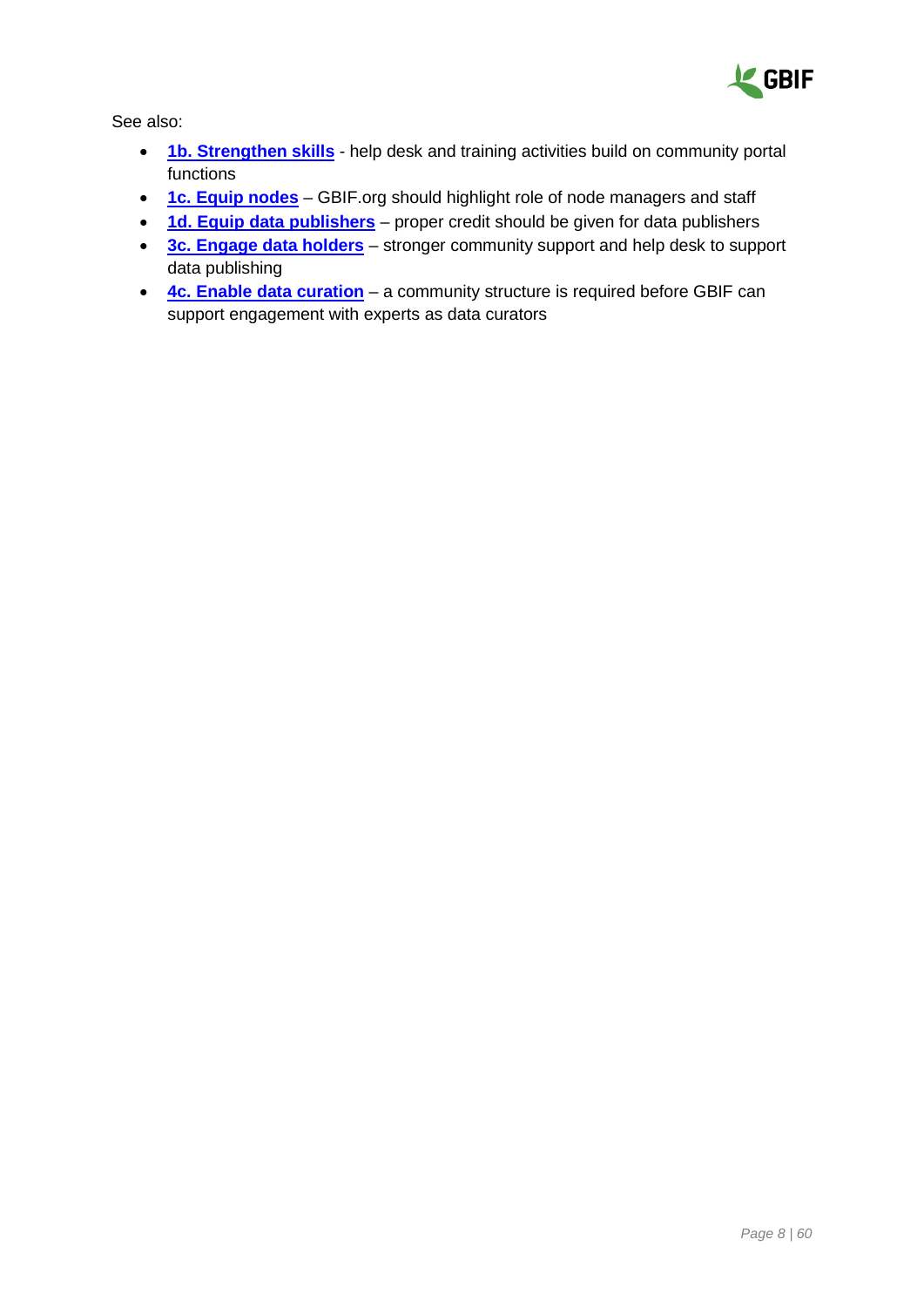

### <span id="page-8-0"></span>**Activity 1b - Strengthen skills**

#### **Rationale**

The strengthening of personal skills through international collaboration has been one of the great successes of the GBIF global network. During this implementation period, GBIF must build on this past experience (including the support mechanisms developed for the BID programme) to reinforce efficient training and capacity enhancement across the network. Central to this is the development of a collaborative help desk capability and the alignment of relevant aspects of national training initiatives with a global curriculum to facilitate direct reuse of resources.

#### **Approach**

To strength key skills, GBIF needs to develop and maintain a comprehensive set of clear reference information and training materials that support all GBIF audiences. During 2016, the Secretariat has been upgrading documentation to deliver this comprehensive resource, first via concise explanatory text materials (including numerous translations by network members into French, Portuguese, Spanish, Chinese, Japanese and Russian). By the end of 2016, some of these text materials will be supported by short videos that present key functional and operational aspects of GBIF. The aim is to deliver a structured set of short, clear, current and complete documents that enable GBIF stakeholders to gain an understanding of relevant aspects of GBIF's work quickly, including formal Participation, establishing a national or thematic node, planning digitization, mobilizing data, discovering and using data, citing data, among others. This work complements significant activity among Participants to produce information and training materials relevant to particular audiences.

GBIF will organize all these materials to form a curriculum that builds and supports the skills and activities identified in GBIF's self-assessment tools for nodes and data holders. A core set of these resources should provide new stakeholders with an effective introduction to GBIF's structure, roles, approaches and solutions. Other more technical resources will provide the additional detail needed by those working in specific areas like digitization, data publishing and use of GBIF-mediated data. The Secretariat will coordinate ongoing maintenance and updates to this curriculum with contributions and translations from the network.

| Task number | <b>Description</b>                                                                                            | <b>Start</b> | Secretariat<br>staff                                                                                                                        | Allocated<br>funding                | Participant activity                                                                                                                                                               |
|-------------|---------------------------------------------------------------------------------------------------------------|--------------|---------------------------------------------------------------------------------------------------------------------------------------------|-------------------------------------|------------------------------------------------------------------------------------------------------------------------------------------------------------------------------------|
| 1.b.i       | Develop collaborative help<br>desk capability – including<br>discussion groups, support<br>materials and FAQs | 2017         | Participation<br>$0.1$ FTE<br><b>Informatics</b><br>$0.1$ FTE<br>Data Products<br>0.6 FTE<br>Including offset<br>of €50K from<br><b>BID</b> | €50K BID<br>for<br>mentors,<br>etc. | Engage national experts<br>to provide support to<br>others through GBIF<br>collaboration<br>mechanisms<br><b>BELGIUM: Support help</b><br>desk activity                            |
| 1.b.ii      | Articulate training and<br>capacity enhancement<br>activities around a single,<br>global curriculum for GBIF  | 2017         | Participation<br>$0.1$ FTE                                                                                                                  |                                     | Align training activities to<br>the GBIF global<br>curriculum and its<br>certification mechanisms<br>FRANCE: organize and<br>deliver training session<br>SPAIN: coordinate efforts |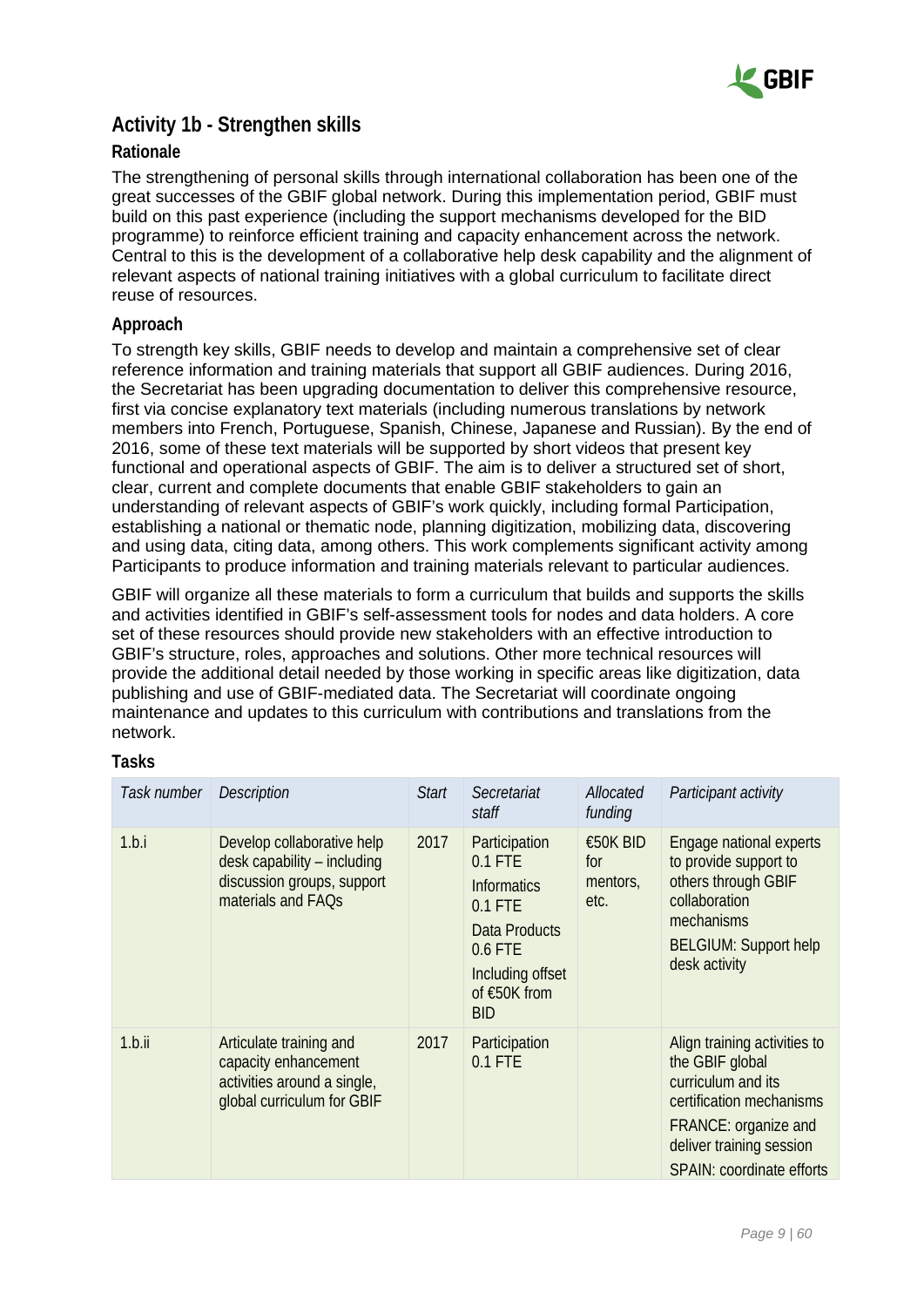

|            |                                                                                                |      |                           | around training nodes<br>staff; operate e-learning<br>platform<br>GERMANY: Each year,<br>4-5 one-day Diversity<br>Workbench workshops are<br>offered                                                                              |
|------------|------------------------------------------------------------------------------------------------|------|---------------------------|-----------------------------------------------------------------------------------------------------------------------------------------------------------------------------------------------------------------------------------|
| $1.b.$ iii | Deliver explainer texts and<br>videos to support self-<br>directed instruction and<br>learning | 2017 | Participation<br>0.25 FTE | Contribute to review,<br>adaptation and<br>translation of both written<br>and video explainers<br><b>FRANCE: French</b><br>explainer texts and<br>videos<br>SPAIN/COLOMBIA -<br>Spanish video tutorial on<br>GBIF data publishing |

- **[1a. Focus on people](#page-6-1)** acknowledgement of skills and contributions in the area of training and capacity
- **[1c. Equip nodes](#page-10-0)** capacity enhancement and support directed to nodes teams
- **[1d. Equip data publishers](#page-12-0)** documentation and help desk must support data publishing
- **[1e. Expand national participation](#page-14-0)** improved information materials will assist with communicating benefits of national participation
- **[3c. Engage data holders](#page-31-0)** improved information materials will assist with engagement of new data holders
- **[4b. Assess data quality](#page-37-0)** GBIF data quality approaches must be clear and well documented
- **[4c. Enable data curation](#page-39-0)** as GBIF seeks to engage experts to curate data, processes and tools must be clear and well documented
- **[5a. Engage academia](#page-41-1)** broader engagement with academic bodies, universities and libraries will require clear standalone information resources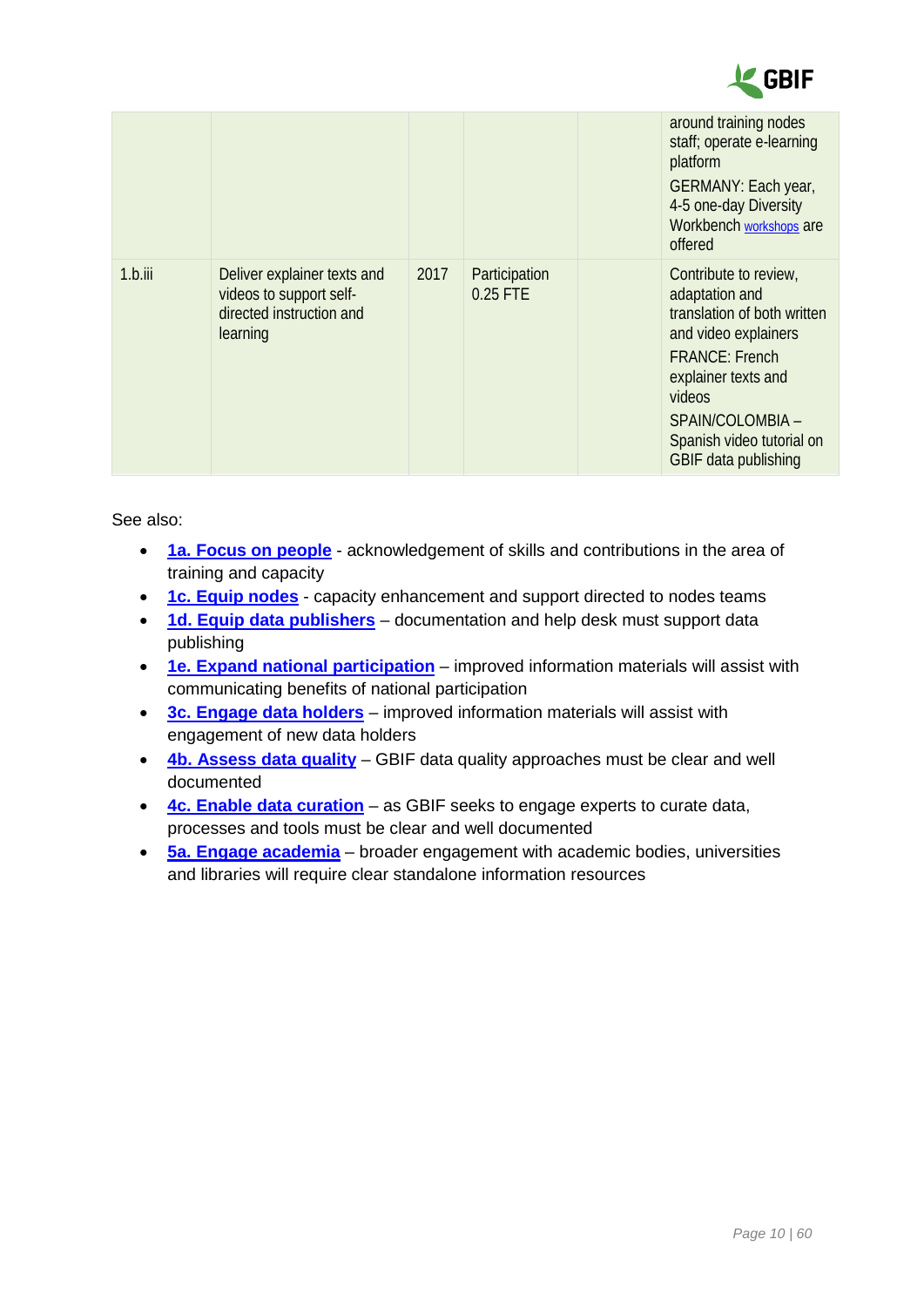

## <span id="page-10-0"></span>**Activity 1c - Equip Participant nodes**

#### **Rationale**

By coordinating national, regional and thematic networks, Participant nodes play an essential role in helping GBIF engage the broadest possible community of institutions, initiatives and individuals engaged in biodiversity informatics. GBIF must provide learning materials and tools to support nodes efficiently as they work to mobilize biodiversity data, promote the reuse of available data and support users by improving data management and quality. Preferred approaches enable any one node to invest in developing tools and capacity that others can easily leverage for the benefit of the whole community. The skills and experience of the node managers and other team members are recognized as uniquely valuable in helping new Participants establish their nodes and allowing the community to develop together.

#### **Approach**

GBIF promotes capacity self-assessment as a tool to help nodes with planning and tracking progress at all stages in the development of national biodiversity information facilities. The results of these assessments can also identify important capacity needs to address with learning materials, tools and collaborative projects. The reuse and adaptation of the Atlas of Living Australia's open-source software tools by a growing community of nodes between 2013 and 2016 is an example of successful collaboration based on the mutual needs of the countries involved. Additional support for this international partnership will allow still more nodes to benefit from the collective resources and expertise to build websites that provide biodiversity data and services to a range of national and regional user communities. The nodes' teams will also engage in collaborative helpdesk activities to enable them to share knowledge across the scientific and technical domains handled by the nodes.

| Task number | Description                                                                             | <b>Start</b> | Secretariat staff              | Allocated<br>funding | Participant activity                                                                                                                                                                                                                                                                                                                                                                                                          |
|-------------|-----------------------------------------------------------------------------------------|--------------|--------------------------------|----------------------|-------------------------------------------------------------------------------------------------------------------------------------------------------------------------------------------------------------------------------------------------------------------------------------------------------------------------------------------------------------------------------------------------------------------------------|
| 1.c.i       | Perform ongoing<br>nodes capacity self-<br>assessment                                   | 2017         | Participation<br>0.05 FTE      |                      | Perform capacity self-<br>assessment to support<br>planning and monitoring<br>of progress in national<br>activities                                                                                                                                                                                                                                                                                                           |
| $1.c.$ ii   | <b>Build reusable</b><br>national/regional<br>platform tools centred<br>on ALA software | 2017         | <b>Informatics</b><br>0.25 FTE |                      | Contribute staff time to<br>help desk support for<br>national platform<br>implementation<br>Contribute (in<br>coordination with ALA<br>team) resources for<br>development or<br>customization of ALA<br>tools<br><b>AUSTRALIA: at least one</b><br>FTE to support<br>national/regional<br>development/deployment;<br>staff time to help support<br>development activity,<br>hackathons, etc.<br><b>FRANCE: half an FTE to</b> |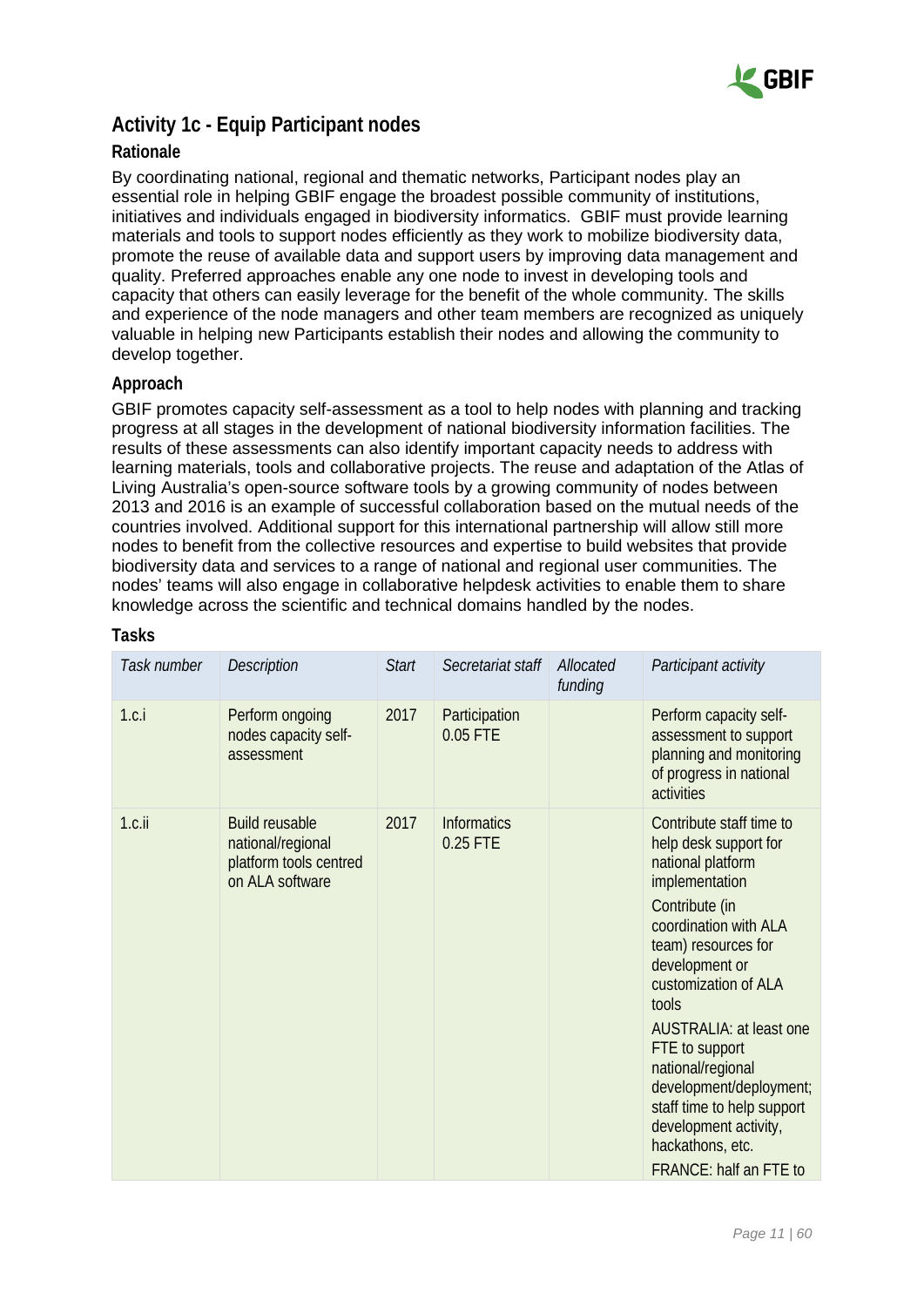

|            |                                                                                                       |      |                                                           | work on national portals<br>(France, Benin)<br>SPAIN: assist other<br>nodes with deployment<br><b>PORTUGAL: build</b><br>reusable national/regional<br>platform tools, based on<br>ALA software; ALA<br>promotion in related<br>countries |
|------------|-------------------------------------------------------------------------------------------------------|------|-----------------------------------------------------------|-------------------------------------------------------------------------------------------------------------------------------------------------------------------------------------------------------------------------------------------|
| $1.c.$ iii | Develop online<br>collaboration through<br>GBIF.org helpdesk to<br>assist and mentor<br>node managers | 2017 | Participation<br>$0.1$ FTE<br>Administration<br>$0.3$ FTE | Contribute expertise in<br>node management by<br>participating in the<br>helpdesk<br><b>BELGIUM, FRANCE:</b><br>support for helpdesk                                                                                                      |
| 1.c.iv     | <b>Explore alternative</b><br>options for lightweight<br>national portal<br>solutions, e.g. CKAN      | 2017 |                                                           | <b>BELGIUM: Lead</b><br>evaluation of options                                                                                                                                                                                             |

- **[1a. Focus on people](#page-6-1)** acknowledgement of roles and contributions of those engaged in the nodes' teams
- **[1b. Strengthen skills](#page-8-0)** resources to support the learning of members of the nodes' teams that can also be adapted for reuse within their networks
- **[1e. Expand national participation](#page-14-0)** better tooling and support for nodes is an incentive for broadened participation
- **[1f. Plan implementation](#page-16-0)** implementing this plan requires strong nodes to take leadership and build national capacity
- **[1g. Coordinate resources](#page-18-0)** programmes supporting the development of fundable collaborative projects and capacity exchange and between the nodes
- **[2c. Catalogue collections](#page-25-0)** nodes are central to understanding and cataloguing national collections
- **[3c. Engage data holders](#page-31-0)** nodes lead in engagement with data holders, including collections, citizen science groups, consultants, universities, government agencies, etc.
- **[4c. Enable data curation](#page-39-0)** data curation mechanisms need to build on nodes capacity and engage with national bodies
- **[5a. Engage academia](#page-41-1)** nodes are the primary interface between GBIF and national academic bodies and universities
- **[5b. Document needs](#page-43-0)** nodes contribute to understanding data requirements and best practices and may take leadership in new fitness-for-use investigations
- **[5d. Assess impact](#page-47-0)** understanding and presenting GBIF's impact will support nodes in demonstrating the value of engagement and data publishing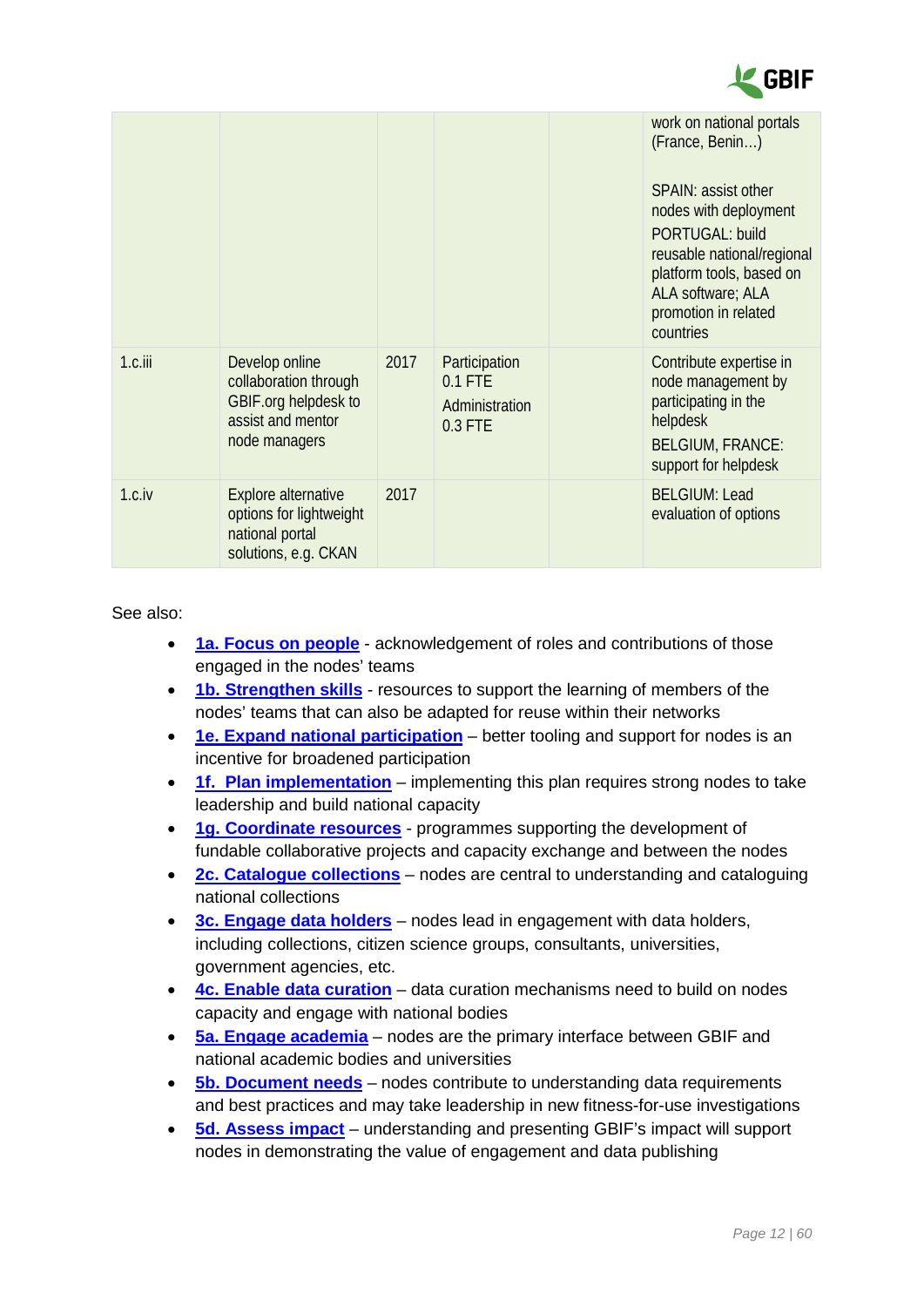

## <span id="page-12-0"></span>**Activity 1d - Equip data publishers**

#### **Rationale**

Data publishers are an essential component of the GBIF network as they share their content through the common infrastructure. More than 800 data publishers actively distribute datasets through GBIF.org, and their ranks increase steadily. Publishers from different parts of the world often face unique challenges, though common themes emerge. These problems range from lack of data publishing experience or skills, lack of equipment, language barriers, difficulties in managing data hosting facilities, and the inability to publish high-quality data or curate data into the future. The Integrated Publishing Toolkit (IPT) requires ongoing improvements and enhancements, including the establishment of hosted instances that reduce the technical burden on data publishers.

#### **Approach**

Following the model of the self-assessment tool for node managers, the Secretariat has developed a self-assessment tool for data publishers as part of the support for the BID programme, which will guide the work with collection managers and other data holders to assess and prioritize areas for capacity enhancement or investment. The Secretariat already operates instances of the IPT that data publishers lacking their own infrastructure may use, and Participants are encouraged to deploy instances of the IPT or other GBIF-compatible data publishing software to support data holding institutions. Planned enhancements to the IPT will simplify publishing pathways using spreadsheet templates as an alternative for the less advanced data publishers. GBIF will improve reporting to data publishers on both quality aspects of their data and uses of data documented through download DOI citations.

| Task number | Description                                                                | <b>Start</b> | Secretariat staff                | Allocated<br>funding | Participant activity                                                                                                                                                                                                                                                                                                                           |
|-------------|----------------------------------------------------------------------------|--------------|----------------------------------|----------------------|------------------------------------------------------------------------------------------------------------------------------------------------------------------------------------------------------------------------------------------------------------------------------------------------------------------------------------------------|
| 1.d.i       | Promote and support<br>capacity self-<br>assessment for data<br>holders    | 2017         | Participation<br>0.05 FTE        |                      | Promote and guide<br>self-assessments<br><b>BELGIUM: promote</b><br>self-assessments                                                                                                                                                                                                                                                           |
| $1.d.$ ii   | Promote publication of<br>collection metadata                              | 2017         |                                  |                      | Include collection<br>metadata as part of<br>data mobilization<br>FRANCE: promote<br>metadata publication                                                                                                                                                                                                                                      |
| $1.d.$ iii  | Simplify data<br>publication pathways<br>(spreadsheet-level<br>publishing) | 2017         | <b>Data Products</b><br>0.05 FTE |                      | <b>FRANCE: French</b><br>language version<br>NORWAY: explore<br>collaboration around<br><b>IPT</b> enhancements<br><b>GERMANY: 0.2 FTE</b><br>- Diversity Workbench<br>team is implementing<br>SQL databases,<br>clients, web<br>interfaces, services,<br>and workflows and<br>procedures to deliver<br>stand-compliant<br>occurrence data and |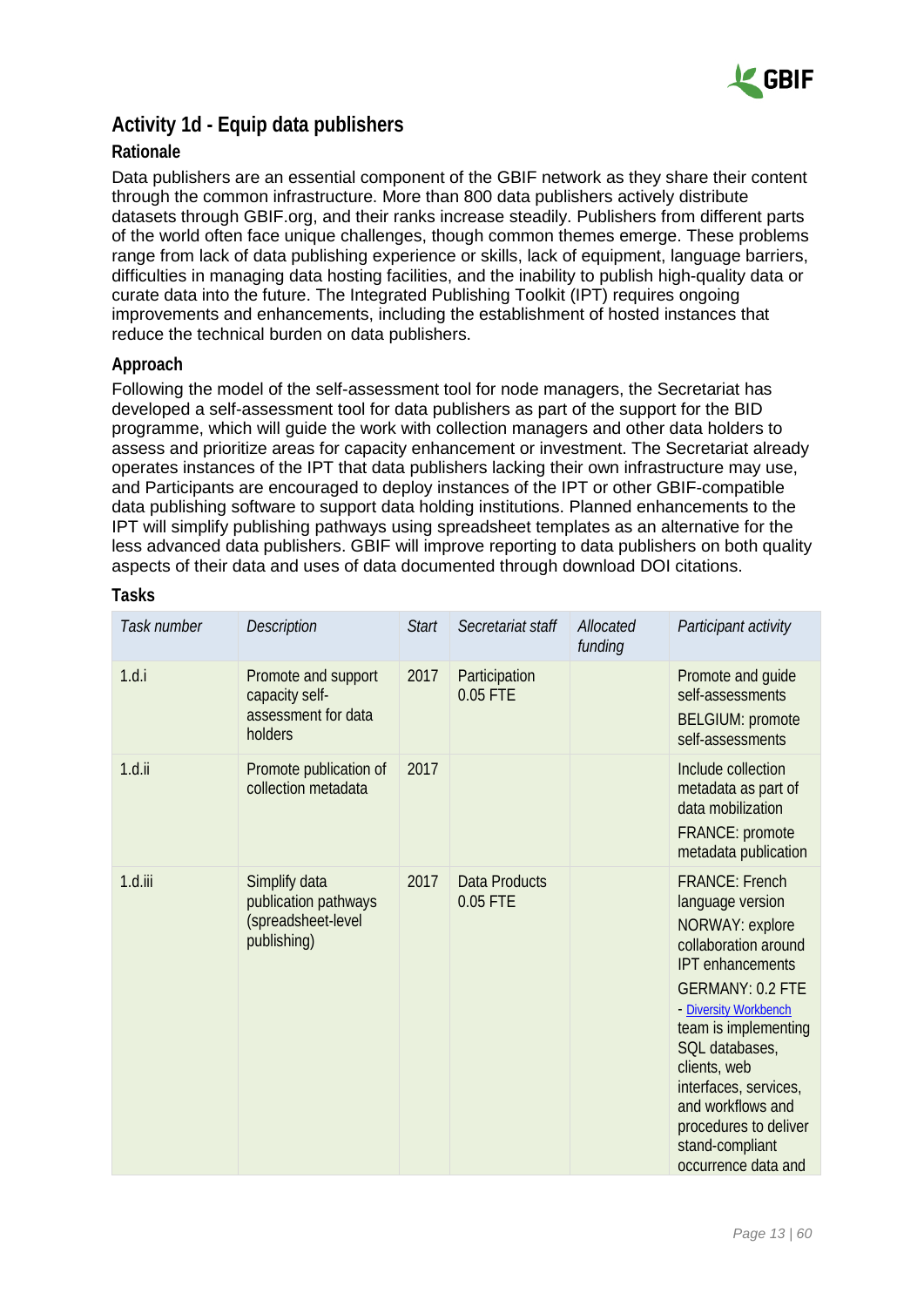

|          |                                                                                                         |      |                                                                  | checklist data for<br><b>GBIF</b>                                                                                                                                                                      |
|----------|---------------------------------------------------------------------------------------------------------|------|------------------------------------------------------------------|--------------------------------------------------------------------------------------------------------------------------------------------------------------------------------------------------------|
| 1.d.iv   | Manage IPT feature<br>upgrades                                                                          | 2017 |                                                                  | FRANCE: update<br>versions for France,<br>Madagascar, Togo,<br>etc.                                                                                                                                    |
| 1.d.v    | Operate hosted IPT<br>infrastructure                                                                    | 2017 |                                                                  | FRANCE,<br><b>PORTUGAL: host</b><br><b>IPT</b> services                                                                                                                                                |
| 1.d.vi   | <b>Consolidate NSG-led</b><br>endorsement process                                                       | 2017 |                                                                  | <b>NODES: Efficiency in</b><br>communications and<br>decision making to<br>speed up<br>endorsement-<br>including a stated<br>endorsement policy<br>and service level<br>agreement where<br>appropriate |
| 1.d.vii  | Develop online<br>collaboration through<br>GBIF.org helpdesk to<br>assist and mentor data<br>publishers | 2017 | Participation<br>$0.05$ FTE<br><b>Data Products</b><br>$0.1$ FTE | Volunteer expertise<br>in mentoring and<br>helpdesk support<br><b>BELGIUM, FRANCE,</b><br>SPAIN: support for<br>helpdesk                                                                               |
| 1.d.viii | Provide clear online<br>reporting of the use of<br>data for data<br>publishers                          | 2017 | <b>Data Products</b><br>0.05 FTE                                 | <b>FRANCE:</b> feedback<br>at national level                                                                                                                                                           |

- **[1a. Focus on people](#page-6-1)** GBIF.org needs to give credit to data publishers and support them through the help desk
- **[1b. Strengthen skills](#page-8-0)** documentation and help desk for data publishing
- **2a. Modernize [data standards](#page-20-1)** improvements are required to clarify and simplify key aspects of representing biodiversity data
- **[2b. Deliver names infrastructure](#page-22-0)** data publishers would benefit from a more robust and comprehensive taxonomic framework
- **[2c. Catalogue collections](#page-25-0)** cataloguing collections will highlight opportunities to digitize collections and mobilize their data
- **[3a. Identify priority gaps](#page-27-1)** identified gaps may support efforts to mobilize data
- **[3b. Expand data streams](#page-29-0)** GBIF should ensure tools and documentation support all relevant sources of data
- **[3c. Engage data holders](#page-31-0)** tools and documentation will assist with convincing data holders to publish data
- **[3d. Rescue datasets](#page-33-0)** community assistance is a mechanism to support data publishing
- **[3e. Liaise with journals](#page-34-0)** better visibility for data in research publications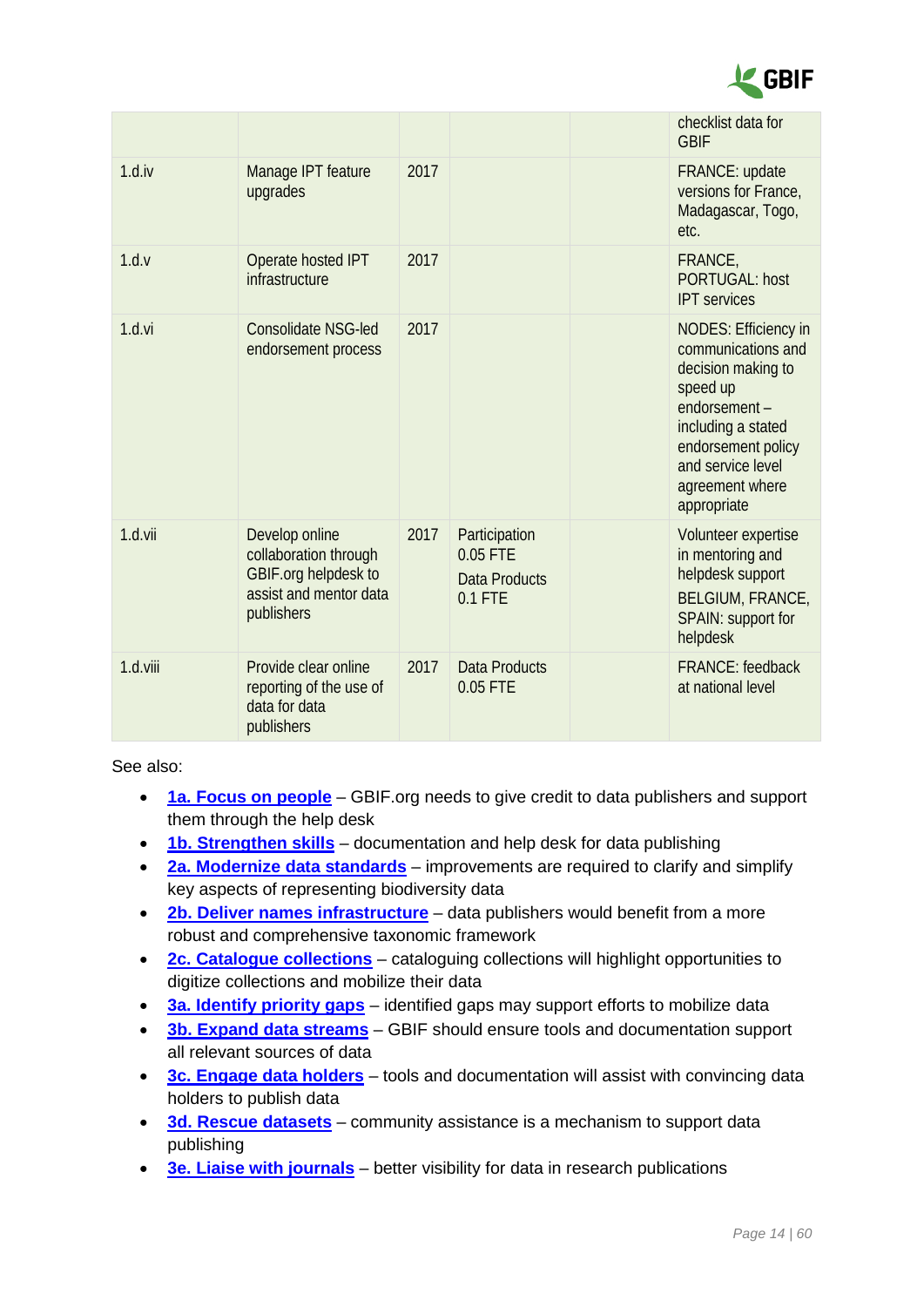

- **[4a. Ensure data persistence](#page-36-1)** assistance with long-term management of data
- **[4b. Assess data quality](#page-37-0)** includes feedback to publishers on potential improvements
- **[4c. Enable data curation](#page-39-0)** opportunities for broader involvement in improving data
- **[5d. Assess impact](#page-47-0)** visibility for the important role of data publishers

### <span id="page-14-0"></span>**Activity 1e - Expand national participation**

#### **Rationale**

GBIF's national membership has remained largely static in recent years. Active participation in the network is confined to a limited number of regions, with the most dynamic activity in node collaboration and data publication focused in Western Europe, North America, Latin America, Oceania, increasingly sub-Saharan Africa and limited parts of Asia. Thus, significant parts of the world have little or no direct involvement in GBIF's activities, which poses a risk to the long-term credibility of GBIF as a global collaborative network. Secretariat staff and existing Participants constantly engage potential new members through ad hoc contacts, but the situation calls for a more strategic approach to expand membership.

#### **Approach**

The Secretariat will compile and maintain an up-to-date register of the status of GBIF engagement and relevant contacts in all countries, providing the Governing Board with an annual review that analyses progress and remaining gaps in membership across each region. Following the development of a coordinated engagement plan for each region, Participants and regional groups with strong contacts to relevant agencies in other governments may take the lead in engagement. The Secretariat will continue to develop strategic engagement through the CBD and other intergovernmental networks, as well as through the BID programme and other capacity-related activities. Adapting the GBIF.org interface to support key content in multiple languages will seek to address language barriers to national expansion, with targeted translation carried out both through external contracts and in-kind services provided by Participants.

| Task number | <b>Description</b>                                                                        | <b>Start</b> | Secretariat staff                                             | Allocated<br>funding | Participant activity                                                                                                                                                                                                                          |
|-------------|-------------------------------------------------------------------------------------------|--------------|---------------------------------------------------------------|----------------------|-----------------------------------------------------------------------------------------------------------------------------------------------------------------------------------------------------------------------------------------------|
| 1.e.        | <b>Ensure GBIF org interface</b><br>and key content<br>supported in relevant<br>languages | 2017         | Participation<br>$0.1$ FTE<br><b>Informatics</b><br>$0.2$ FTE |                      | Support for translation<br><b>BELGIUM, FRANCE,</b><br>PORTUGAL:<br>translation of key<br>materials                                                                                                                                            |
| $1.e.$ ii   | Improve coordination and<br>mechanisms for engaging<br>new countries                      | 2017         | Participation<br>$0.1$ FTE<br>Administration<br>0.3 FTE       |                      | Responsibility to lead<br>engagement activities<br>with<br>neighbouring/related<br>country governments<br><b>FRANCE: activity</b><br>under SEP2D<br><b>PORTUGAL: Lead</b><br>engagement and<br>improve coordination<br>with related countries |
| 1.e.iii     | Provide Governing Board<br>with annual review and                                         | Mid          |                                                               |                      |                                                                                                                                                                                                                                               |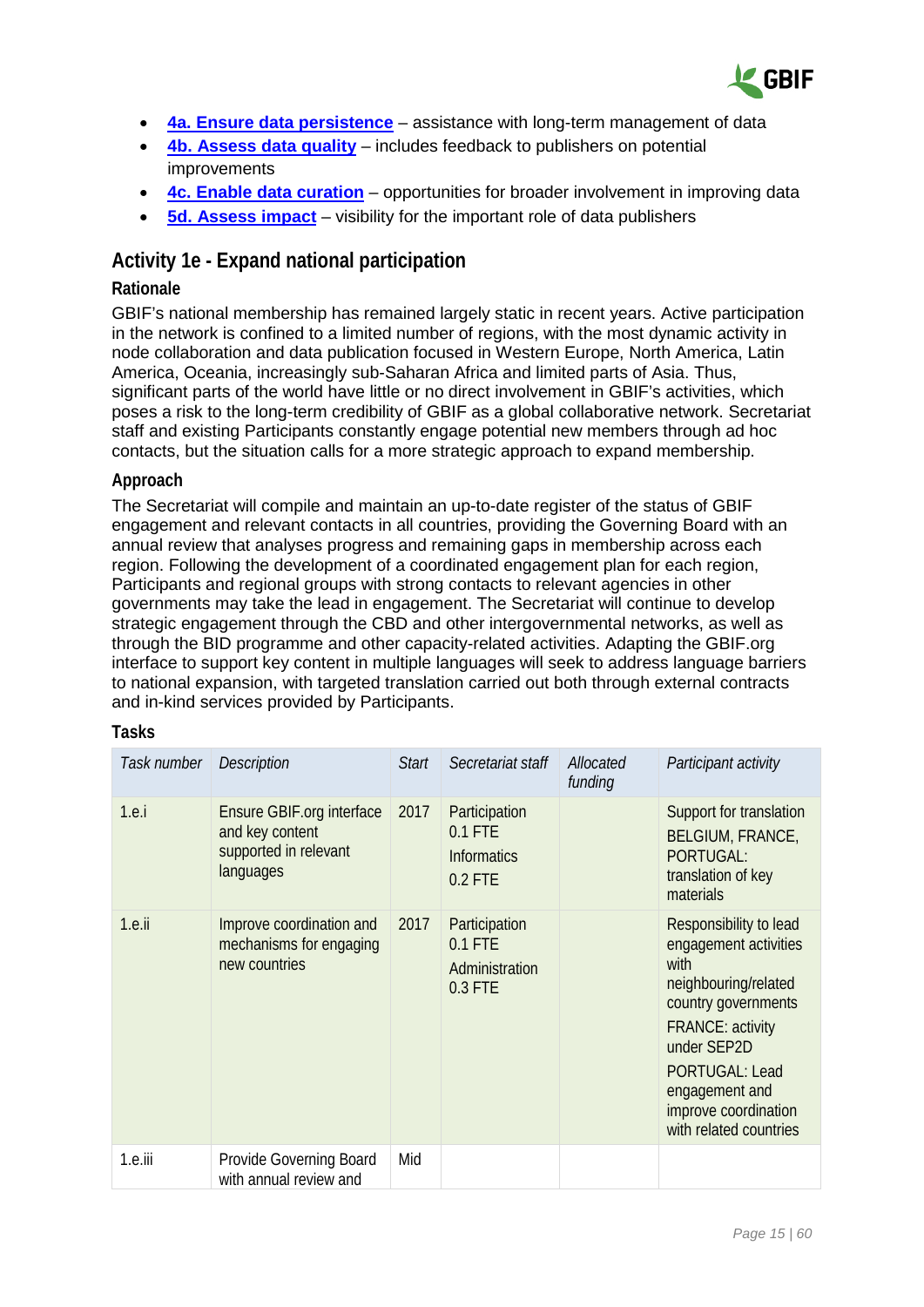

| progress assessment for<br>GBIF status and<br>engagement in all |  |  |  |
|-----------------------------------------------------------------|--|--|--|
| countries                                                       |  |  |  |

- **[1b. Strengthen skills](#page-8-0)** clearer documentation, tools and basic information will assist with engaging national stakeholders
- **[1c. Equip nodes](#page-10-0)** support for establishing nodes will reinforce case for engagement
- **[1f. Plan implementation](#page-16-0)** all GBIF stakeholders to work together to plan and support engagement with additional countries
- **[1g. Coordinate resources](#page-18-0)** Secretariat to coordinate activity by GBIF Participants to engage national governments
- **[5a. Engage academia](#page-41-1)** increased national participation will enable linkages with additional academic communities
- **[5d. Assess impact](#page-47-0)** demonstrating GBIF's impact will support approaches to new countries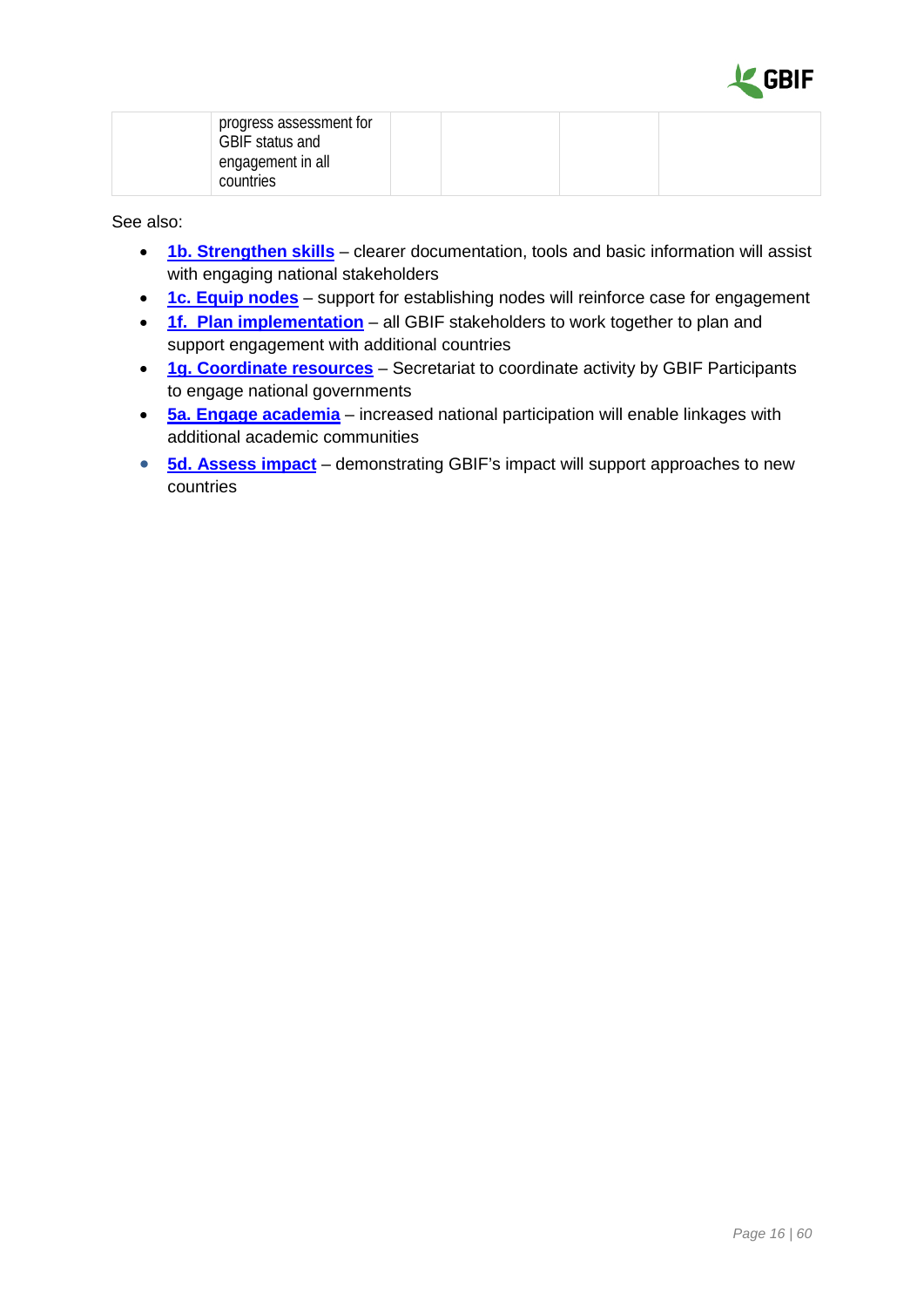

### <span id="page-16-0"></span>**Activity 1f - Plan implementation**

#### **Rationale**

Implementing this plan hinges on effective coordination with the plans of individual GBIF national and organizational Participants. GBIF must also ensure that node activities are well recognized and integrated with other biodiversity research and informatics initiatives at national, regional and organizational levels.

#### **Approach**

To make national-scale implementation more central across the GBIF network, the Secretariat will consult with the Governing Board on models for unifying aspects of the work of the Nodes Committee into Governing Board meetings. The Secretariat also seeks funds to increase the scope of nodes meetings to include work to develop proposals for fundable activities aligned with this Implementation Plan, particularly by addressing regional priorities. The GBIF Secretariat will also engage organizational Participants to develop specific memoranda of cooperation in key areas and to identify and support alignments with this Implementation Plan and opportunities for joint organization of meetings and workshops.

| Task number | Description                                                                                                                                                               | <b>Start</b> | Secretariat staff                                                | Allocated<br>funding                                                                                        | Participant activity                                                                                                                                                                                         |
|-------------|---------------------------------------------------------------------------------------------------------------------------------------------------------------------------|--------------|------------------------------------------------------------------|-------------------------------------------------------------------------------------------------------------|--------------------------------------------------------------------------------------------------------------------------------------------------------------------------------------------------------------|
| 1.f.i       | Develop better integration<br>between nodes activities<br>and Governing Board<br>processes                                                                                | Mid          |                                                                  |                                                                                                             |                                                                                                                                                                                                              |
| $1.f.$ ii   | <b>Expand regional meetings</b><br>to serve as GBIF<br>community Implementation<br>Planning conferences and<br>opportunities to develop<br>fundable programmes of<br>work | 2017         | Participation<br>0.5 FTE<br>Administration<br>$0.2$ FTE          | €60K BID for<br>Caribbean and<br>Pacific regional<br>meetings<br>€35K BIFA for<br>Asian regional<br>meeting | Additional funding to<br>expand scale and<br>scope of regional<br>meetings<br>Opportunity to seek<br><b>GBIF capacity</b><br>enhancement funds<br>to seed such<br>meetings<br><b>JAPAN - BIFA</b><br>funding |
| $1.f.$ iii  | Increase alignment<br>between GBIF work<br>programmes and activities<br>of each GBIF<br><b>Organizational Participant</b><br>and Affiliate                                | 2017         | Participation<br>0.15 FTE<br>Executive<br>Secretary<br>$0.1$ FTE |                                                                                                             | <b>CHINESE</b><br><b>ACADEMY OF</b><br><b>SCIENCE -</b><br>Funding for one-<br>year secondment to<br>work at GBIF<br>Secretariat,<br>particularly on data<br>mobilization from<br>Asia                       |
| 1.f.iv      | <b>Explore increased</b><br>alignment and joint<br>organization of workshops<br>with other networks such<br>as TDWG, SPNHC, GEO<br>BON, RDA, etc.                         | 2017         |                                                                  |                                                                                                             | Proposals for GBIF<br>conferences (e.g.<br>on model of GBIC in<br>2012)<br>USA (USGS) -<br>assist GBIF with                                                                                                  |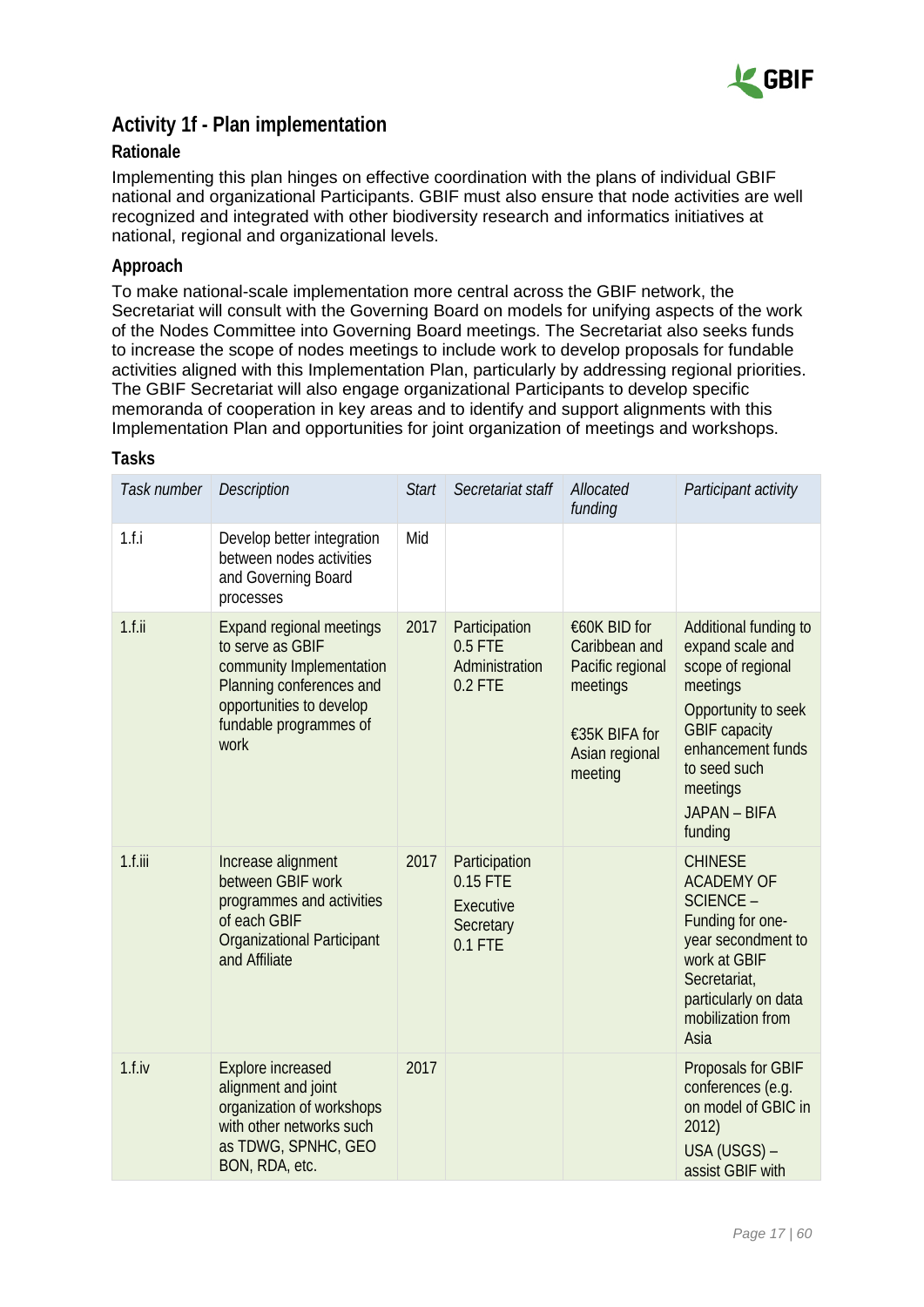

|  |  | <b>DataONE</b> |
|--|--|----------------|
|  |  | participation  |

- **[1c. Equip nodes](#page-10-0)** reinforce mechanisms for nodes planning and implementation
- **[1e. Expand national participation](#page-14-0)** work together to seek new Participants
- **[1g. Coordinate resources](#page-18-0)** shared planning supports better alignment of resources
- **2a. Modernize [data standards](#page-20-1)** aligning plans with other informatics activities depends on clearer data models
- **[2b. Deliver names infrastructure](#page-22-0)** requires joint plans with other projects and organisations
- **[2c. Catalogue collections](#page-25-0)** requires joint plans with other projects and organisations
- **[3a. Identify priority gaps](#page-27-1)** prioritisation is a key stage in planning implementation
- **[3b. Expand data streams](#page-29-0)** requires broad shared strategy
- **[5b. Document needs](#page-43-0)** needs should help to determine implementation
- **[5c. Support biodiversity assessment](#page-45-0)** requires joint plans with other projects and organisations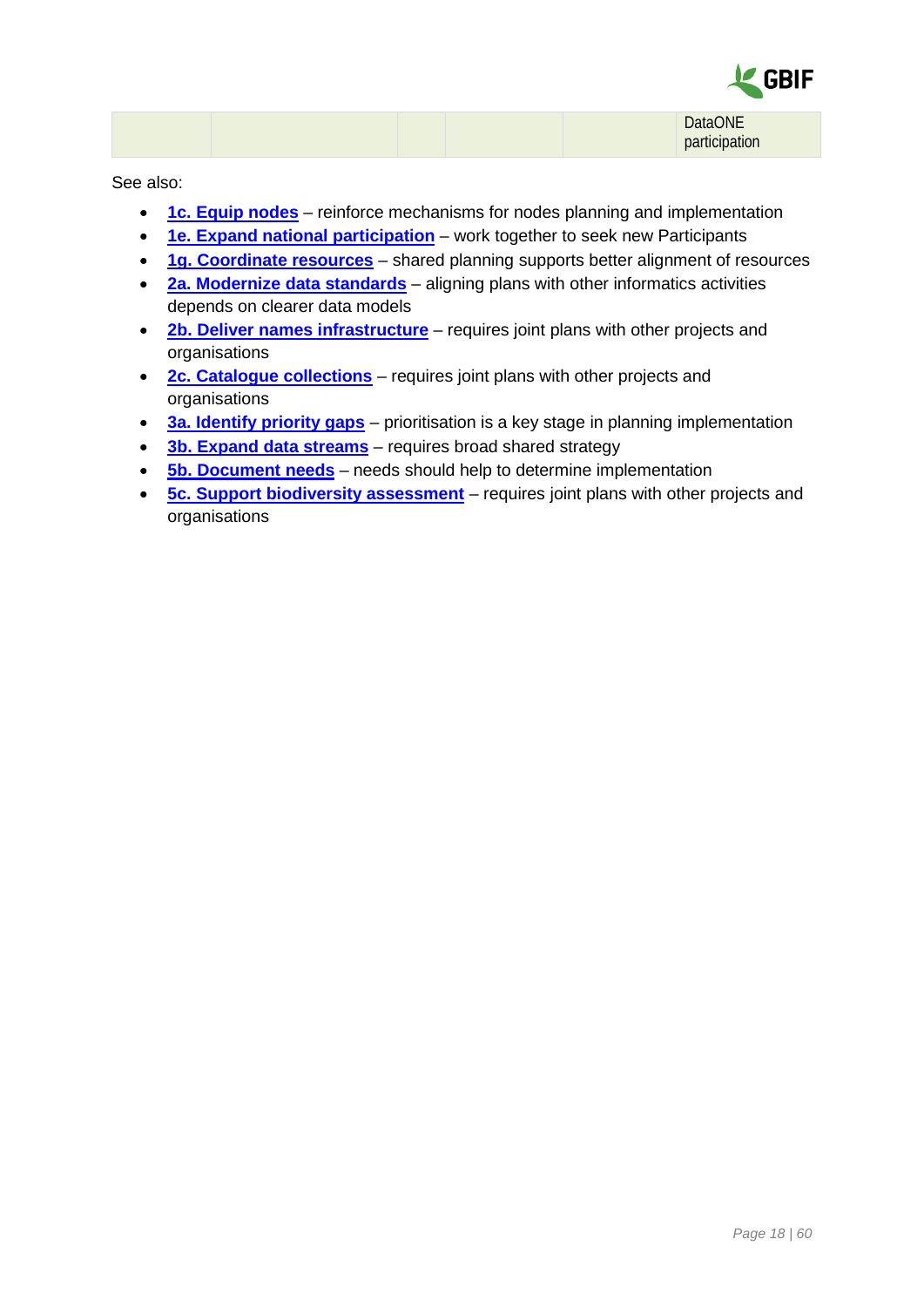

### <span id="page-18-0"></span>**Activity 1g - Coordinate resources**

#### **Rationale**

Among its other roles, the GBIF Secretariat coordinates efforts to expand the scale and scope of GBIF activity beyond the levels achievable using only annual core Participant contributions. GBIF Participants commit to establish and operate nodes that serve as significant centres for GBIF activity. Some nodes have sufficient resources to contribute skills and developments that advance GBIF's work, while others may require external support to become fully active. A limited amount of funding has been allocated each year under the GBIF work programme to support capacity enhancement for GBIF nodes. GBIF or individual Participants may also secure supplementary funds to contribute to particular areas of GBIF work. Improved coordination of these various resources will assist GBIF to advance more rapidly at all scales.

#### **Approach**

This Implementation Plan itself provides a framework for organizing information on Participant and supplementary fund resources to complement GBIF's core funding. The GBIF Secretariat seeks information from all Participants on planned activities and commitments which may help to advance the work of other Participants or GBIF globally – examples may include funding for workshops; committed resources to develop tools, standards or best practices; mentoring actions; etc. These will be recorded as part of the overall GBIF Work Programme and updates will be presented in the GBIF annual report. A shared Implementation Plan also offers the opportunity for GBIF (either the Secretariat or Participants) to develop concept notes to seek supplementary funding to target currently unfunded or underfunded areas. The annual Capacity Enhancement Support Programme budget includes only limited funds, but existing supplementary funds (in particular BID and BIFA) align with these funds and leverage CESP tools and processes. Future supplementary funds should follow a similar model.

| Task number | <b>Description</b>                                                                                                                                          | <b>Start</b> | Secretariat staff                                       | Allocated<br>funding                                          | Participant activity                                                                                                                                                     |
|-------------|-------------------------------------------------------------------------------------------------------------------------------------------------------------|--------------|---------------------------------------------------------|---------------------------------------------------------------|--------------------------------------------------------------------------------------------------------------------------------------------------------------------------|
| 1.g.i       | Secretariat to<br>coordinate participant-<br>led activities aligned<br>with Work Programme<br>(process and models to<br>support participant<br>commitments) | 2017         | Executive<br>Secretary<br>$0.1$ FTE                     |                                                               | Secure<br>supplementary<br>funds for GBIF<br>activities<br>Secure funding for<br>extra personnel (any<br>location) to work on<br>GBIF regional or<br>thematic activities |
| $1.g.$ ii   | Development of<br>concept<br>notes/proposals for<br>supplementary funding<br>at regional or global<br>scales                                                | Mid          |                                                         |                                                               |                                                                                                                                                                          |
| $1.g.$ iii  | Operate annual<br><b>Capacity Enhancement</b><br><b>Support Programme</b><br>(CESP) with core<br>funds, aligned with<br>supplementary                       | 2017         | Participation<br>$0.1$ FTE<br>Administration<br>1.0 FTE | €80K core<br>for CESP call<br>€1,300K BID<br>for<br>Caribbean | Identifying or<br>securing additional<br>capacity<br>enhancement funds<br>and aligning with<br><b>GBIF CESP</b>                                                          |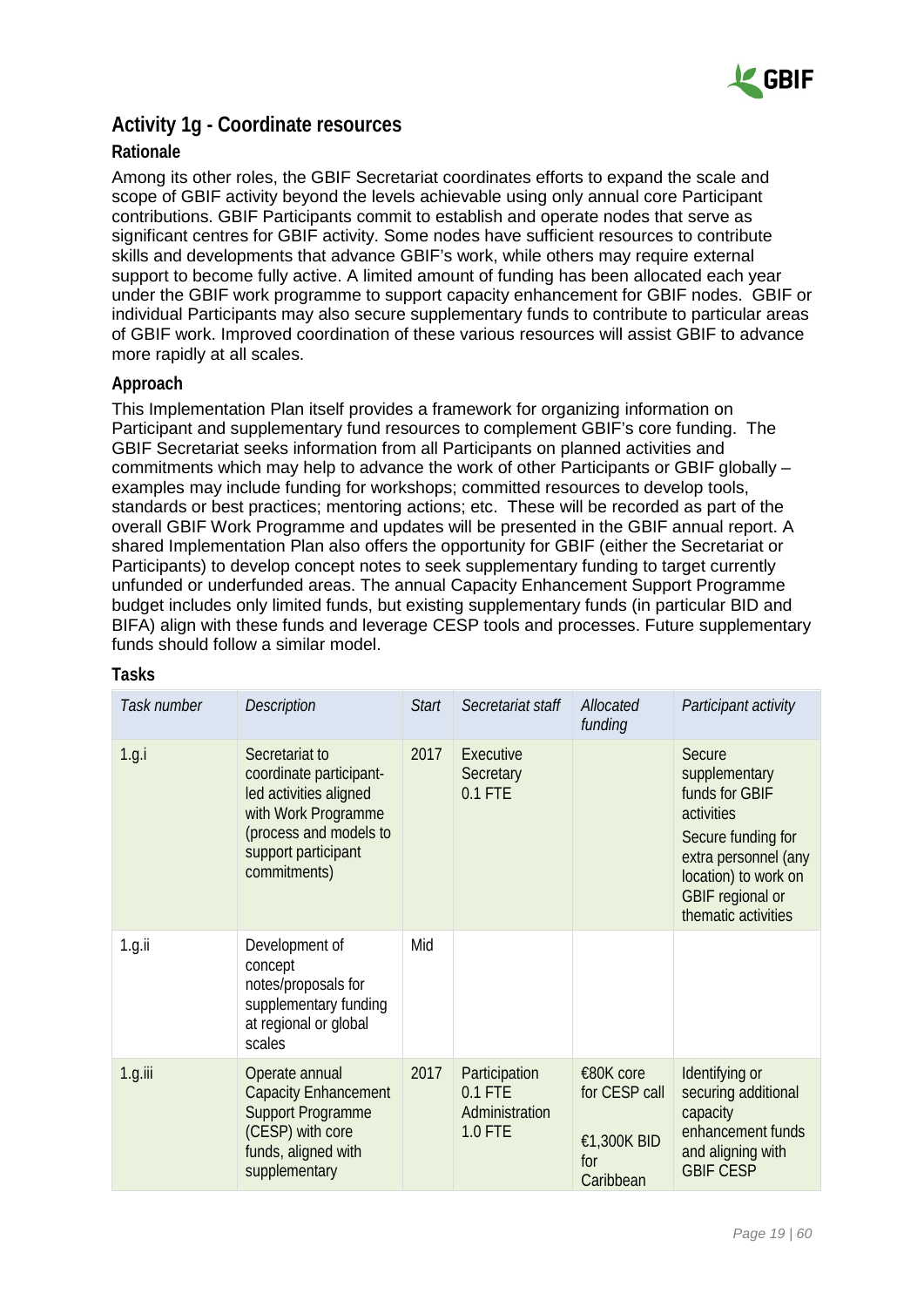

|        | investments                                                                                                                                                                      |       |                                                                                                                                                                                          | and Pacific<br>calls and<br>second<br>African call<br>€100K BID<br>for<br>Caribbean<br>and Pacific<br>training<br>events<br>€80K BIFA<br>for Asian<br>projects |  |
|--------|----------------------------------------------------------------------------------------------------------------------------------------------------------------------------------|-------|------------------------------------------------------------------------------------------------------------------------------------------------------------------------------------------|----------------------------------------------------------------------------------------------------------------------------------------------------------------|--|
| 1.g.iv | <b>Ensure that BID</b><br>programme and other<br>supplementary funds<br>align with and reinforce<br><b>CESP and GBIF</b><br>community, online<br>resources and<br>infrastructure | 2017  | Executive<br>Secretary<br>$0.1$ FTE<br>Participation<br>0.5 FTE<br>Administration<br>$0.5$ FTE<br>Including €60K<br>from BID and<br>€31K from BIFA<br>for coordination<br>and visibility |                                                                                                                                                                |  |
| 1.g.v  | Align Ebbe Nielsen<br>Challenge and Young<br>Researcher Awards<br>with GBIF priorities                                                                                           | Early |                                                                                                                                                                                          | No budget in<br>2017                                                                                                                                           |  |

- **[1c. Equip nodes](#page-10-0)** nodes are the primary focus for use of nationally aligned GBIF activity
- **[1e. Expand national participation](#page-14-0)** coordinate GBIF resources to seek new country Participants
- **[1f. Plan implementation](#page-16-0)** plans underpin coordinated activity
- **[5d. Assess impact](#page-47-0)** understanding impact will assist with future coordination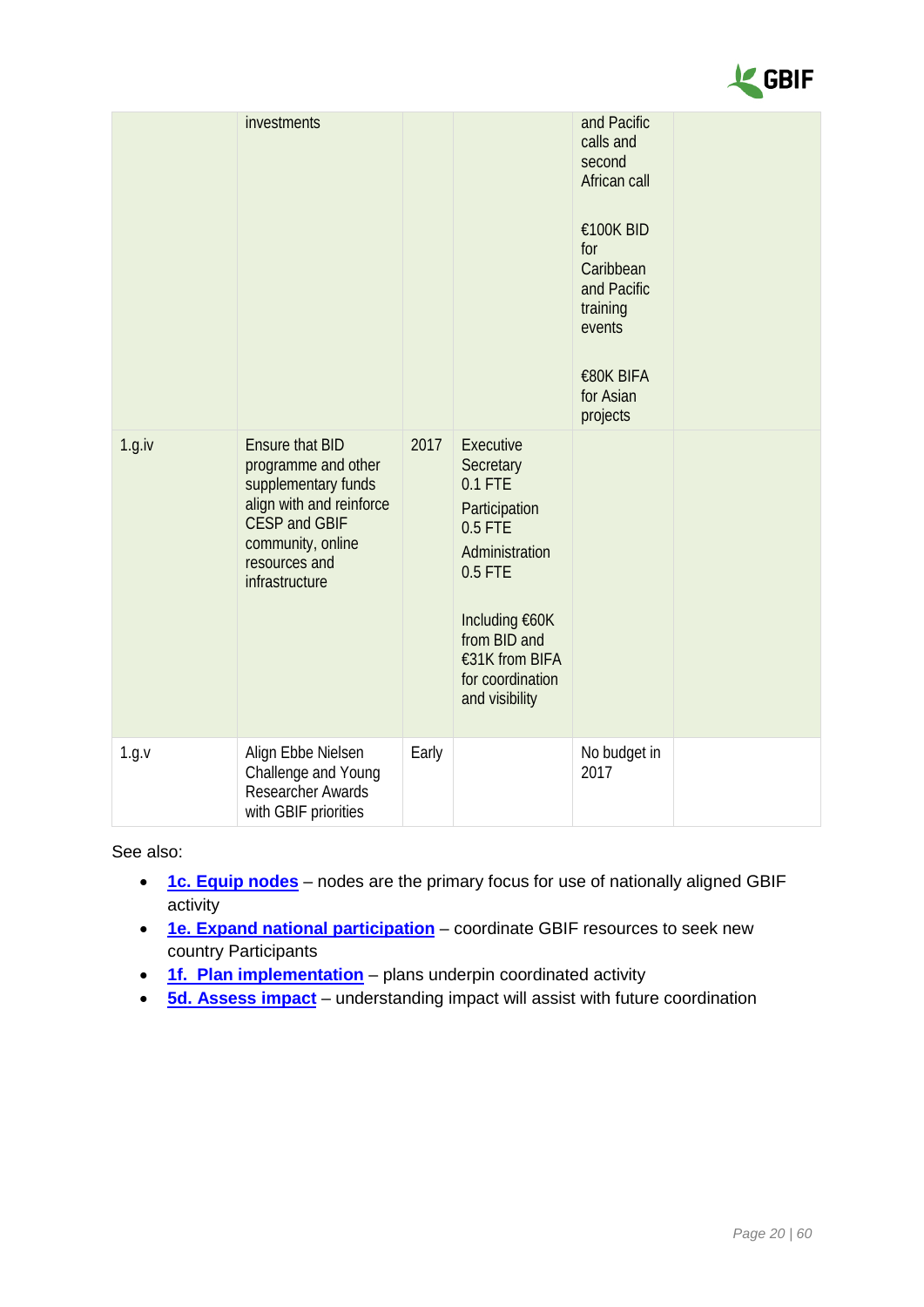

# <span id="page-20-0"></span>**Priority 2 – Enhance Biodiversity Information Infrastructure**

*"Provide leadership, expertise and tools to support the integration of all biodiversity information as an interconnected digital knowledgebase."*

### <span id="page-20-1"></span>**Activity 2a - Modernize data standards**

#### **Rationale**

The GBIF network participants are able to reliably exchange data thanks to their adherence to a set of standards. As GBIF looks to grow in capability, enable exchange of richer content and improve the quality of data, the standards must be revised and evolve accordingly. Current standards adopted by GBIF are not yet adequate to accommodate the needs expressed by many potential and existing data publishers. Weaknesses in the model have led to ambiguous or over-complex data representations and unclear documentation, leading to difficulties in data integration and use. The main issues relate to uncertainties around the use of Darwin Core record types, the basisOfRecord element, and the use of Core and Extension vocabularies. Reviewing and updating the core domain model, tightening up the vocabularies and documentation and adopting more robust exchange standards will result in an easier to use, and a wider reaching GBIF data exchange network.

#### **Approach**

GBIF will work with TDWG and other key stakeholders to review existing solutions for a common domain model, working towards agreement on a model to adopt with key partners. This conceptual model should cover the main components of biodiversity information (the domain "classes" such as Specimen, Collection, TaxonName, TaxonConcept, Publication, Sequence) and document the mandatory and recommended properties expected for each component and the vocabularies that should control the properties. A review of existing vocabularies and their current uses will be undertaken and revisions and new vocabularies will be proposed where necessary. A revision of the Darwin Core Archive mechanism and supporting tools, such as the publishing toolkit (IPT) and the data validator, will be undertaken to accommodate the richer content model and the new recommendations from the W3C CSV on the Web working group. GBIF should continue discussions with other key global biodiversity data infrastructures to develop comprehensive catalogues to support discovery and normalization of instances of the most critical domain classes (particularly TaxonName, TaxonConcept, Collection, Specimen, TaxonOccurrence).

In addition to completing this knowledge graph, GBIF should be equipped to link between people, datasets, cited use and funding agencies through the correct attribution chains using e.g. Digital Object Identifiers (DOIs) and Open Researcher and Contributor ID (ORCID) as potential mechanisms.

| Task number | <b>Description</b>                                                                                                          | <b>Start</b> | Secretariat staff             | Allocated<br>funding | Participant activity                                                                                                                                                                                                                                                |
|-------------|-----------------------------------------------------------------------------------------------------------------------------|--------------|-------------------------------|----------------------|---------------------------------------------------------------------------------------------------------------------------------------------------------------------------------------------------------------------------------------------------------------------|
| 2.a.i       | Promote development of<br>a shared domain model<br>for sharing and linking all<br>components of<br>biodiversity information | 2017         | <b>Informatics</b><br>0.3 FTE |                      | <b>GERMANY: DFG-</b><br>funded development of<br>platform providing<br>ABCD concepts in<br>machine-readable form,<br>with versioned<br>documentation. This will<br>remove the dependency<br>of ABCD concepts on<br>XML schema and will<br>offer an ontology for the |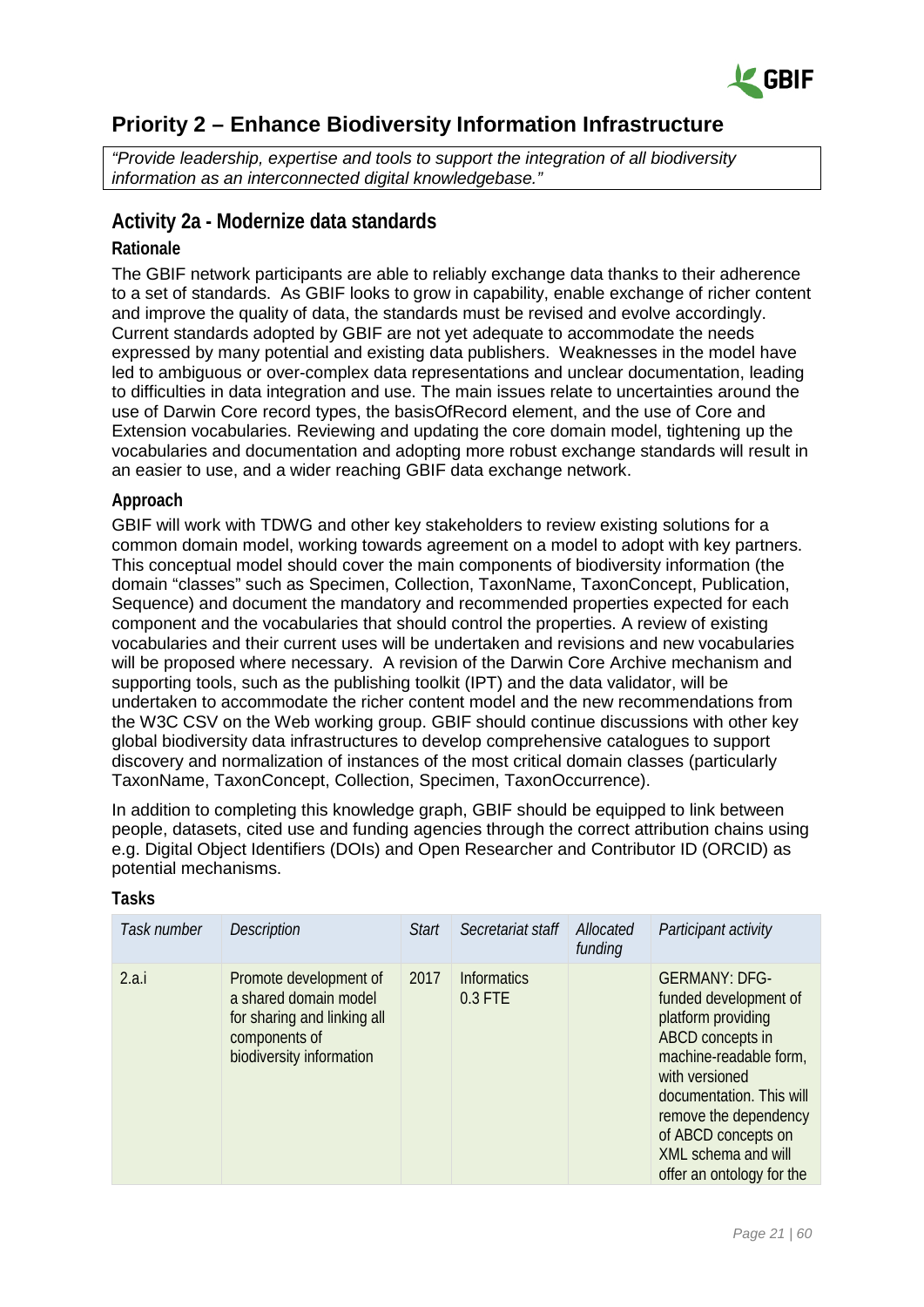

|         |                                                                                                                                                                    |      |                               | Semantic Web.                                                                                                                                                      |
|---------|--------------------------------------------------------------------------------------------------------------------------------------------------------------------|------|-------------------------------|--------------------------------------------------------------------------------------------------------------------------------------------------------------------|
| 2.a.ii  | Lead a review of the<br>Darwin Core vocabulary<br>and associated<br>extensions to ensure<br>consistency and full<br>alignment with a shared<br>domain model        | Mid  |                               | NORWAY, USA (OBIS)<br>- ready to contribute to<br>DwC review                                                                                                       |
| 2.a.iii | Explore opportunities to<br>increase accessibility of<br>biodiversity data through<br>evolution of Darwin Core<br>Archive formats to W3C<br>CSV on the Web formats | 2017 | <b>Informatics</b><br>0.3 FTE | Outsourced / cofounded<br>development<br>opportunities                                                                                                             |
| 2.a.iv  | Explore models to enable<br>GBIF and other<br>biodiversity<br>infrastructures to deliver<br>comprehensive global<br>catalogues of instances of<br>key data classes | Mid  |                               | Investment in GBIF and<br>key biodiversity<br>infrastructures                                                                                                      |
| 2.a.v   | Improve management of<br>trait data of relevance to<br><b>GBIF</b>                                                                                                 | Mid  |                               | <b>AUSTRALIA:</b><br>Convene/support<br>workshop to create<br>shared vision for<br>managing trait data.<br>Contribute to<br>development work to<br>support vision. |

- **[1d. Equip data publishers](#page-12-0)** improvements to standards can simplify and improve tools and documentation
- **[1f. Plan implementation](#page-16-0)** changes will require coordinated activity with TDWG and other partners
- **[2b. Deliver names infrastructure](#page-22-0)** should reflect broader standards model
- **[2c. Catalogue collections](#page-25-0)** should reflect broader standards model
- **[3b. Expand data streams](#page-29-0)** expansion to new categories of occurrence and sample data should offer clarity around provenance and evidence type
- **[4b. Assess data quality](#page-37-0)** improvements will simplify and enhance quality processing
- **[4c. Enable data curation](#page-39-0)** data curation should build on clear data standards
- **[5c. Support biodiversity assessment](#page-45-0)** depends on clear standards for underlying evidence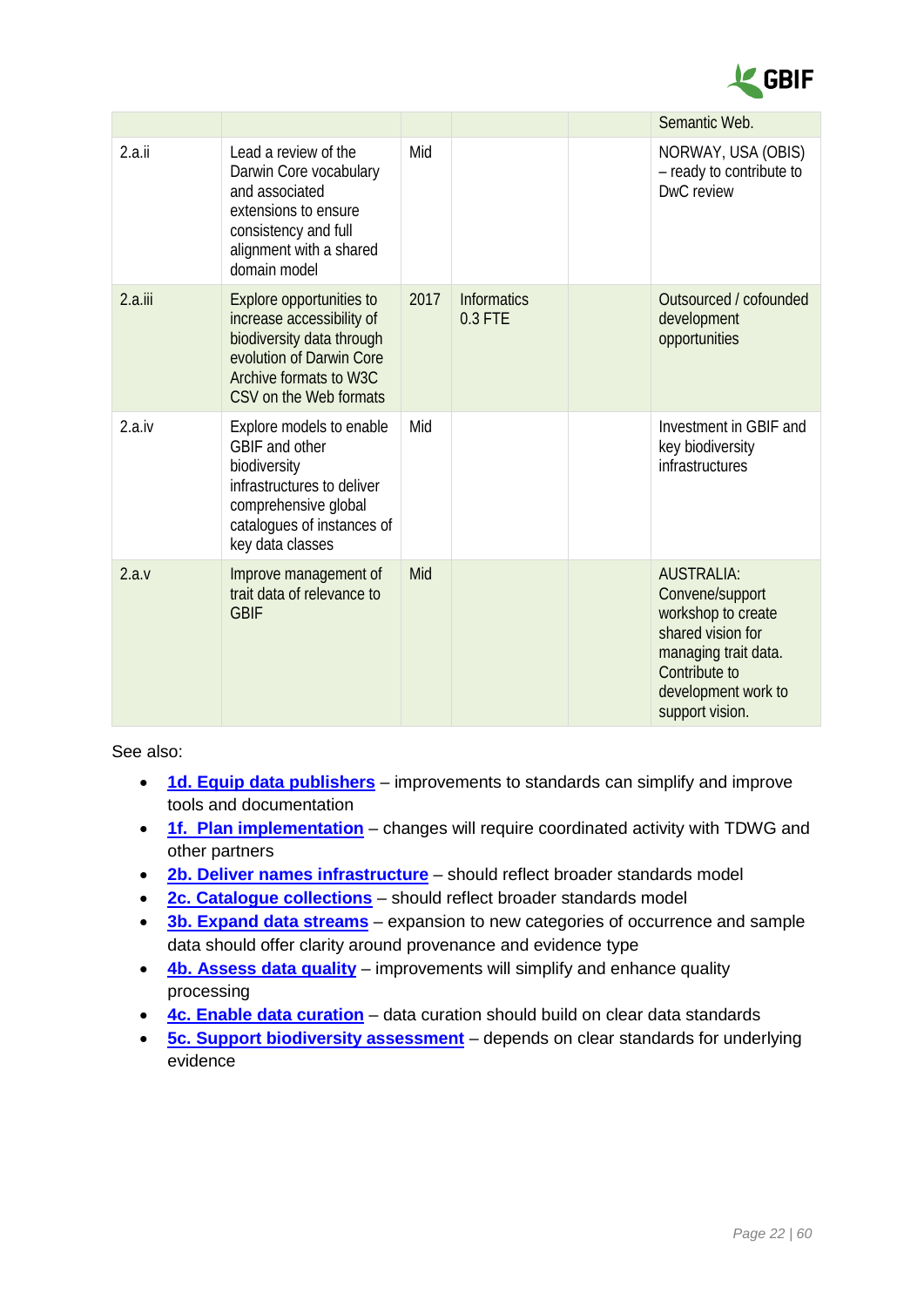

### <span id="page-22-0"></span>**Activity 2b - Deliver names infrastructure**

#### **Rationale**

The most significant challenge to improving the quality of aggregated occurrence data is the continuing need for a comprehensive checklist of known species, and even for a comprehensive list of published scientific names. Interpreting and mapping names depends on the quality and completeness of these resources. Even in cases where names in occurrence records are incorrect or misspelled, better names infrastructure can assist by increasing confidence that fuzzy match algorithms or human intervention is required. Delivering these resources is the focus of a number of GBIF Participants and other stakeholders, including the Catalogue of Life partnership, WoRMS, nomenclators (IPNI, Index Fungorum, ZooBank) and many national, regional or taxonomic databases. A comprehensive resource for scientific names and taxon concepts organized at least as a workable reference classification (but with support for additional classifications as appropriate) would also benefit other infrastructures, including Encyclopedia of Life, Biodiversity Heritage Library, Barcode of Life and GBIF nodes, and improve interoperability between data from these infrastructures. It would also be beneficial to accommodate vernacular names, informal names for undescribed species and other identifiers such as Barcode Index Numbers.

#### **Approach**

GBIF and many other partners have worked on this challenge and much progress has been made, but we are still far from a comprehensive shared solution. GBIF has been in discussion with Catalogue of Life, EOL, BHL, BOLD Systems, nomenclators and others about pooling resources to deliver the best possible complete nomenclator and catalogue of all species, along with improved tools to enable the taxonomic community to own and maintain these resources more effectively. The challenges are not primarily informatics issues. The most important requirement is to understand the constraints and needs of existing content holders and the features that are required from an infrastructure that can be embraced by the majority of taxonomists. The solution must build on existing initiatives and give sufficient credit and benefit back to those who have invested in developing data. It must be flexible enough to accommodate existing well-managed datasets without disrupting their activity and to accommodate more open mechanisms to support wide community input for taxa that need more work. In the longer term, it should support evolution towards ownership of curation responsibilities by international taxonomic societies or other bodies recognized by researchers for each group. The infrastructure should include processes to review and interpret unrecognized name strings found by GBIF and others in aggregated data. Once these requirements have been resolved, implementation must rapidly follow to offer these resources as open public datasets for use by all.

The Netherlands has coordinated a significant commitment for 2017 and 2018, led by NLBIF and including resources both from Species 2000 and Naturalis. This funding will enable GBIF and partners to direct significant effort to this area over the period.

| Task number | <b>Description</b>                                                                                                                                                                          | <b>Start</b> | Secretariat staff                                                                                    | Allocated<br>funding | Participant activity                                                                                                                                           |
|-------------|---------------------------------------------------------------------------------------------------------------------------------------------------------------------------------------------|--------------|------------------------------------------------------------------------------------------------------|----------------------|----------------------------------------------------------------------------------------------------------------------------------------------------------------|
| 2.b.i       | Partner with other<br>biodiversity informatics<br>initiatives and taxonomic<br>database holders to plan<br>and deliver a<br>comprehensive<br>nomenclatural dataset and<br>working consensus | 2017         | Executive<br>Secretary<br>$0.1$ FTE<br>Data Products<br>$0.2$ FTE<br><b>Informatics</b><br>$0.2$ FTE | 80,000 €             | Host meetings with<br>content holders and<br>relevant initiatives<br>Lead engagement with<br>taxonomic societies<br><b>NETHERLANDS:</b><br>Initiate and fund a |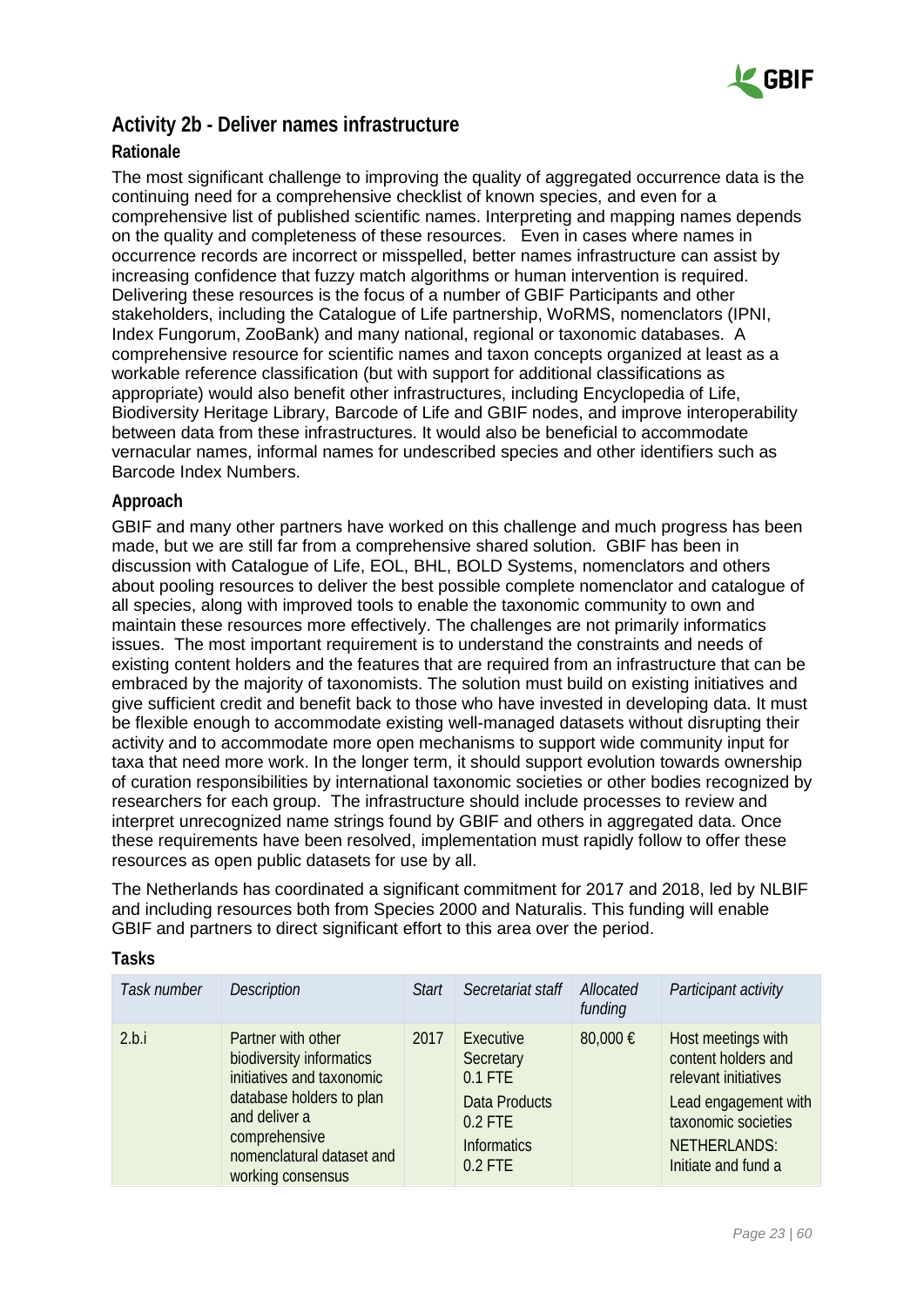

|         | classification for all life                                                                                                                         |      |  | dedicated<br>development team of<br>stakeholders and<br>experts<br><b>AUSTRALIA:</b><br>plan/host workshops;<br>participate in<br>development<br><b>SPECIES 2000: 0.2</b><br><b>FTE</b><br><b>BHL:</b> contribute to<br>comprehensive<br>nomenclatural dataset<br><b>GERMANY:</b><br>Developing and<br>implementing an<br>online registration<br>system for algal<br>names and<br>nomenclatural types.<br>Building a taxonomic<br>index and supplying<br>checked names for the<br><b>GBIF</b> names-<br>backbone. |
|---------|-----------------------------------------------------------------------------------------------------------------------------------------------------|------|--|-------------------------------------------------------------------------------------------------------------------------------------------------------------------------------------------------------------------------------------------------------------------------------------------------------------------------------------------------------------------------------------------------------------------------------------------------------------------------------------------------------------------|
| 2.b.ii  | Promote publication of<br>species checklists through<br><b>GBIF network</b>                                                                         | 2017 |  | FRANCE, SPAIN:<br>promote checklist<br>publication                                                                                                                                                                                                                                                                                                                                                                                                                                                                |
| 2.b.iii | Explore potential use of<br>checklists to assist with<br>data validation or derive<br>augmented data products                                       | Mid  |  |                                                                                                                                                                                                                                                                                                                                                                                                                                                                                                                   |
| 2.b.iv  | Explore integration of<br>Linnaean nomenclature of<br>formally described taxa<br>with provisional names<br>and species hypotheses<br>and OTU naming | Late |  |                                                                                                                                                                                                                                                                                                                                                                                                                                                                                                                   |

- **[1d. Equip data publishers](#page-12-0)** key tool to support data publishers in improving data
- **[1f. Plan implementation](#page-16-0)** requires joint activity with multiple partners
- **2a. Modernize [data standards](#page-20-1)** part of broader standards revision
- **[3a. Identify priority gaps](#page-27-1)** complete taxonomy would assist with evaluating taxonomic coverage
- **[3c. Engage data holders](#page-31-0)** benefits for data holders in linking to consistent framework
- **[4b. Assess data quality](#page-37-0)** lack of complete checklist a limit on quality processing
- **[4c. Enable data curation](#page-39-0)** curation of taxonomic framework and taxonomic aspects of other data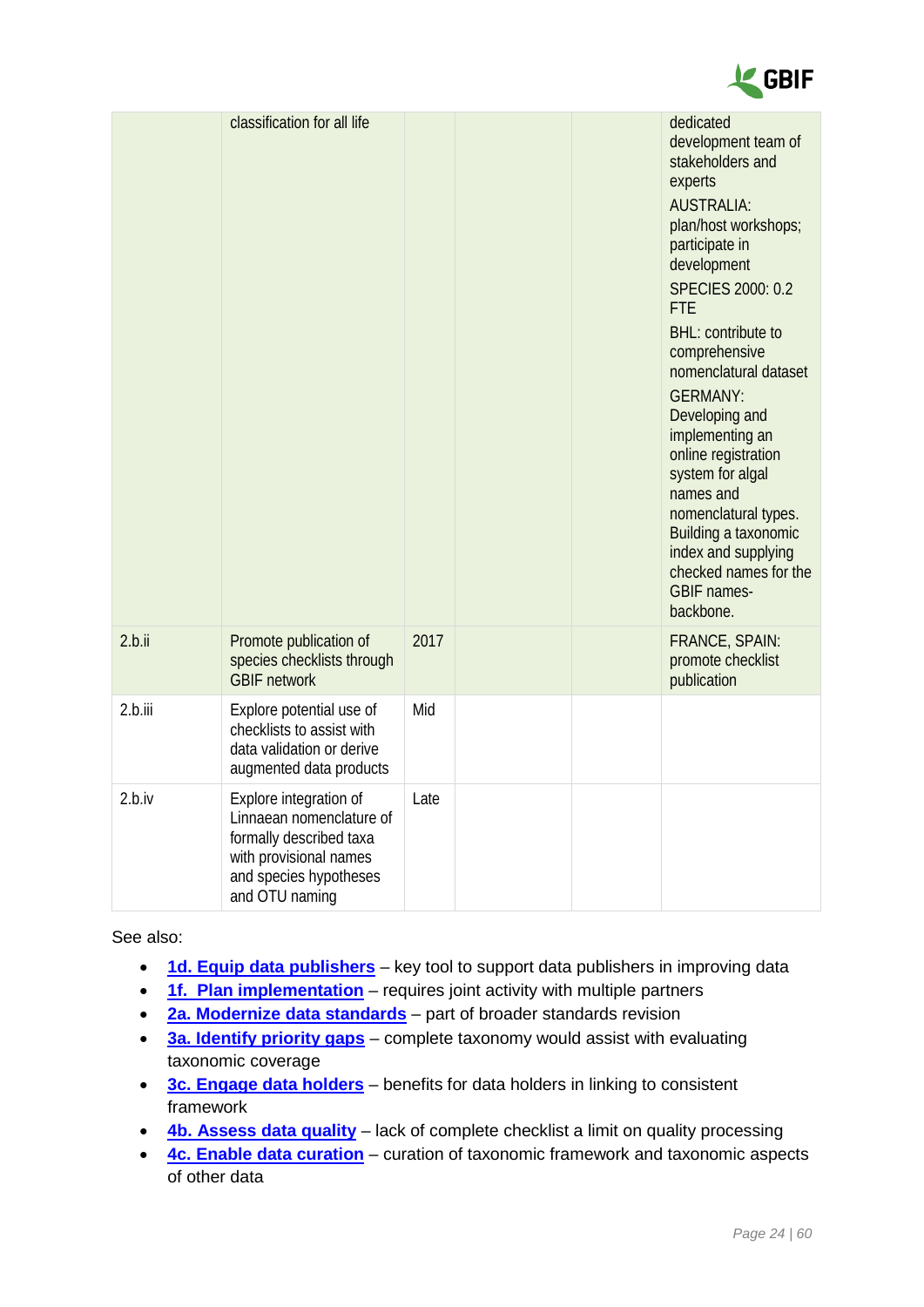

- **[5a. Engage academia](#page-41-1)** need to engage effectively with taxonomic societies and nomenclatural codes
- **[5c. Support biodiversity assessment](#page-45-0)** taxonomic organisation of data fundamental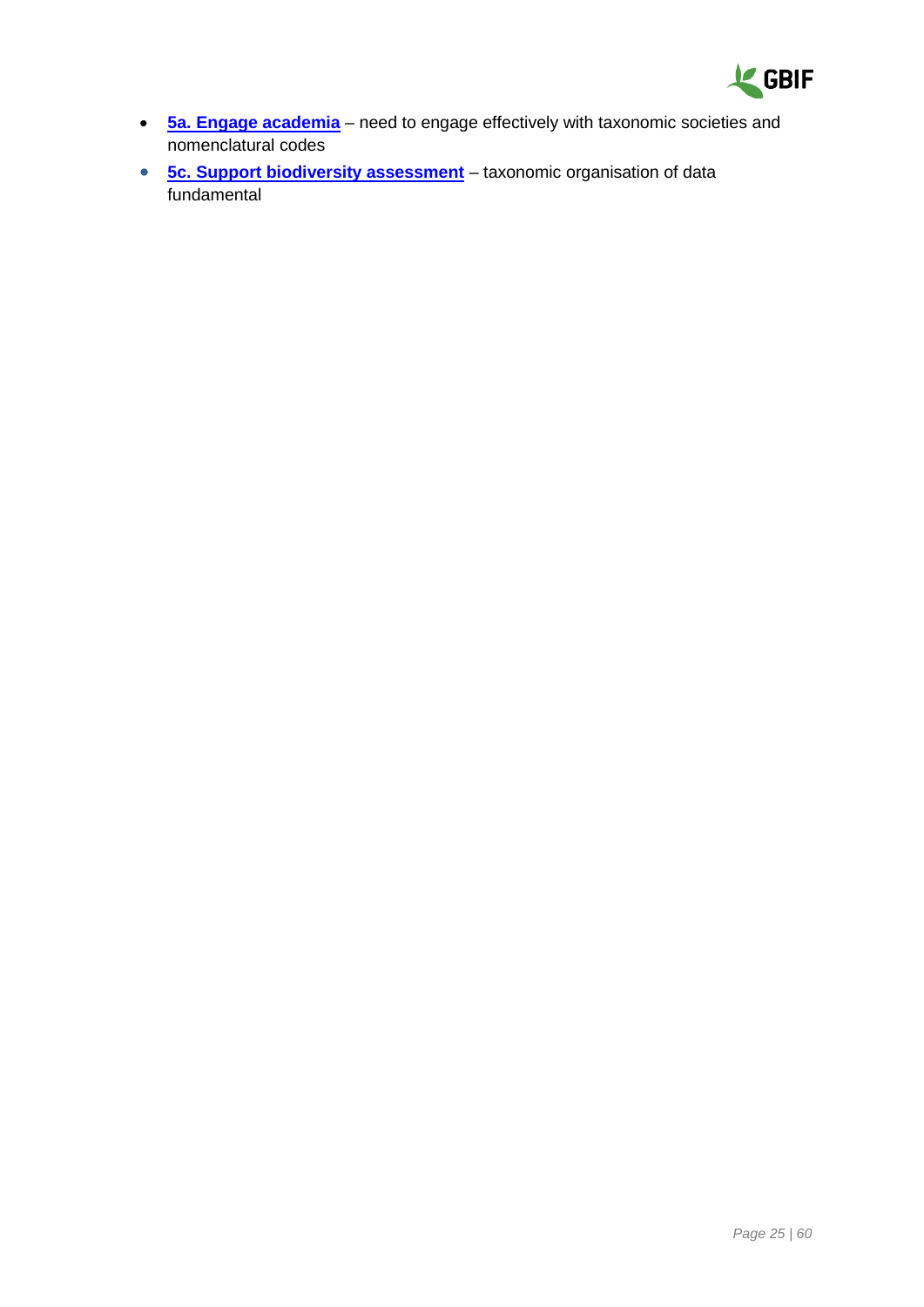

### <span id="page-25-0"></span>**Activity 2c - Catalogue collections**

#### **Rationale**

Natural history collections are the largest source of data on biodiversity outside nature itself. Collectively the world's natural history collections number about 3 billion specimens and document over 300 years of active human exploration of biodiversity on earth. In addition the fossil remains provide us with glimpses into the very far past before humans existed. The collections and their ancillary materials (images, collectors' notes, sequences, measurements, etc.), contain colossal amounts of data that should be digitized and shared. Only about 10% of the world's collections have been digitized and only a portion of digitized collections are shared publicly through the Internet. A large number of current GBIF publishers comprise natural history museums and herbaria. The Secretariat will work with Participants to deliver the most comprehensive catalogue possible of collections, including metadata to publicize undigitized collections as a first step towards their digitization and mobilization.

#### **Approach**

GBIF will collaborate with existing biodiversity collection registries such as GRBio to develop a rich collections catalogue to facilitate the discovery and use of the world's collections. Collections will be guided and facilitated to publish metadata-only datasets by drawing on the recommendations of the GBIF task force on accelerating the discovery of bio-collections data. The generation of a collection catalogue through metadata assessments will help establish roadmaps for further digitization of the collections.

| Task number | <b>Description</b>                                                                                                                                                                                       | Start | Secretariat staff                                                                  | Allocated<br>funding | Participant activity                                                                                                         |
|-------------|----------------------------------------------------------------------------------------------------------------------------------------------------------------------------------------------------------|-------|------------------------------------------------------------------------------------|----------------------|------------------------------------------------------------------------------------------------------------------------------|
| 2.c.i       | Partner with other<br>biodiversity informatics<br>initiatives to deliver a<br>single, comprehensive<br>catalogue of the world's<br>natural history collections                                           | Mid   |                                                                                    |                      | Collect data for<br>catalogue                                                                                                |
| $2.c.$ ii   | Use collection metadata as<br>a first stage in content<br>mobilization from natural<br>history collections,<br>including identification or<br>development and adoption<br>of necessary data<br>standards | 2017  | Participation<br>0.05 FTE<br>Data Products<br>0.05 FTE<br>Informatics<br>$0.1$ FTE |                      | Promote publishing<br>metadata-only<br>datasets<br><b>BELGIUM,</b><br>FRANCE,<br>PORTUGAL:<br>promote metadata<br>publishing |

#### **Tasks**

- **[1c. Equip nodes](#page-10-0)** nodes contribute to and benefit from data on collections
- **[1d. Equip data publishers](#page-12-0)** assisting collections in publicising their holdings is a route towards seeking funding for digitisation
- **[1f. Plan implementation](#page-16-0)** need to coordinate with GRBio and other catalogues
- **2a. Modernize [data standards](#page-20-1)** catalogue should build on common data standards
- **[3a. Identify priority gaps](#page-27-1)** knowledge of collections can assist with identifying digitisation opportunities
- **[3c. Engage data holders](#page-31-0)** catalogue can assist with engagement of collections as publishers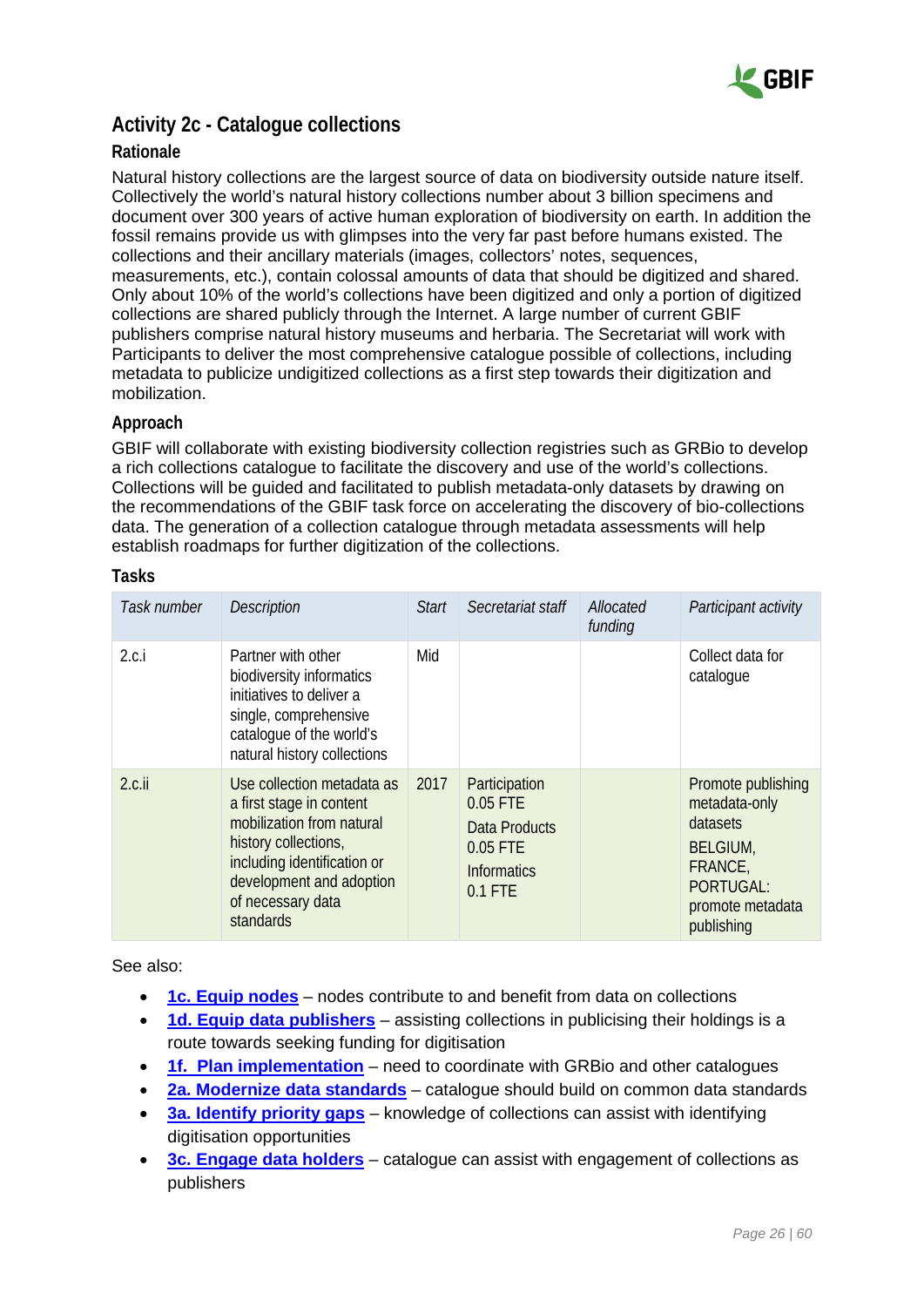

- **[5a. Engage academia](#page-41-1)** catalogue should be an operational tool for researchers
- **[5b. Document needs](#page-43-0)** fitness-for-use groups may identify priority collections for mobilisation
- **[5d. Assess impact](#page-47-0)** catalogue can measure progress in global digitisation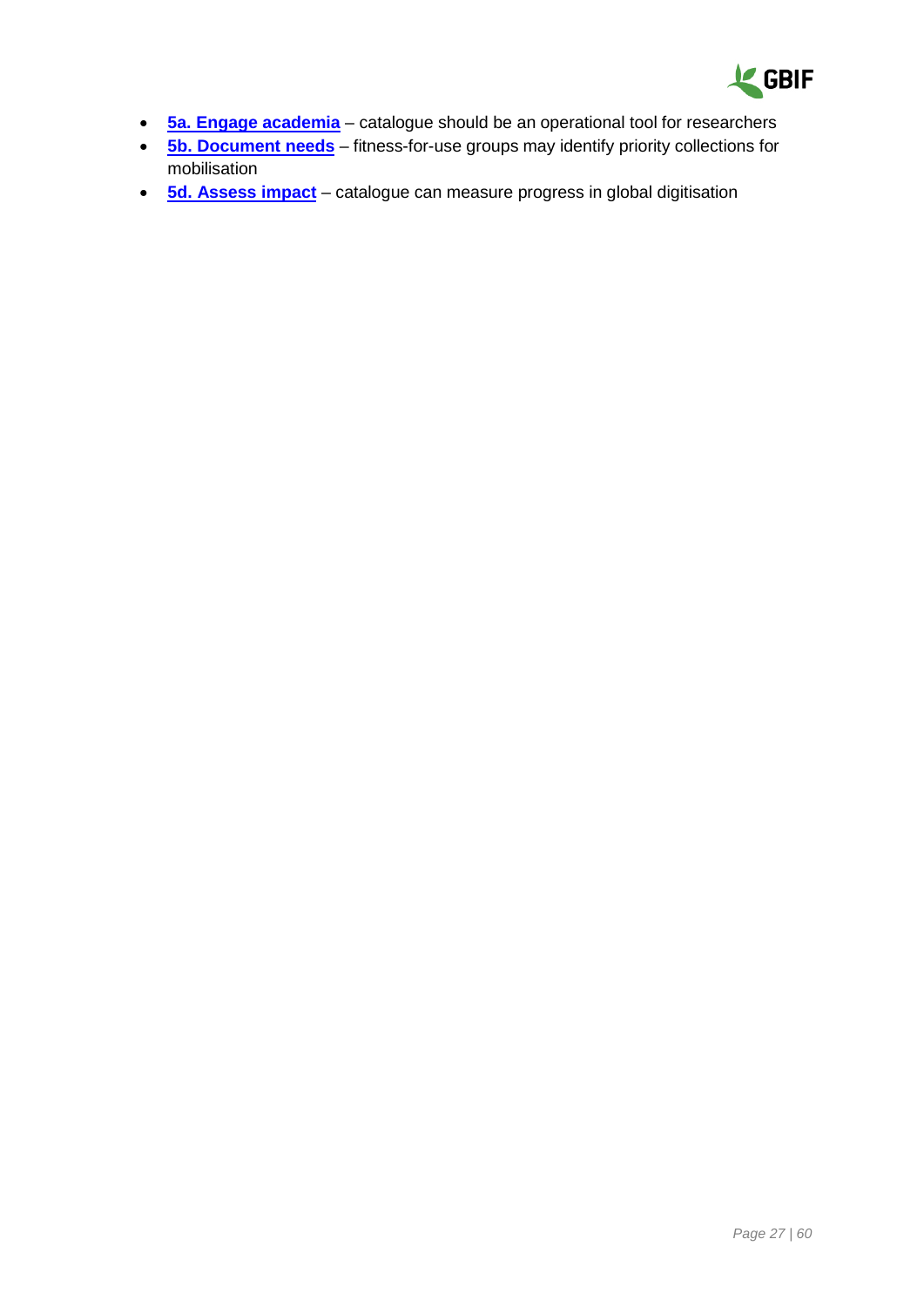

# <span id="page-27-0"></span>**Priority 3 – Fill Data Gaps**

*"Prioritize and promote mobilization of new data resources which combine with existing resources to maximize the coverage, completeness and resolution of GBIF data, particularly with respect to taxonomy, geography and time."*

### <span id="page-27-1"></span>**Activity 3a - Identify priority gaps**

#### **Rationale**

GBIF has a range of tools, including fitness-for-use groups, other community consultations, feedback channels, direct communication with authors of scientific studies, and societal demands, to identify and collect data needs. The Ebbe Nielsen Challenge for 2016 focuses specifically on tools and algorithms to identify significant gaps. These gaps may relate to different facets of the data, including geography, taxonomy, time periods, and coverage of particular ecosystems or land units. Addressing these gaps may require focus on gaining additional occurrence records, targeting data areas missing from published records or getting additional metadata elements. By consolidating and prioritizing demands for data content, in the context of already accessible data and knowledge of resources that are not yet available as open data, GBIF will be positioned to inform collection and data holders, funding institutions and political decision makers of the most worthwhile and cost-effective ways to extend the available knowledge base.

#### **Approach**

The GBIF Secretariat will harmonize and document data mobilization demands from different sources. Simple tools are required to support needs capture, including informative documentation and justification for such demands. Automated assessment and reporting of gaps will be included where this proves possible and valuable. This combined information can support transparent decision making and target setting for gap-filling efforts, allowing all interested actors to step in at appropriate levels. GBIF will coordinate with efforts through the Intergovernmental Platform on Biodiversity and Ecosystem Services (IPBES) to identify and address significant knowledge and data gaps, including outreach and funding strategies for gap-filling. A thorough, regularly updated overview of data coverage in gbif.org both makes it easier to identify gaps, and to monitor progress and efficiency of mobilization efforts over time. GBIF should offer (e.g. annually) a brief report of significant gaps that need to be addressed. Such a report may be valuable to Participants and funding bodies to stimulate and evaluate digitization and mobilization options.

| Task number | <b>Description</b>                                                                                                                                                | <b>Start</b> | Secretariat staff                 | Allocated<br>funding | Participant activity                                                                                 |
|-------------|-------------------------------------------------------------------------------------------------------------------------------------------------------------------|--------------|-----------------------------------|----------------------|------------------------------------------------------------------------------------------------------|
| 3.a.i       | Organize and integrate<br>requirements identified by<br>fitness-for-use groups                                                                                    | 2017         | <b>Data Products</b><br>$0.1$ FTE |                      |                                                                                                      |
| 3.a.ii      | Establish open mechanism<br>for researchers and users<br>to document specific data<br>needs                                                                       | 2017         | Data Products<br>0.05 FTE         |                      |                                                                                                      |
| $3.a.$ iii  | Develop assessments and<br>visualizations of strengths<br>and weaknesses of GBIF<br>data in key dimensions<br>(taxonomic, geographic,<br>environmental, temporal) | Mid          |                                   |                      | <b>FRANCE: PhD</b><br>thesis on biases,<br>gradients and<br>visualization for<br>terrestrial species |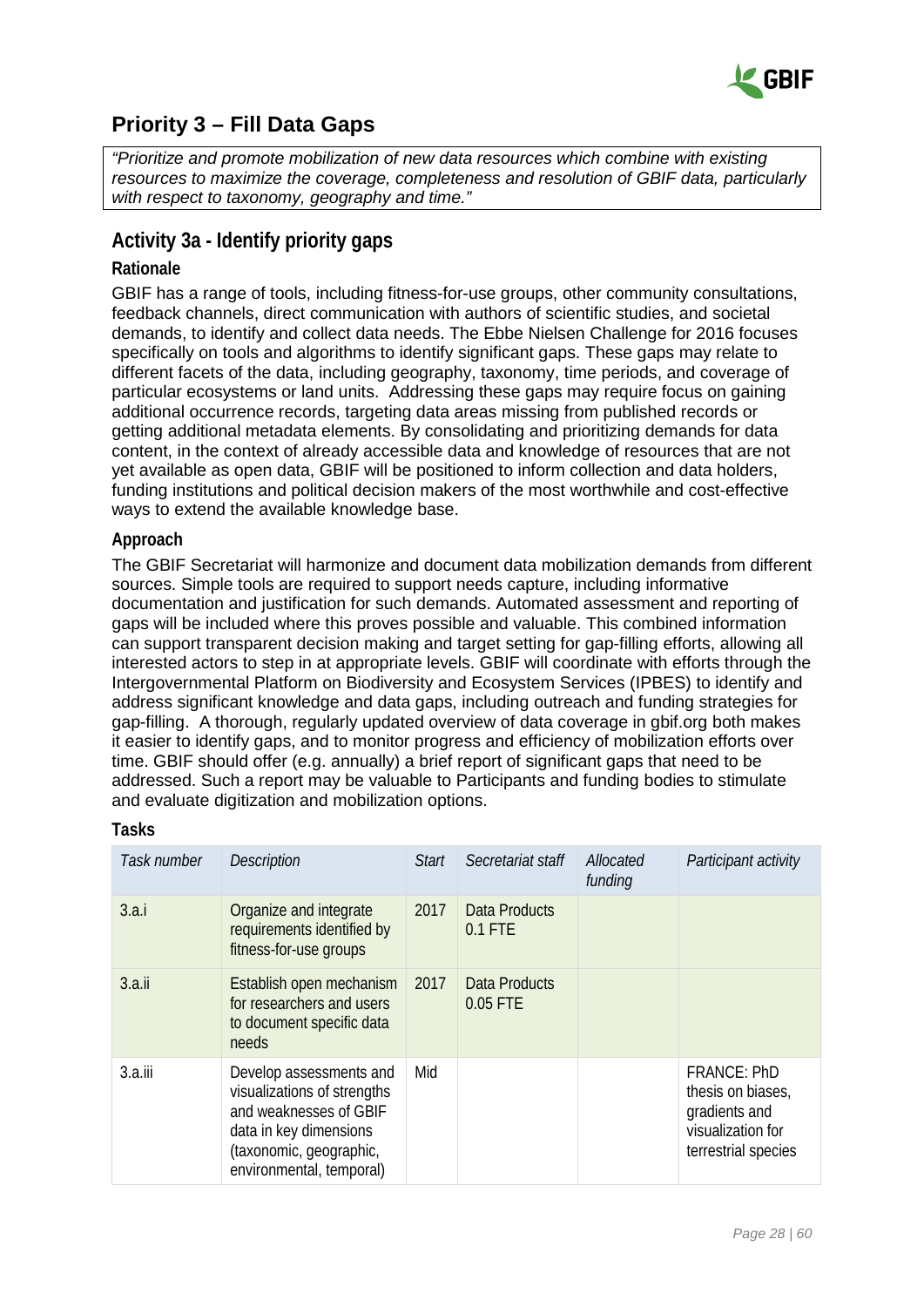

| 3.a.iv | Maintain well-publicized<br>GBIF priorities for data<br>publishing, incorporating<br>needs of IPBES and other<br>networks            | 2017 | Data Products<br>0.1 FTE                                |                                                               |
|--------|--------------------------------------------------------------------------------------------------------------------------------------|------|---------------------------------------------------------|---------------------------------------------------------------|
| 3.a.v  | Provide Governing Board<br>with annual review and<br>progress assessment for<br>digitization of major natural<br>history collections | 2017 | Data Products<br>$0.1$ FTE<br>Participation<br>0.15 FTE |                                                               |
| 3.a.vi | <b>Provide GBIF Participants</b><br>with actionable priorities<br>and targets for content<br>mobilization                            | 2017 | Data Products<br>0.05 FTE                               | Promote priorities<br>with data holders<br>and funding bodies |

- **[1d. Equip data publishers](#page-12-0)** priorities can assist with planning or funding digitisation
- **[1f. Plan implementation](#page-16-0)** implementation should respond to critical gaps
- **[2b. Deliver names infrastructure](#page-22-0)** taxonomic framework important for identifying gaps in taxonomic coverage
- **[2c. Catalogue collections](#page-25-0)** support identification and targeting of undigitized collections
- **[3b. Expand data streams](#page-29-0)** prioritize sources of data to address gaps
- **[3c. Engage data holders](#page-31-0)** highlight value of targeted mobilisation
- **[3d. Rescue datasets](#page-33-0)** additional justification for mobilisation
- **[5a. Engage academia](#page-41-1)** communicate priority needs
- **[5b. Document needs](#page-43-0)** fitness-for-use priorities should be included
- **[5c. Support biodiversity assessment](#page-45-0)** addressing gaps will be critical to providing high-quality data for assessments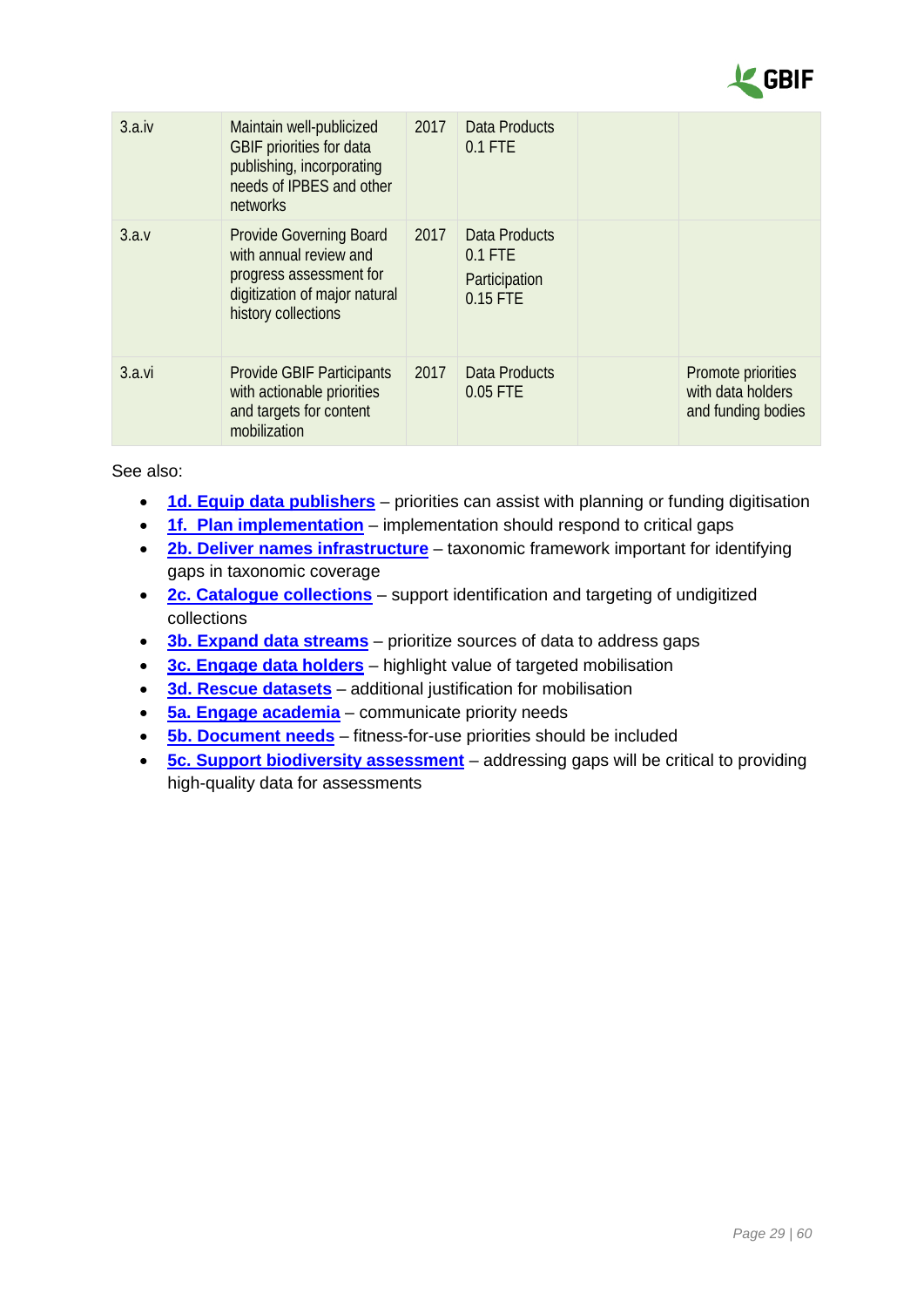

### <span id="page-29-0"></span>**Activity 3b - Expand data streams**

#### **Rationale**

GBIF serves as an integration point for any source of evidence of the recorded occurrence of species in time and space. A primary role for the GBIF infrastructure is to serve as a comprehensive single point of access for discovery, access, use and curation of all such evidence. Several classes of data are already well-supported within the GBIF network. These include collections data, observations from field research, and many categories of citizen science data. However, there are other new and developing streams of data that GBIF should accommodate if it is to serve as the platform for supporting comprehensive data assessment and modelling (e.g. for GEO BON Essential Biodiversity Variables, IPBES assessments, Red List assessments, etc.). These include efforts to mine historical data records from literature, genomics activities and particularly barcode-driven surveys, and potentially species-level data from remote-sensing systems. More work is also still needed to engage with the full spread of research activities delivering sampling event data of various kinds. GBIF needs to ensure that it provides simple, effective and beneficial ways for researchers to share these and other streams of Darwin Core compatible data.

#### **Approach**

Existing GBIF models include support for occurrence records and for sampling-event datasets that organize occurrence records as sets of observations deriving from a single field sample (which make provision for GBIF to accommodate "absence data" from surveys which did not record a particular species despite searching). These approaches are core to all potential streams of data to be added. GBIF therefore needs to ensure that existing tools and documentation are clear and usable for relevant research communities and that GBIF sufficiently understands existing data management by these communities to avoid proposing unnecessary additional work. During 2016, GBIF is coordinating a consultation that builds on past engagements with genomics activities such as the Global Genome Biodiversity Network. Recommendations from this consultation are expected to guide improvements in GBIF tools, documentation and communications to support publishing of molecular data in formats that can be integrated within GBIF. Several projects are working on automated or human mining of data records from literature. GBIF needs to learn from these initiatives and ensure that its tools support integration in a simple way. GBIF should also seek exemplar projects for bringing occurrence records from remote sensing into the network.

| Task number | <b>Description</b>                                                                                               | <b>Start</b> | Secretariat<br>staff       | Allocated<br>funding | Participant activity                                                                                                                                                                                                      |
|-------------|------------------------------------------------------------------------------------------------------------------|--------------|----------------------------|----------------------|---------------------------------------------------------------------------------------------------------------------------------------------------------------------------------------------------------------------------|
| 3.b.i       | Promote use of sampling<br>event data model for<br>ecological and monitoring<br>datasets                         | 2017         | Data Products<br>$0.2$ FTE |                      | Translating, advocacy,<br>training, etc.<br><b>BELGIUM: Assistance</b><br>with translation of<br>materials                                                                                                                |
| 3.b.ii      | Partner with BHI and<br>others to support<br>integration of species<br>occurrence records based<br>on literature | 2017         |                            |                      | Funding for<br>development work to<br>enhance mining of<br>occurrence records<br>from historical<br>publications<br><b>Enhancements to BHL</b><br>interfaces to support<br>user annotation with<br><b>GBIF-compatible</b> |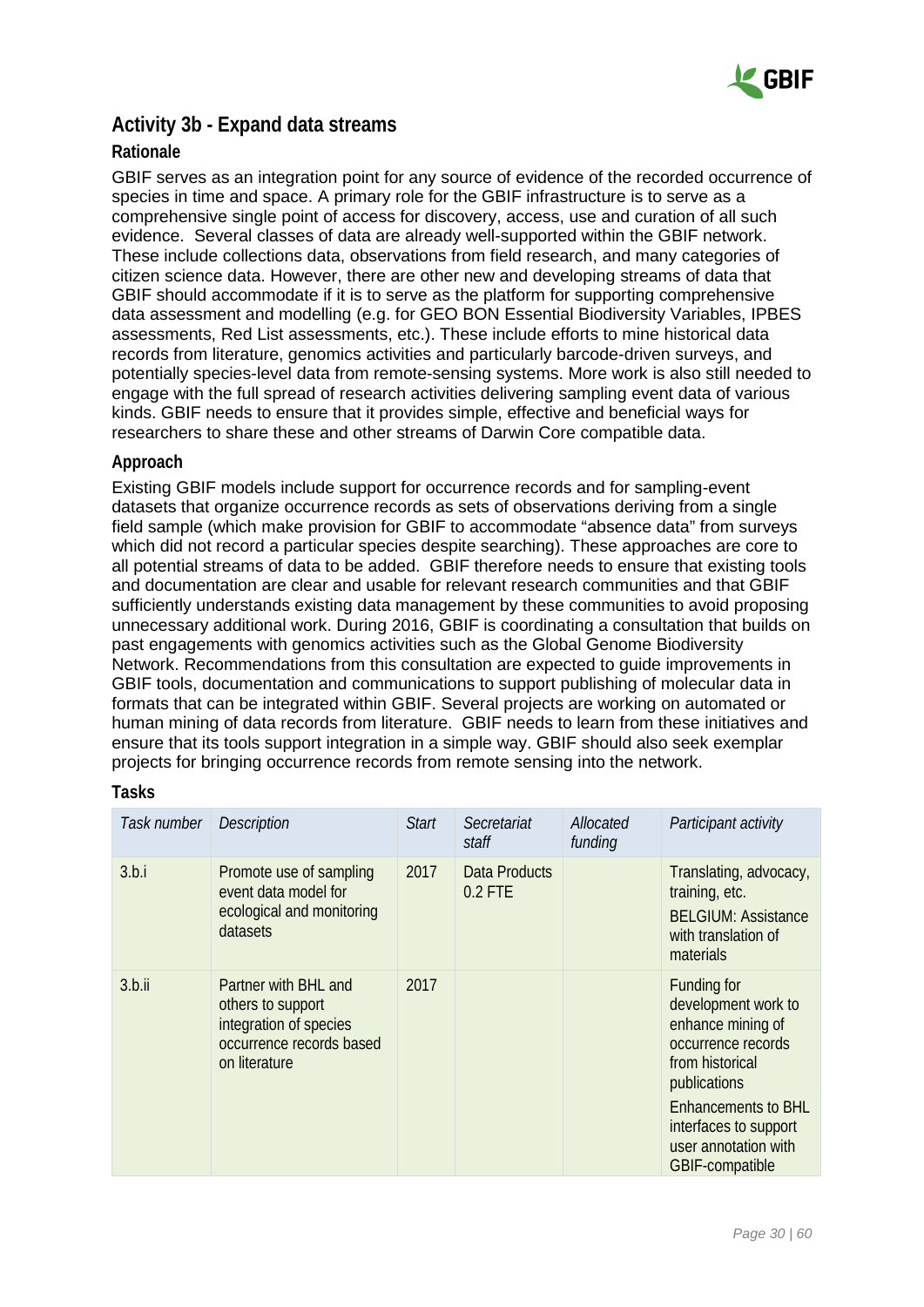

|         |                                                                                                                          |      |  | occurrence records<br>BHL: collaborate in<br>seeking funds; data<br>mining for export and<br>repurposing                                                                                                                                                                                                                                                                                            |
|---------|--------------------------------------------------------------------------------------------------------------------------|------|--|-----------------------------------------------------------------------------------------------------------------------------------------------------------------------------------------------------------------------------------------------------------------------------------------------------------------------------------------------------------------------------------------------------|
| 3.b.iii | Work with bioinformatics<br>initiatives and databases to<br>form robust bidirectional<br>linkages with molecular<br>data | 2017 |  | <b>GERMANY: 0.5 FTE -</b><br>Engage with natural<br>history collections not<br>yet publishing to GBIF.<br><b>BGBM hosts the</b><br>GGBN portal, which is<br>based on BioCASe<br>and Darwin Core<br>Archive and aims at<br>making DNA and<br>tissue collections<br>available based on the<br><b>GGBN Data Standard.</b><br>Underlying voucher<br>specimens are<br>published through<br>GBIF as well. |
| 3.b.iv  | Explore opportunities to<br>integrate species-level<br>data from remote sensing                                          | Late |  |                                                                                                                                                                                                                                                                                                                                                                                                     |

- **[1d. Equip data publishers](#page-12-0)** support for data publishers is fundamental for this activity
- **[1f. Plan implementation](#page-16-0)** broad GBIF planning and engagement is required to work with all potentially relevant data communities
- **2a. Modernize [data standards](#page-20-1)** improvements to data standards will ensure that the underlying characteristics of the evidence for GBIF data are clear
- **[3a. Identify priority gaps](#page-27-1)** new data streams may address gaps in existing coverage
- **[3c. Engage data holders](#page-31-0)** support and tools are inadequate without engaging communities to prioritize sharing data
- **[3d. Rescue datasets](#page-33-0)** mechanisms to liberate historical data will also benefit from support for a broader range of data sources
- **[3e. Liaise with journals](#page-34-0)** journals are important channels for coordination and promotion of research data publishing
- **[5a. Engage academia](#page-41-1)** support from key research bodies and field studies
- **[5b. Document needs](#page-43-0)** requirements from users may assist with prioritising new data streams
- **[5c. Support biodiversity assessment](#page-45-0)** some new streams may have high value for delivering comparable data for monitoring and assessment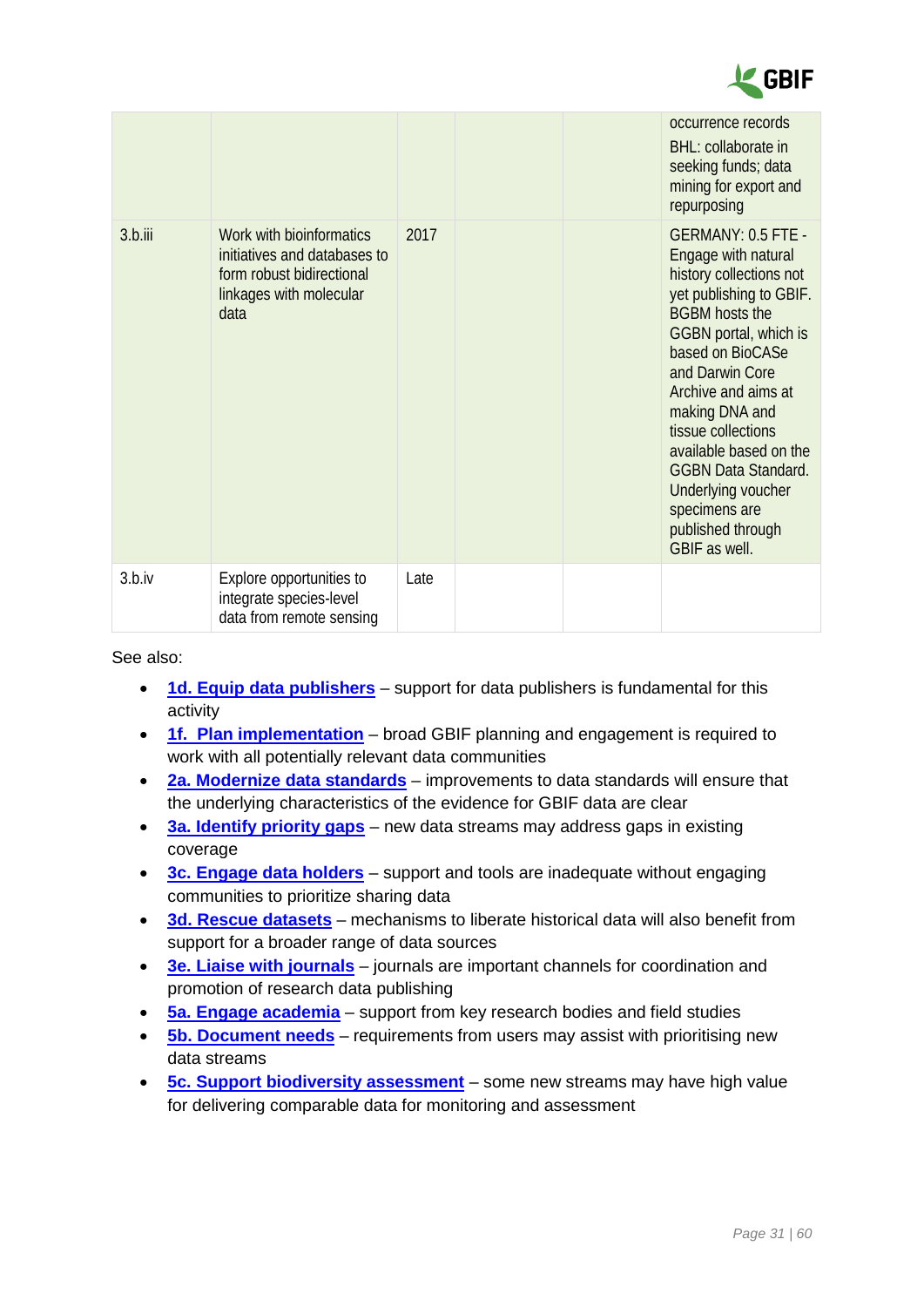

### <span id="page-31-0"></span>**Activity 3c - Engage data holders**

#### **Rationale**

GBIF has tools and support mechanisms in place to enable publication of several categories of biodiversity data. The key requirement is for increased engagement with, and support for, the communities of institutions and individuals who hold these data. Such engagement is normally most effective at the national level, although international networks also have an important role to play.

#### **Approach**

The primary need is for national Participants to engage with the broadest possible spread of data holders within their countries, for organizational Participants to share relevant data and for the whole GBIF network to promote the importance and value of sharing data. The GBIF Secretariat will focus on enhancement to documentation and tools and on highlighting priorities for complementing existing data and addressing gaps. Data holders should be encouraged and assisted in sharing data in the richest form appropriate for the data in question (sampling event data where relevant elements are available, occurrence data for other spatially explicit data, checklists otherwise) and with the most open data licences possible. As well as natural history collections, Participants should identify opportunities to build partnerships with citizen science groups and promote the value of open access to data from environmental impact assessments and monitoring. GBIF should argue the case for open data as part of the policy for funding agencies, research councils, industry bodies, licensing authorities, development banks and other stakeholder groups.

| Task number | <b>Description</b>                                                       | <b>Start</b> | Secretariat<br>staff       | Allocated<br>funding | Participant activity                                                                                                                                                                                                                                                                                                                                                                                                                      |
|-------------|--------------------------------------------------------------------------|--------------|----------------------------|----------------------|-------------------------------------------------------------------------------------------------------------------------------------------------------------------------------------------------------------------------------------------------------------------------------------------------------------------------------------------------------------------------------------------------------------------------------------------|
| 3.c.i       | Engage with natural history<br>collections not yet<br>publishing to GBIF | 2017         | Participation<br>$0.1$ FTE |                      | Outreach work with<br>collections<br>GERMANY: 0.5<br>FTE - BioCASE<br>helpdesk aims to<br>advertise GBIF and<br><b>BioCASE</b> and<br>continuously<br>supports new<br>providers to publish<br>their data to<br>BioCASE and GBIF.<br>Maintenance and<br>updates of hosted<br>datasets and<br>provider software<br>(BioCASe)<br>installation.<br>Linkage of<br>additional datasets<br>to GBIF if new<br>suitable datasets<br>are available. |
| 3.c.ii      | Work with national citizen<br>science groups                             | 2017         | Participation<br>0.05 FTE  |                      | Outreach to citizen<br>science<br>SPAIN,                                                                                                                                                                                                                                                                                                                                                                                                  |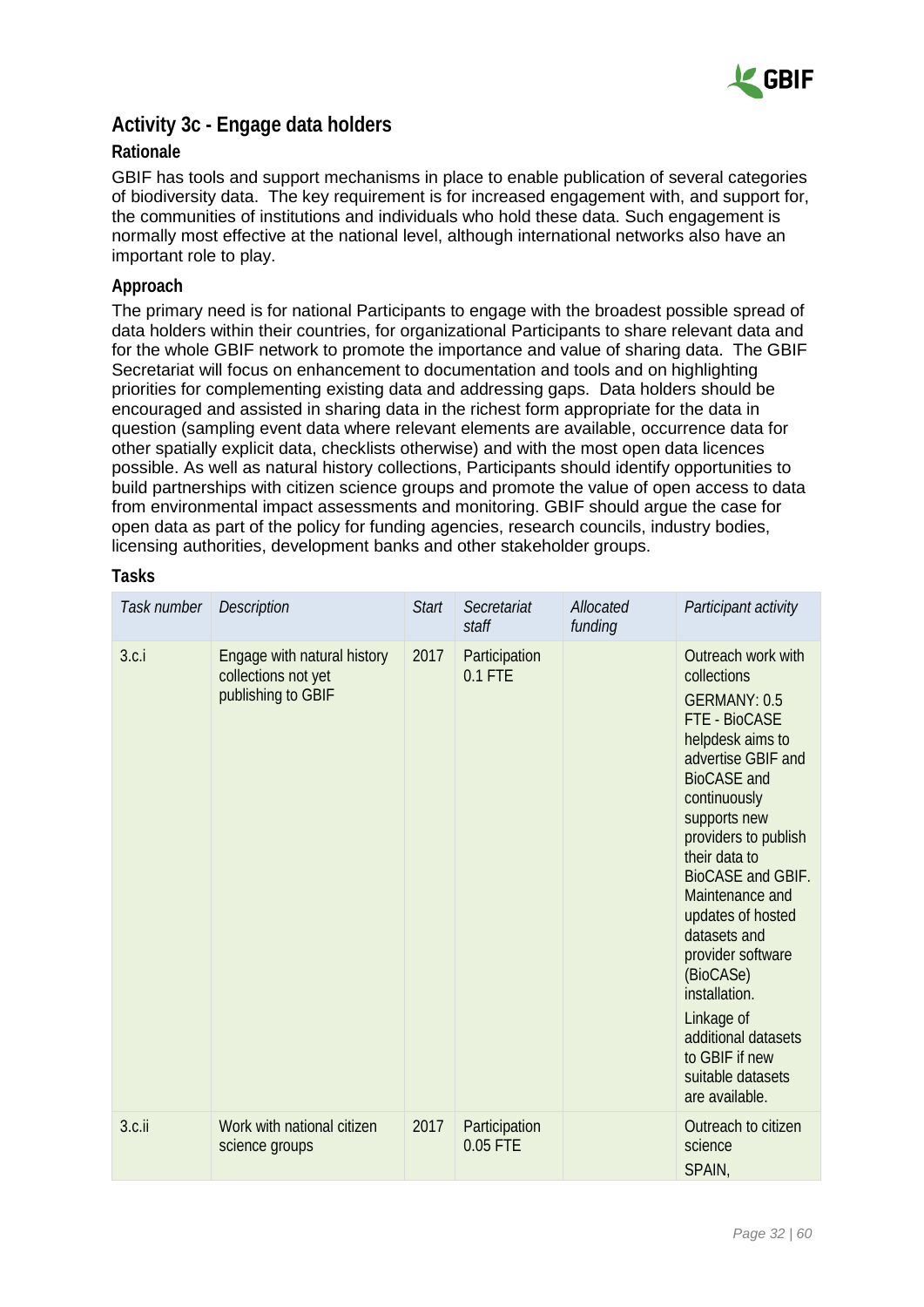

|         |                                                                                                                   |      |                           | <b>PORTUGAL: Focus</b><br>on this task as<br>priority data gap                                          |
|---------|-------------------------------------------------------------------------------------------------------------------|------|---------------------------|---------------------------------------------------------------------------------------------------------|
| 3.c.iii | Promote national policies<br>and platforms to enable<br>publishing of environmental<br>impact and monitoring data | 2017 | Participation<br>0.05 FTE | Contribute to policy<br>development                                                                     |
| 3.c.iv  | Promote importance of data<br>sharing to funding bodies,<br>licensing authorities and<br>industry bodies          | Mid  |                           | Engage with funding<br>agencies, national<br>licensing authorities<br>and private sector                |
| 3.c.v   | Address the tropical data<br>gap                                                                                  | 2017 |                           | <b>FRANCE: Promote</b><br>GBIF in global<br>South and assist<br>with data<br>connection in this<br>area |

- **[1a. Focus on people](#page-6-1)** GBIF must give visibility to the efforts of data publishers
- **[1b. Strengthen skills](#page-8-0)** documentation and support materials must be as clear and simple as possible
- **[1c. Equip nodes](#page-10-0)** nodes are the main agent for engaging data publishers
- **[1d. Equip data publishers](#page-12-0)** GBIF must focus on delivering tools and processes which are intuitive and effective for data holders to use
- **[2b. Deliver names infrastructure](#page-22-0)** better names management and integration will be a benefit for data publishers
- **[2c. Catalogue collections](#page-25-0)** a collections catalogue will assist with engaging collections as data publishers
- **[3a. Identify priority gaps](#page-27-1)** knowledge of key gaps will assist with prioritising focus on particular data holders and may assist them with securing necessary funds
- **[3b. Expand data streams](#page-29-0)** GBIF needs to support the widest possible range of relevant data sources
- **[3d. Rescue datasets](#page-33-0)** processes to assist data holders to publish data even if they themselves have limited capacity
- **[3e. Liaise with journals](#page-34-0)** work with journals to promote and prioritize data publishing
- **[4a. Ensure data persistence](#page-36-1)** provide robust and stable support for published data
- **[4c. Enable data curation](#page-39-0)** offer benefits to data publishers through community collaboration in improving data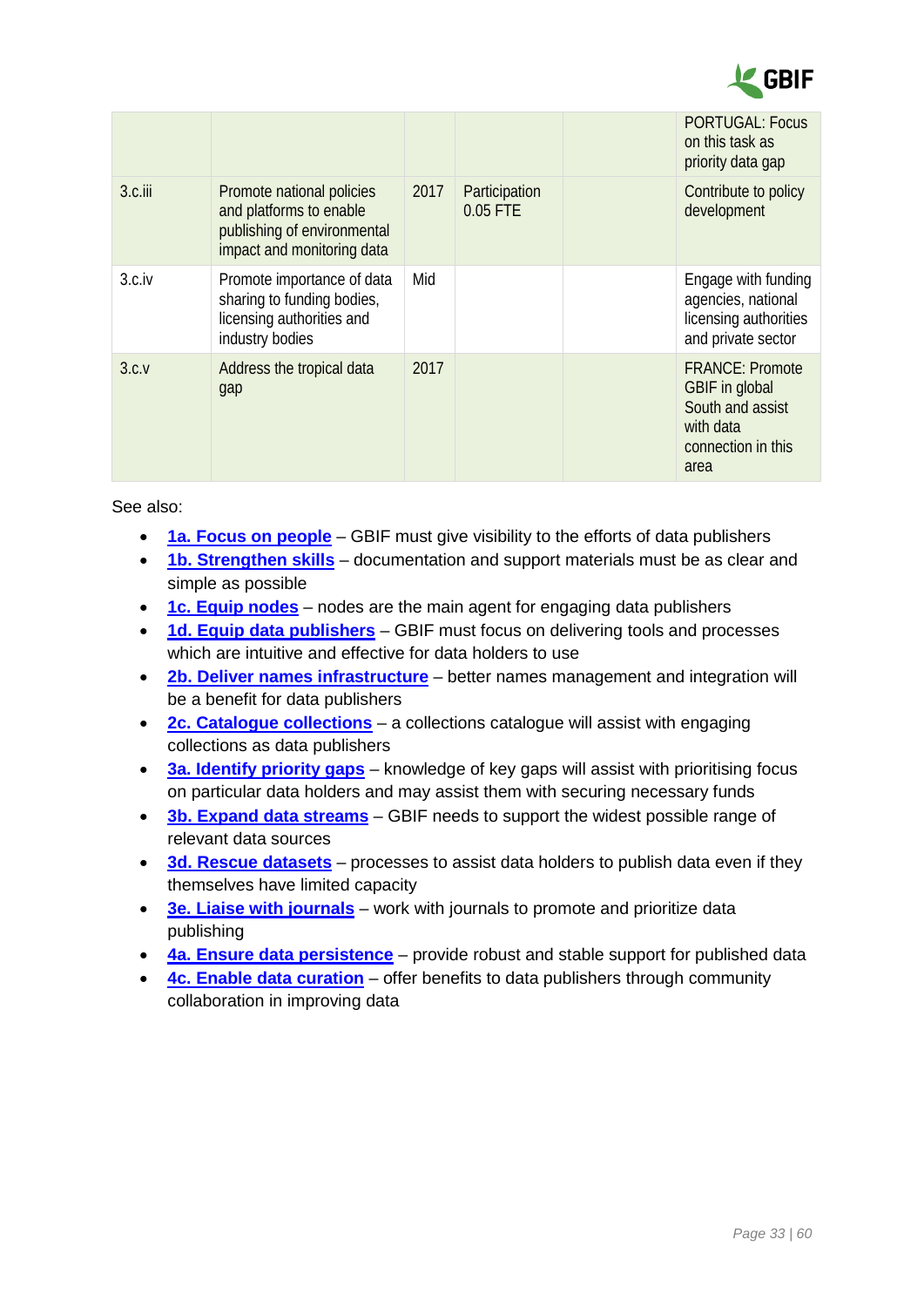

### <span id="page-33-0"></span>**Activity 3d - Rescue datasets**

#### **Rationale**

Many researchers hold potentially valuable data that are not yet in a suitable digital format for integration into GBIF. Historical publications are a similar source of valuable data that remain inaccessible. This offers an opportunity to establish a community platform to capture information on such datasets where the researcher or owner lacks the time or capability to make the data available as a GBIF-compatible dataset, and to enable interested individuals to volunteer time to collaborate with the owner to publish a dataset, potentially in conjunction with a data paper credited to all parties. Such a model may address a key bottleneck in bringing valuable data online.

#### **Approach**

The GBIF Secretariat, or an interested Participant, should develop a test environment to explore this model. The model should support identification of basic information on datasets that may be rescued, including details of ownership, etc. Volunteers may be required to undergo some training or demonstrate some knowledge of GBIF data publishing and the taxa concerned prior to adopting a dataset for mobilisation. Mobilisation should be include consultation or partnership with the owner and should deliver quality metadata and a valid mapping of the original information. Opportunities should be explored for publication of resulting datasets as data papers as an incentive to all parties.

| Task number | Description                                                                                                                     | <b>Start</b> | Secretariat staff                                              | Allocated<br>funding | Participant activity                                                                                                                                                                                                                                                                                                                                                                         |
|-------------|---------------------------------------------------------------------------------------------------------------------------------|--------------|----------------------------------------------------------------|----------------------|----------------------------------------------------------------------------------------------------------------------------------------------------------------------------------------------------------------------------------------------------------------------------------------------------------------------------------------------------------------------------------------------|
| 3.d.i       | Develop tools for reporting<br>potential data sources for<br>integration into GBIF                                              | 2017         | <b>Data Products</b><br>0.15 FTE                               |                      |                                                                                                                                                                                                                                                                                                                                                                                              |
| $3.d.$ ii   | Develop support materials<br>(including accreditation)<br>for collaborative data<br>preparation and mapping<br>datasets in GBIF | 2017         | <b>Data Products</b><br>0.05 FTE<br>Participation<br>$0.2$ FTE |                      |                                                                                                                                                                                                                                                                                                                                                                                              |
| 3.d.iii     | Develop site and support<br>mechanisms for users to<br>adopt and map datasets                                                   | 2017         |                                                                |                      | <b>GERMANY: reBiND IS a</b><br>cost-efficient system<br>and workflow for<br>rescuing legacy<br>databases from<br>biodiversity sciences<br>which are not<br>integrated in an<br>institutional data<br>curation strategy and<br>are, therefore, at risk<br>of getting lost. BGBM<br>can contribute their<br>experience with<br>mapping threatened<br>datasets to GBIF-<br>compliant standards. |
| 3.d.iv      | Review and update<br>definitions of data<br>publisher within GBIF to                                                            | Mid          |                                                                |                      |                                                                                                                                                                                                                                                                                                                                                                                              |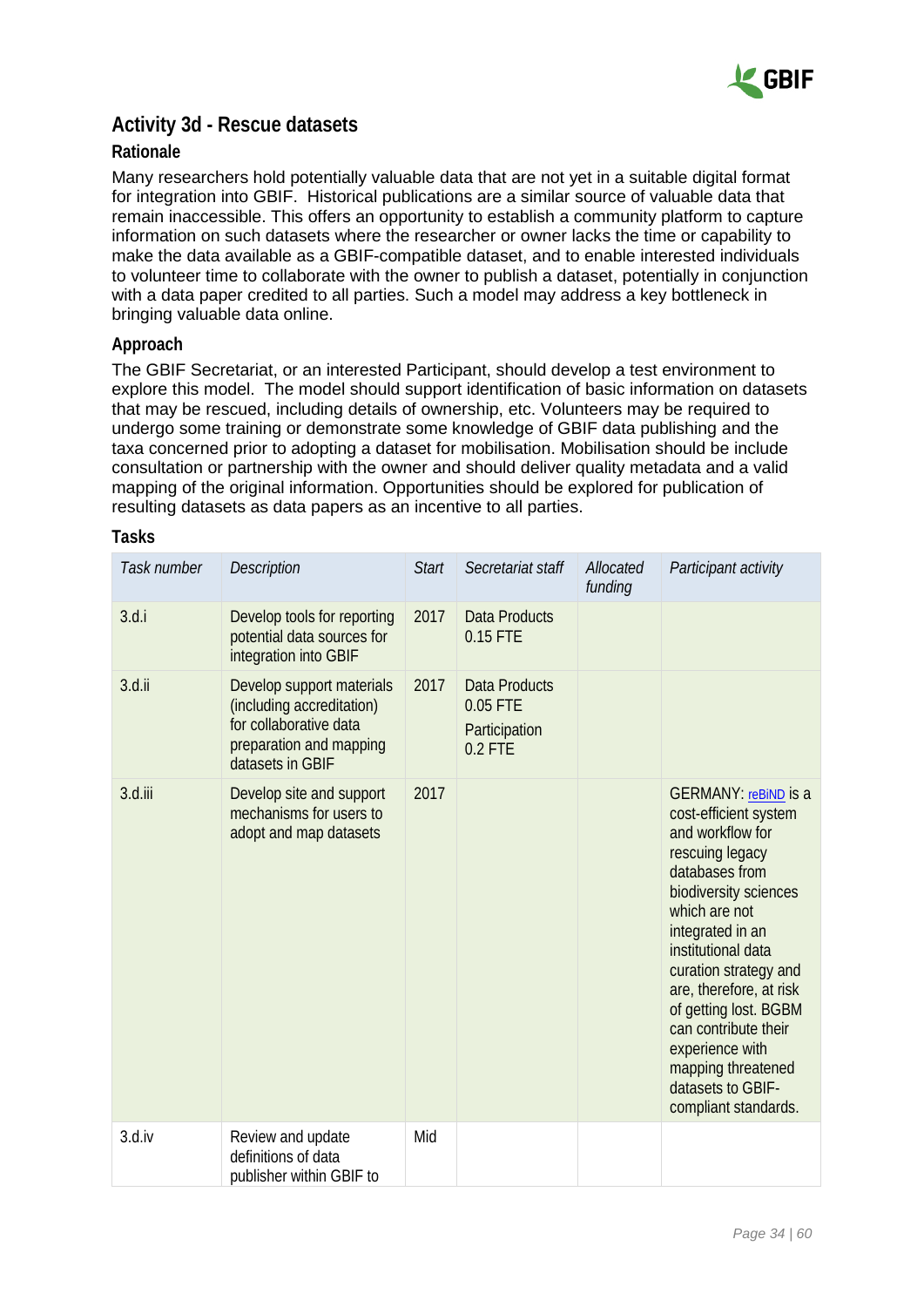

|       | reflect collaborative data<br>publishing                                                     |      |  |  |
|-------|----------------------------------------------------------------------------------------------|------|--|--|
| 3.d.v | Develop partnerships with<br>data journals to support<br>data papers for rescued<br>datasets | Late |  |  |

- **[1d. Equip data publishers](#page-12-0)** a process for data rescue would serve as an additional tool to support data publishers
- **[3a. Identify priority gaps](#page-27-1)** priority gaps may motivate sharing and rescue of data
- **[3b. Expand data streams](#page-29-0)** data rescue processes will benefit from other support for additional data sources
- **[3c. Engage data holders](#page-31-0)** data rescue will reduce the work for some data holders in making their data accessible
- **[3e. Liaise with journals](#page-34-0)** supplementary materials include datasets which may be rescued
- **[4c. Enable data curation](#page-39-0)** linkages between data rescue and curation communities
- <span id="page-34-0"></span>• **[5a. Engage academia](#page-41-1)** – additional mechanism to support work with researchers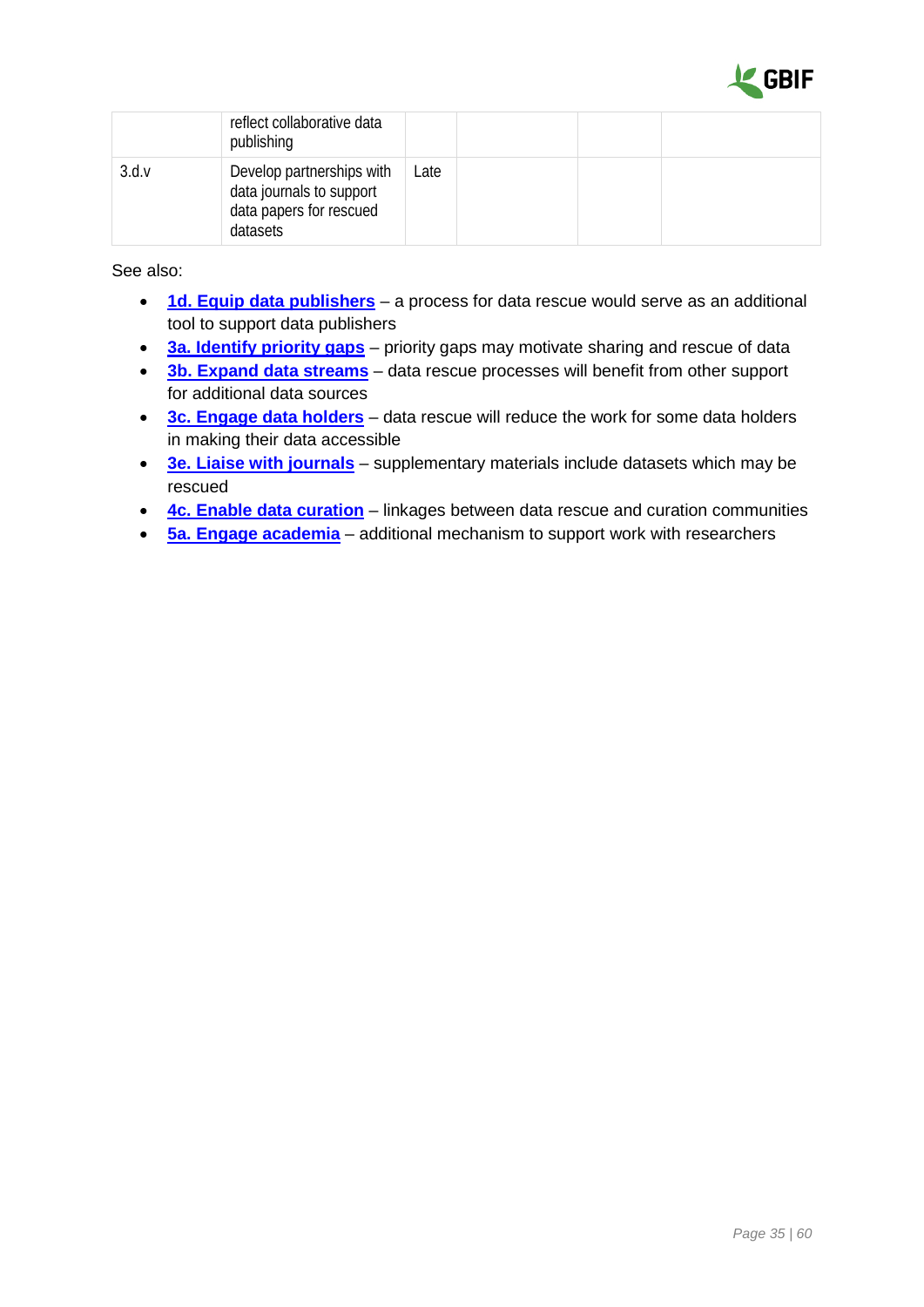

### **Activity 3e - Liaise with journals**

#### **Rationale**

Journals are the traditional established avenues for scientific communication. They not only disseminate research findings and other scholarly communications but also increasingly help to disseminate research data. These data may be provided as supplementary materials or deposited in biodiversity data repositories as a precondition for publication of the paper. However, such data publishing data does not necessarily facilitate its integration with other related data or make the data discoverable and reusable. In order to benefit from data disseminated through journals, the Secretariat will lead or coordinate activity to engage directly with publishing houses, journal editors and authors to promote GBIF-compatible approaches to publication and the use of GBIF-operated repositories as accepted or preferred destinations for supporting data.

#### **Approach**

GBIF Secretariat will engage with relevant journals in developing and promoting best practices and publishing workflows that reduce the effort required to publish data to GBIF. The aim will be to publish data once but be able to cite it as supporting data for a journal paper and where appropriate produce a data paper as an additional product. The Secretariat will use its experience with Pensoft Publishing where a workflow and a dedicated data-paper publishing tool is established.

| Task number | <b>Description</b>                                                                                                        | <b>Start</b> | Secretariat staff          | Allocated<br>funding | Participant activity                                                                                    |
|-------------|---------------------------------------------------------------------------------------------------------------------------|--------------|----------------------------|----------------------|---------------------------------------------------------------------------------------------------------|
| 3.e.1       | Develop scalable<br>approach to support<br>research journals and data<br>journals in publishing to<br><b>GBIF</b> network | Mid          |                            |                      |                                                                                                         |
| $3.e.$ ii   | Produce relevant support<br>materials to justify benefits<br>and explain processes to<br>publish primary data             | 2017         | Participation<br>$0.1$ FTE |                      |                                                                                                         |
| 3.e.iii     | Integrate support for data<br>journals into hosted IPT<br>infrastructures and data<br>rescue processes                    | Mid          |                            |                      | Data hosting and<br>publication,<br>helpdesk support;<br>help identify<br>datasets in need of<br>rescue |

#### **Tasks**

- **[1d. Equip data publishers](#page-12-0)** hosted IPT infrastructure to support journal datasets
- **[3b. Expand data streams](#page-29-0)** support for additional data sources will increase value of GBIF as a data repository for use by journals
- **[3c. Engage data holders](#page-31-0)** data holders may be motivated by increased visibility in conjunction with published research
- **[3d. Rescue datasets](#page-33-0)** engage community assistance in mapping research data into GBIF
- **[5a. Engage academia](#page-41-1)** bidirectional opportunities to build GBIF visibility and influence
- **[5d. Assess impact](#page-47-0)** increase citation levels for GBIF-hosted data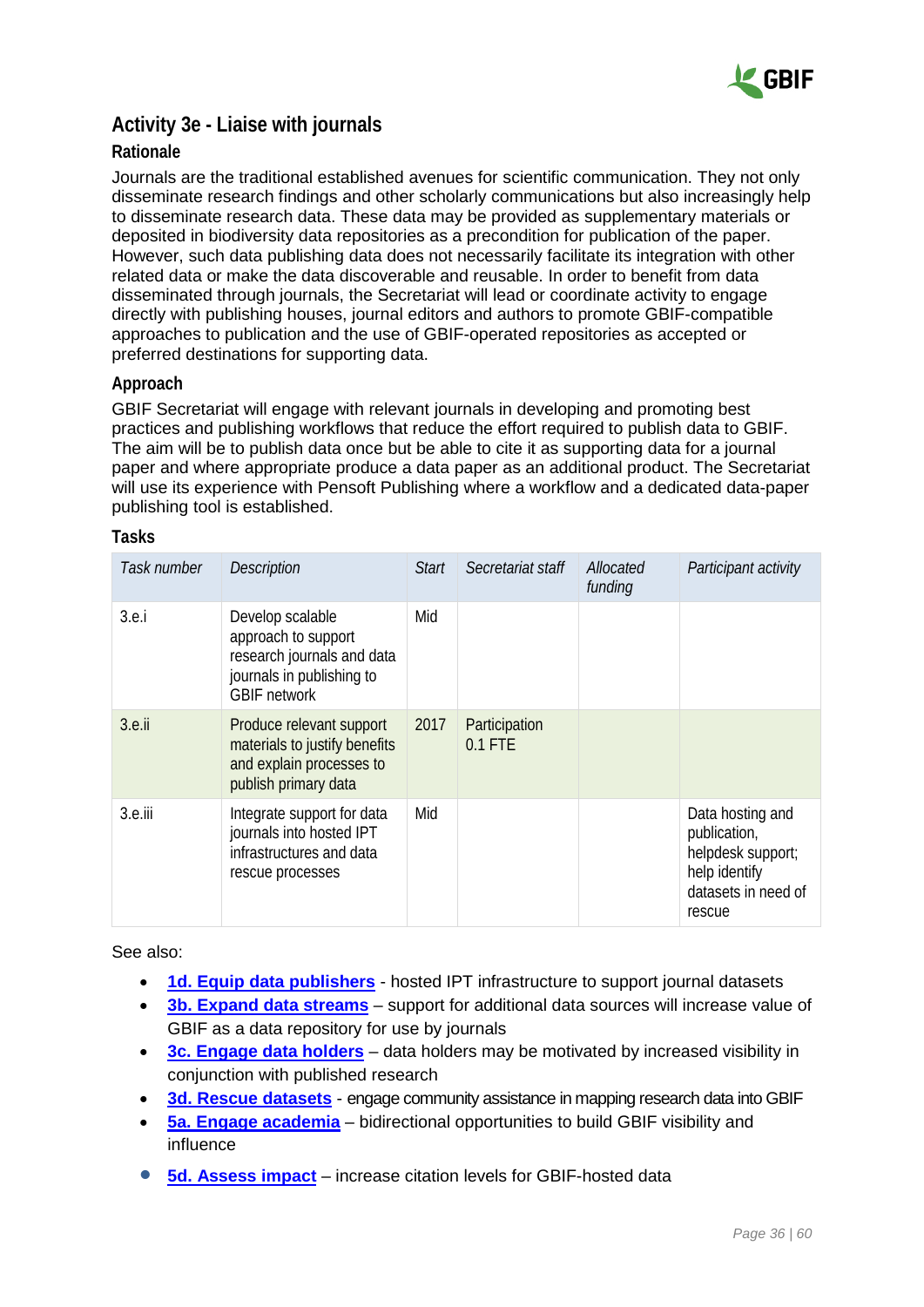

# <span id="page-36-0"></span>**Priority 4 – Improve Data Quality**

*"Ensure that all data within the GBIF network are of the highest-possible quality and associated with clear indicators enabling users to assess their origin, relevance and usefulness for any application."*

### <span id="page-36-1"></span>**Activity 4a - Ensure data persistence**

#### **Rationale**

There exists a significant portion of data available through GBIF.org that is not actively curated by a data host. In some cases, there are no resources or desire to make further edits to the datasets. These datasets are effectively orphaned and the GBIF.org version of the dataset is often the last remaining version available on the Internet. As GBIF develops mechanisms to provide feedback to data publishers and support curation of datasets, we need to consider that these orphaned datasets will not be updated with corrections or migrated to adhere to modern data standards.

#### **Approach**

The task is to ensure that all datasets have a primary version available on the Internet that acts as the source for GBIF.org to index. Orphaned datasets will be identified, extracted from the GBIF.org index and loaded into the most suitable data repository supporting versioning: either run by a GBIF participant or a central cloud installation of an IPT. As issues are identified anyone will be able to volunteer to correct the source data, upload a new version into the data repository, document the changes applied and follow editor guidelines. Once republished GBIF.org will reflect the updated data, and the provenance of changes will be traceable through the repository versioning system. Policies for editors, including attribution and the settlement process for disputes will be documented. This entire activity could be led and implemented by a GBIF Participant.

| Task number | <b>Description</b>                                                                                          | <b>Start</b> | Secretariat<br>staff            | Allocated<br>funding | Participant activity                                                   |
|-------------|-------------------------------------------------------------------------------------------------------------|--------------|---------------------------------|----------------------|------------------------------------------------------------------------|
| 4.a.i       | Identify and verify datasets<br>within GBIF network without<br>current owners                               | 2017         | <b>Data Products</b><br>0.3 FTE |                      | Investigations and<br>adoption wherever<br>possible                    |
| 4.a.ii      | Publish reference instances<br>of these datasets within<br>hosted <b>IPTs</b>                               | 2017         | Data Products<br>0.05 FTE       |                      | Parallel activity to GBIFS:<br>export and publish<br>orphaned datasets |
| $4.a.$ iii  | Develop processes and<br>mechanisms for adoption of<br>orphaned datasets by<br>suitable agencies or experts | 2017         | Data Products<br>0.05 FTE       |                      |                                                                        |

#### **Tasks**

- **[1d. Equip data publishers](#page-12-0)** ensure sustainable benefits from data publishing
- **[3c. Engage data holders](#page-31-0)** greater security for data holders that data publication brings long-term benefit
- **[4b. Assess data quality](#page-37-0)** data persistence is a key aspect of data quality
- **[4c. Enable data curation](#page-39-0)** data can only be curated if a stable reference copy exists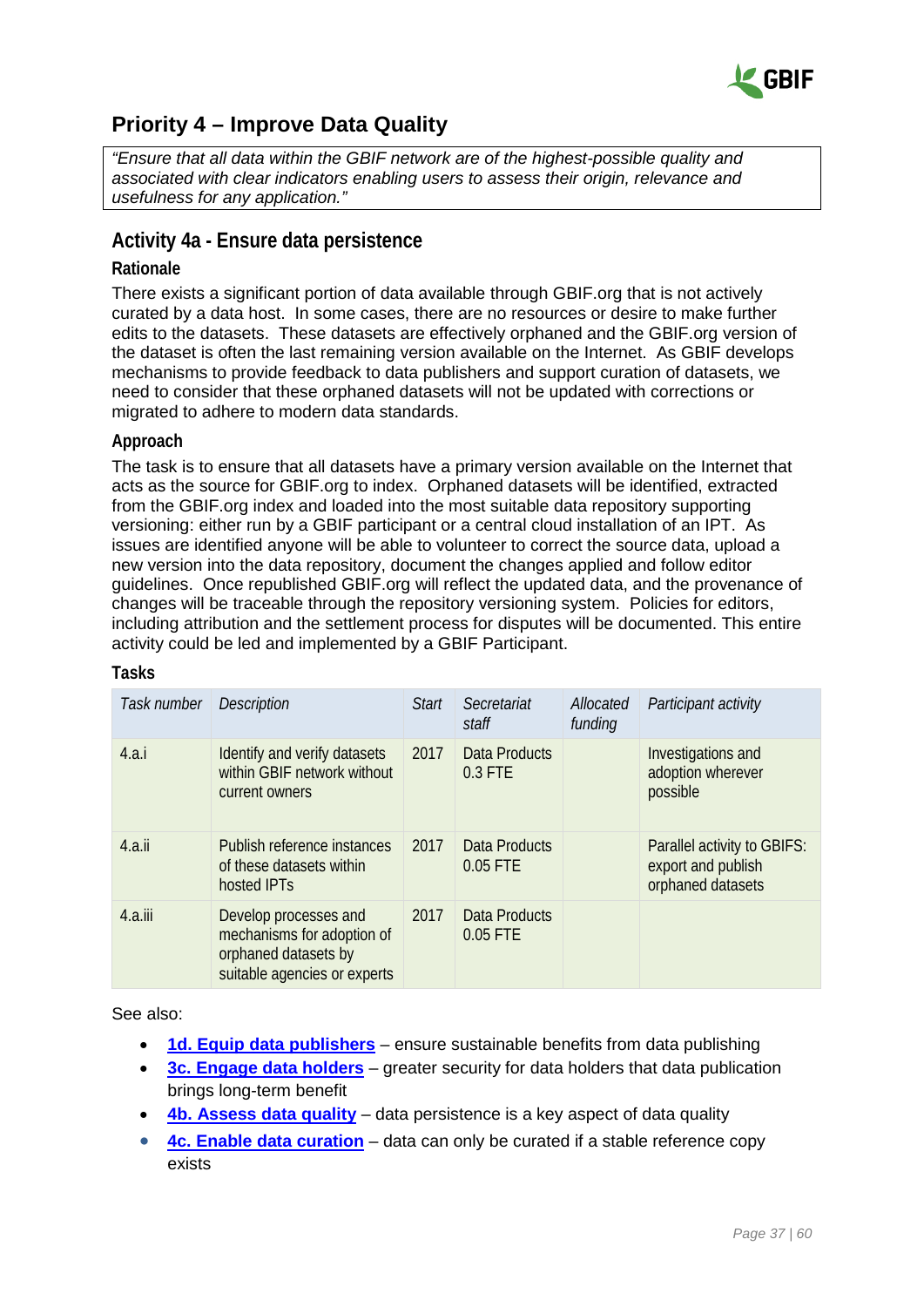

### <span id="page-37-0"></span>**Activity 4b - Assess data quality**

#### **Rationale**

Assessing data quality includes applying data validation tools to capture and monitor suspected and confirmed errors and ambiguities in data, highlighting useful areas for additional information (metadata and qualifiers) that would improve usability and enhance processing options, and documenting completeness and standardization of information both within a dataset and within aggregated data. A number of validation tools exist in the wider community, and should be brought together to mutually profit from investments and to more efficiently plan future distributed development efforts. This will benefit data publication frameworks as well as individual data holders, giving concrete feedback on best gains in data management.

#### **Approach**

Consolidation requires an overview of existing data validation tools, their goals and application areas, building on existing community work to produce an annotated tools catalogue (including work by TDWG and the GEO BON "Bon in a Box"). To make best use of development resources, GBIF will support collaboration between networks to bring those developments together and harmonize efforts, so that further development can more efficiently concentrate on new priority areas. Consistent tests and reports will both inform users of the suitability of data for their use, provide feedback to publishers on their holdings, provide a measure for the overall state of the network, and help to prioritize improvement options. Ideally, the most common reporting measures and formats are agreed and unified to a degree that allows publishers an easy crosswalk between and integration of data quality reports supplied by different services and aggregators.

| Task number | <b>Description</b>                                                                                                                                          | <b>Start</b> | Secretariat staff                                                   | Allocated<br>funding | Participant activity                                                                                                                                                                                                 |
|-------------|-------------------------------------------------------------------------------------------------------------------------------------------------------------|--------------|---------------------------------------------------------------------|----------------------|----------------------------------------------------------------------------------------------------------------------------------------------------------------------------------------------------------------------|
| 4.b.i       | Develop extensible data<br>validation tools framework<br>in partnership with ALA,<br><b>TDWG and other networks</b><br>(e.g. Symbiota, iDigBio,<br>VertNet) | 2017         | <b>Informatics</b><br>$0.3$ FTE<br><b>Data Products</b><br>0.05 FTE |                      | Developers of<br>existing validation<br>tools: support<br>partnering and<br>collaboration<br><b>FRANCE: Training</b><br>on data quality<br>assessment and<br>data cleaning tools<br>- tools accessible<br>on GBIF.fr |
| 4.b.ii      | Integrate consistent data<br>validation tools in<br>GBIF org, national/regional<br>portals, IPT and elsewhere                                               | 2017         | <b>Informatics</b><br>$0.4$ FTE                                     |                      | Nodes / partners<br>with existing<br>portals:<br>collaboration                                                                                                                                                       |
| 4.b.iii     | Improve presentation and<br>reporting of data validation<br>results                                                                                         | 2017         | <b>Data Products</b><br>0.15 FTE<br><b>Informatics</b><br>$0.1$ FTE |                      |                                                                                                                                                                                                                      |
| 4.b.iv      | Develop regular data set<br>reports for data publishers<br>and nodes                                                                                        | 2017         | <b>Data Products</b><br>$0.1$ FTE<br>Participation<br>$0.2$ FTE     |                      | Advisory support of<br>required / priority<br>reporting lines<br><b>BELGIUM: Develop</b>                                                                                                                             |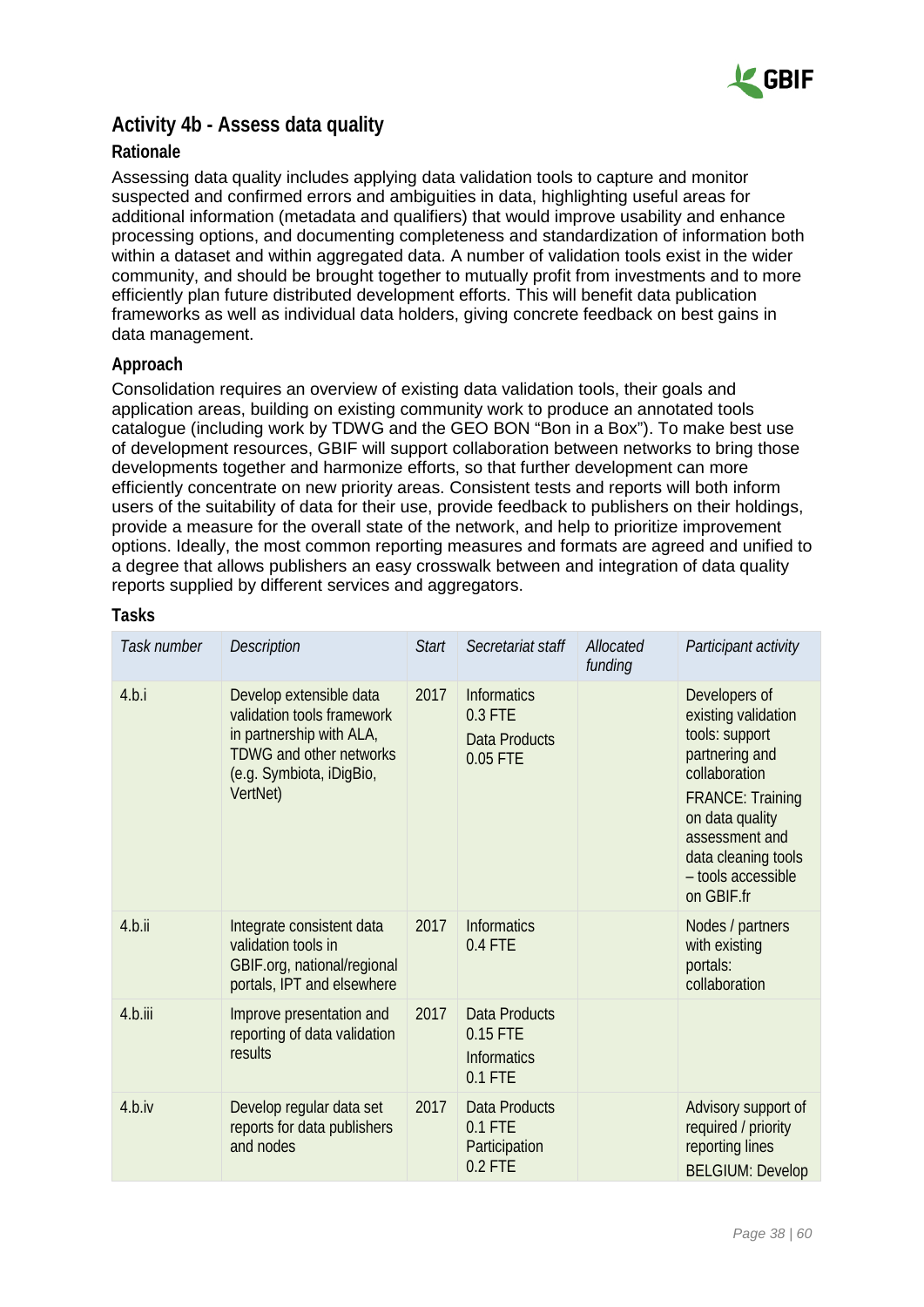

| regular data set<br>reports for data<br>publishers and |
|--------------------------------------------------------|
| nodes                                                  |

- **[1b. Strengthen skills](#page-8-0)** documentation and training materials must give clear guidance on quality
- **[1d. Equip data publishers](#page-12-0)** tools and processes must reinforce focus on quality
- **2a. Modernize [data standards](#page-20-1)** data provenance and semantics are key to quality
- **[2b. Deliver names infrastructure](#page-22-0)** gaps in the names infrastructure hinder quality assessment and improvement
- **[4a. Ensure data persistence](#page-36-1)** persistence is a key aspect of quality
- **[4c. Enable data curation](#page-39-0)** curation processes should focus on measurable improvement to quality
- **[5a. Engage academia](#page-41-1)** support researchers in publishing high quality data and collaboration to improve data
- **[5b. Document needs](#page-43-0)** gather requirements which can improve quality management at all stages
- **[5d. Assess impact](#page-47-0)** overall quality metrics for GBIF data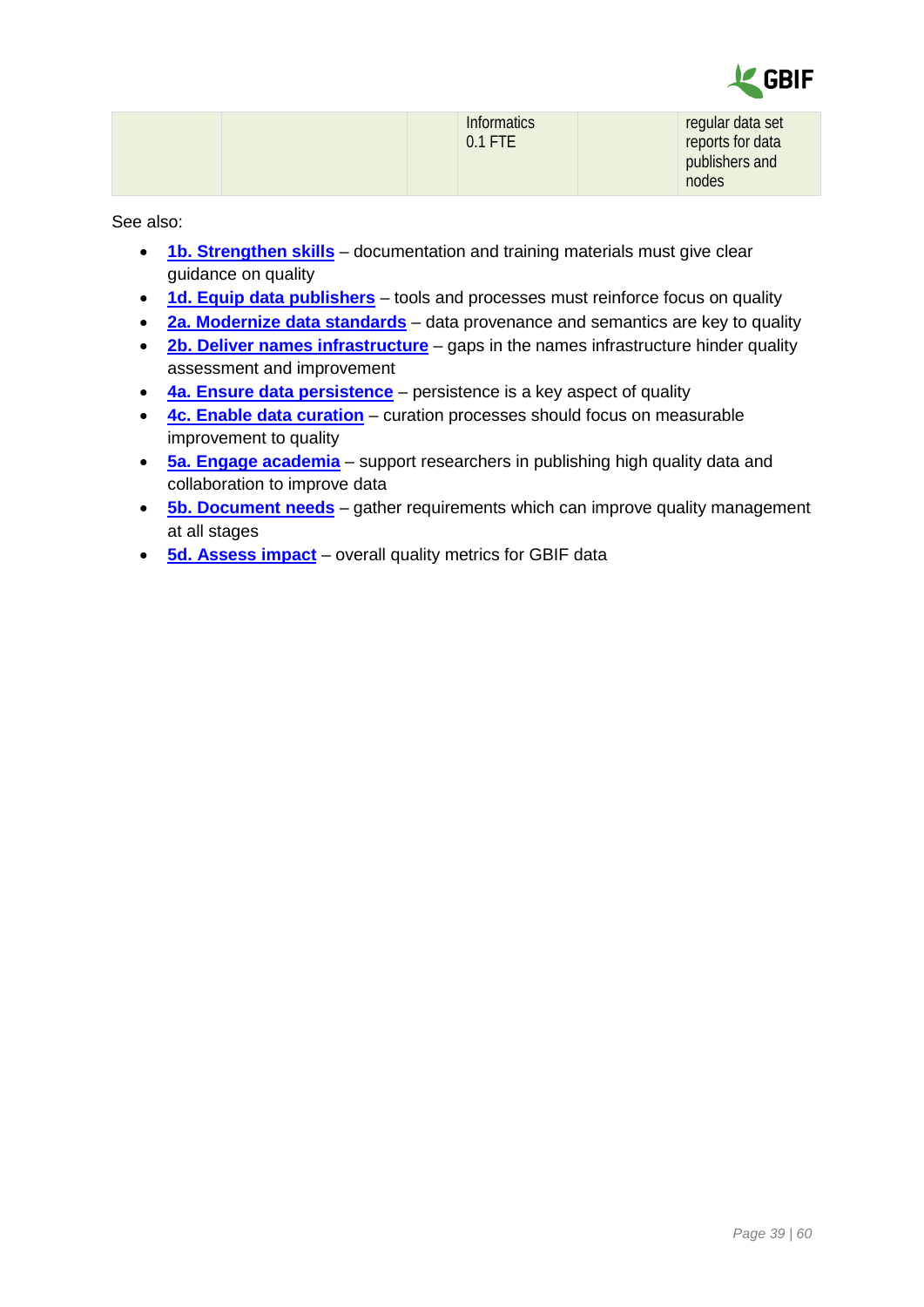

### <span id="page-39-0"></span>**Activity 4c - Enable data curation**

#### **Rationale**

In a global network, curation of the shared data pool is increasingly becoming a joint responsibility of aggregators, publishers, experts and data users. The goal is to integrate corrections, improvements, additional information and analysis results in a timely manner, with better visibility to all network participants and data users. Expanding the existing knowledge base requires improved communication channels and workflows for collaboration between all actors, tools to capture and rapidly display new or improved information, commentary and data, and not least tools, credit systems and support to engage expert activities.

#### **Approach**

The main task is to provide tools and mechanisms that make it easy for users and experts to contribute knowledge to the available pool of data. Building on existing data filtering and data improvement workflows in the community, GBIF tools and mechanisms are to support the identification of relevant data, their cleaning and preparation for specific purposes, and the sharing of the results of such processes with the wider community. Input collected through existing feedback mechanisms (e.g. JIRA feedback on gbif.org, AnnoSys, GitHub) is to be raised to a visibility level that supports and drives the usefulness of the published data.

| Task number | <b>Description</b>                                                                                                                                      | <b>Start</b> | Secretariat staff                                                   | Allocated<br>funding | Participant activity                                                                                                                                                                                                                                      |
|-------------|---------------------------------------------------------------------------------------------------------------------------------------------------------|--------------|---------------------------------------------------------------------|----------------------|-----------------------------------------------------------------------------------------------------------------------------------------------------------------------------------------------------------------------------------------------------------|
| 4.c.i       | Develop network-wide<br>approach to handling<br>and processing<br>annotations and<br>feedback                                                           | 2017         | <b>Informatics</b><br>0.3 FTE<br><b>Data Products</b><br>$0.2$ FTE  |                      | <b>GERMANY: DFG-</b><br>funded<br>internationalization<br>and extension of<br>online annotation<br>system AnnoSys to<br>further data quality in<br>on-line data systems.<br>NORWAY: explore<br>opportunities to<br>contribute to data<br>annotation tools |
| 4.c.ii      | Enhance IPT to offer<br>dataset-level peer review<br>and commentary<br>mechanisms and record-<br>level annotations                                      | Mid          |                                                                     |                      |                                                                                                                                                                                                                                                           |
| 4.c.iii     | Develop mechanism and<br>tools within GBIF.org for<br>sharing cleaned and<br>annotated datasets<br>based on GBIF<br>downloads ("reference<br>datasets") | 2017         | <b>Data Products</b><br>0.05 FTE<br><b>Informatics</b><br>$0.2$ FTE |                      |                                                                                                                                                                                                                                                           |
| 4.c.iv      | Develop GBIF data<br>workbench tool (within<br>GBIF org and possibly                                                                                    | Mid          |                                                                     |                      |                                                                                                                                                                                                                                                           |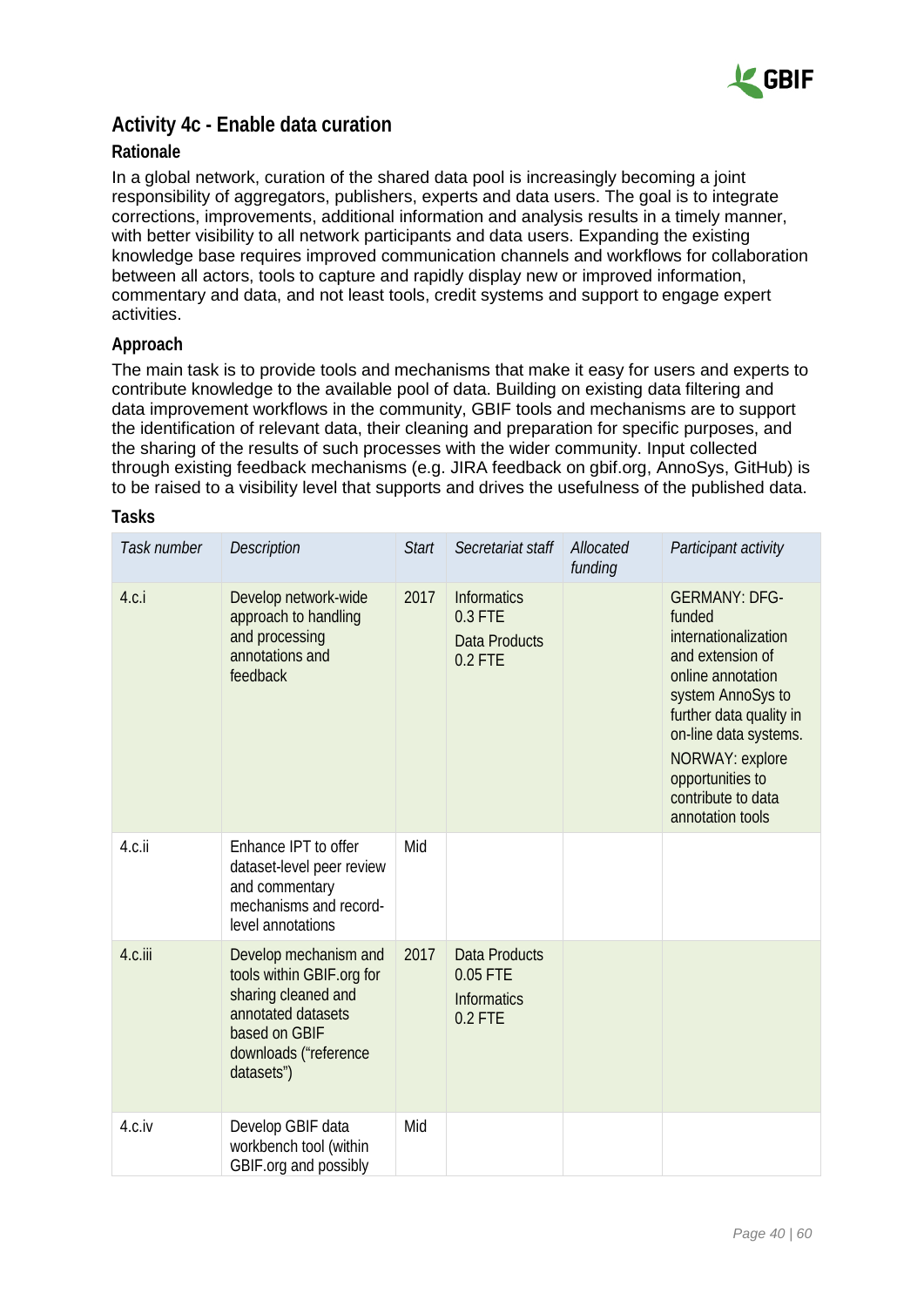

|       | also as standalone) for<br>cleaning and filtering<br>network data (e.g. in red<br>list assessments)        |      |  |  |
|-------|------------------------------------------------------------------------------------------------------------|------|--|--|
| 4.c.v | Develop strategy and<br>support mechanisms for<br>expert communities to<br>curate sections of GBIF<br>data | Late |  |  |

- **[1a. Focus on people](#page-6-1)** give credit for contributions to data improvement
- **[1b. Strengthen skills](#page-8-0)** documentation and training materials to guide data curation
- **[1c. Equip nodes](#page-10-0)** nodes will be key in engaging expert communities
- **[1d. Equip data publishers](#page-12-0)** ensure that data curation processes bring benefits to publishers
- **2a. Modernize [data standards](#page-20-1)** a common data model underpins effective curation
- **[2b. Deliver names infrastructure](#page-22-0)** normalising names and taxonomy is a key aspect of curation
- **[3c. Engage data holders](#page-31-0)** data holders need to be able to respond to curation actions
- **[3d. Rescue datasets](#page-33-0)** integration of new but previously uncurated data sources
- **[4a. Ensure data persistence](#page-36-1)** curation depends on persistent datasets
- **[4b. Assess data quality](#page-37-0)** understanding issues with data quality can drive future tools and guidance for curators
- **[5a. Engage academia](#page-41-1)** collaborate with taxonomic societies and other expert communities
- **[5b. Document needs](#page-43-0)** incorporate end user requirements in curation processes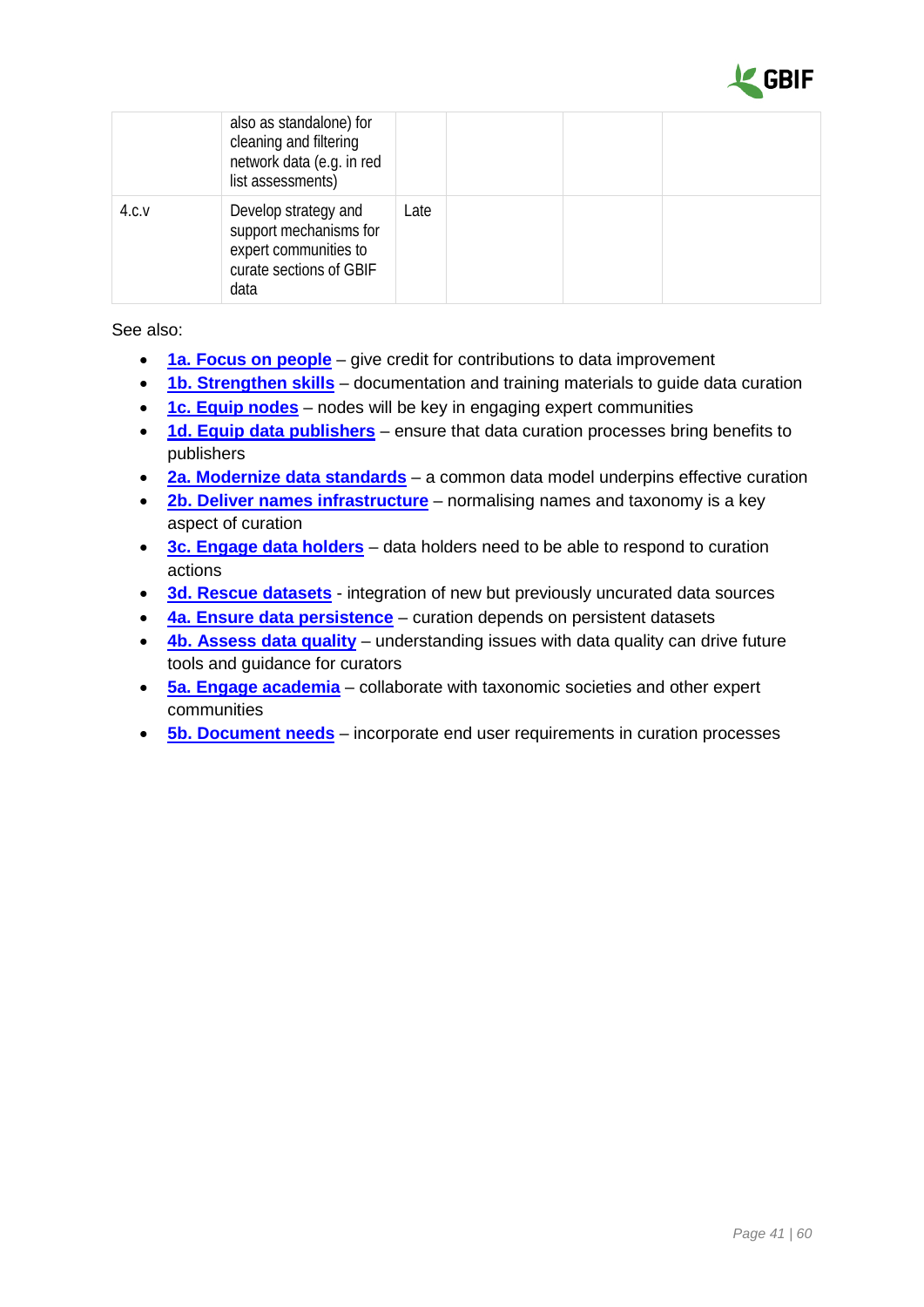

# <span id="page-41-0"></span>**Priority 5 – Deliver Relevant Data**

*"Ensure that GBIF delivers data in the form and completeness required to meet the highestpriority needs of science and, through science, society."*

### <span id="page-41-1"></span>**Activity 5a - Engage academia**

#### **Rationale**

The most significant user community for GBIF is academic researchers. Even policy-related uses of GBIF often derive from the work of such individuals. It is accordingly important for GBIF to understand the needs of researchers and academic societies and to communicate clearly regarding the tools and services GBIF can deliver. Communication should include information and support materials for students and early-career researchers, on both publication and use of data, including citation, use tracking and data papers. University faculties and libraries may be important channels for this information. In addition, GBIF needs to engage more closely with taxonomic societies and other academic bodies that could be key collaborators in curating and improving data. Achieving such an outcome depends on understanding how GBIF can become a more central tool for their work, so that work on digital knowledge directly benefits those who contribute.

#### **Approach**

GBIF Participants may be well-positioned to lead in engaging with taxonomic societies and other interested research groups, including assuming responsibility to serve as ambassadors for GBIF within particular communities. Particular focus should be given to opportunities to explore models for such communities to assist GBIF with data curation. Few university programs include clear guidance and promotion for open data sharing. GBIF should make use of its own documentation materials and of curriculum materials from throughout the GBIF community to engage with biological science faculties and university libraries to share information on GBIF tools and resources and practices.

| Task number | <b>Description</b>                                                                                  | <b>Start</b> | Secretariat staff          | Allocated<br>funding | Participant activity                                                                                                                                                                                                              |
|-------------|-----------------------------------------------------------------------------------------------------|--------------|----------------------------|----------------------|-----------------------------------------------------------------------------------------------------------------------------------------------------------------------------------------------------------------------------------|
| 5.a.i       | Promote biodiversity<br>informatics curriculum,<br>support training of the<br>users                 | 2017         | Participation<br>0.15 FTE  |                      |                                                                                                                                                                                                                                   |
| 5.a.ii      | Publicize GBIF as data<br>tool via university libraries<br>and faculties                            | 2017         |                            |                      | <b>BELGIUM: Translate</b><br>materials<br>Publicize with national<br>universities<br><b>SPAIN: Engage</b><br>coordinators of biology<br>degrees to incorporate<br><b>GBIF and GBIF Spain</b><br>credit courses into<br>curriculum |
| $5.a.$ iii  | Develop online<br>collaboration through<br>GBIF.org helpdesk to<br>assist and support data<br>users | 2017         | Participation<br>$0.1$ FTE |                      |                                                                                                                                                                                                                                   |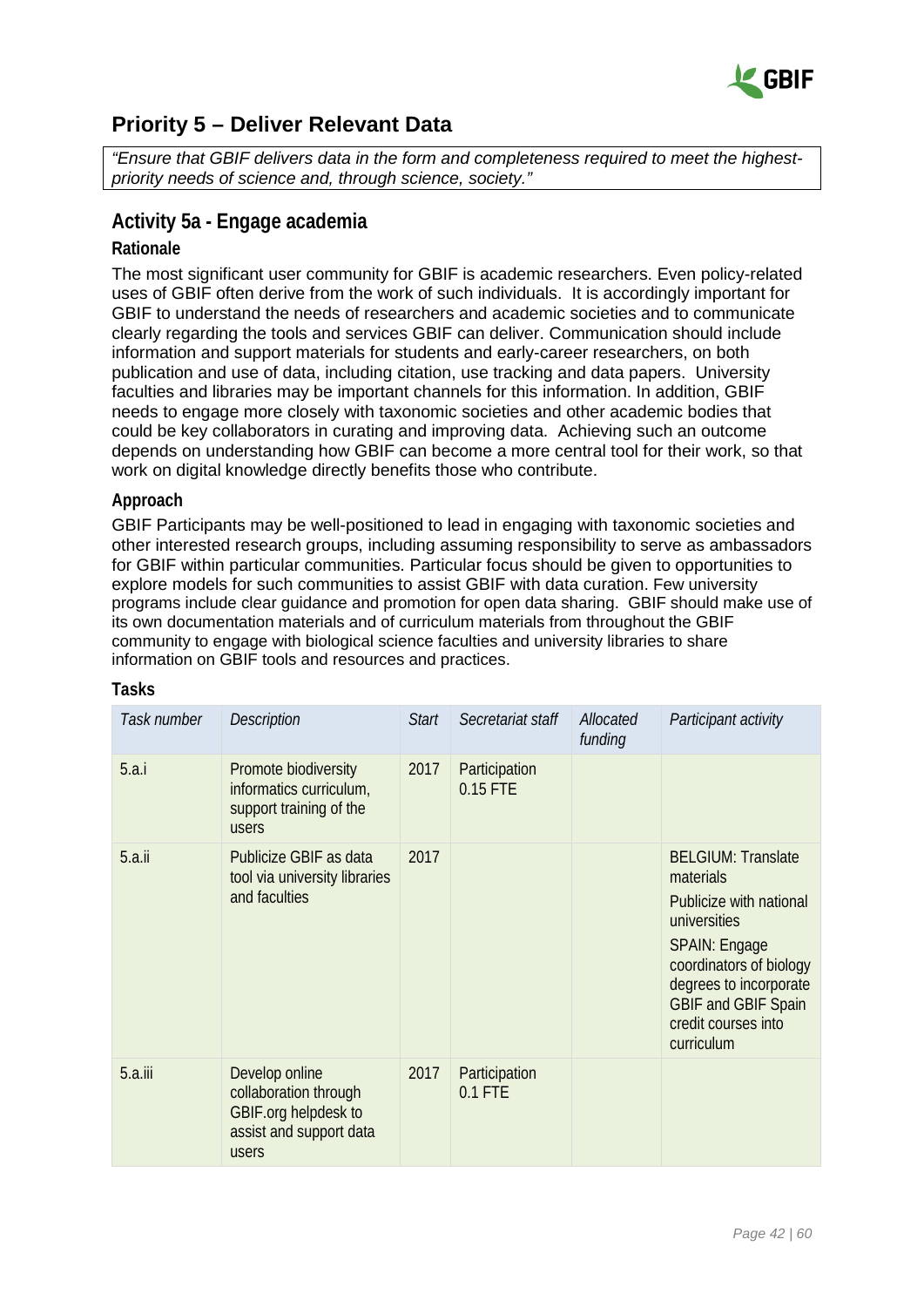

| 5.a.iv<br>Represent GBIF at the<br>2017<br>relevant science fora,<br>esp. at the frontier<br>directions such as<br>ecology and molecular<br>research |
|------------------------------------------------------------------------------------------------------------------------------------------------------|
|------------------------------------------------------------------------------------------------------------------------------------------------------|

- **[1b. Strengthen skills](#page-8-0)** broader engagement with academic bodies, universities and libraries will require clear standalone information resources
- **[1c. Equip nodes](#page-10-0)** nodes are key to engaging national research councils and academic societies
- **[1e. Expand national participation](#page-14-0)** engagement with academic societies may support further national engagement
- **[2b. Deliver names infrastructure](#page-22-0)** taxonomic societies should be key partners in delivering names infrastructure
- **[2c. Catalogue collections](#page-25-0)** catalogue should be an operational tool for researchers
- **[3a. Identify priority gaps](#page-27-1)** communicate priority needs with academia
- **[3b. Expand data streams](#page-29-0)** work with research communities to incorporate additional sources of data
- **[3d. Rescue datasets](#page-33-0)** additional mechanism to support work with researchers
- **[3e. Liaise with journals](#page-34-0)** bidirectional opportunities to build GBIF visibility and influence
- **[4b. Assess data quality](#page-37-0)** work with research communities to improve data quality
- **[4c. Enable data curation](#page-39-0)** engage research communities to oversee and improve data
- **[5b. Document needs](#page-43-0)** engage relevant academic groups as fitness-for-use working groups
- **[5d. Assess impact](#page-47-0)** published research is a key measure of GBIF impact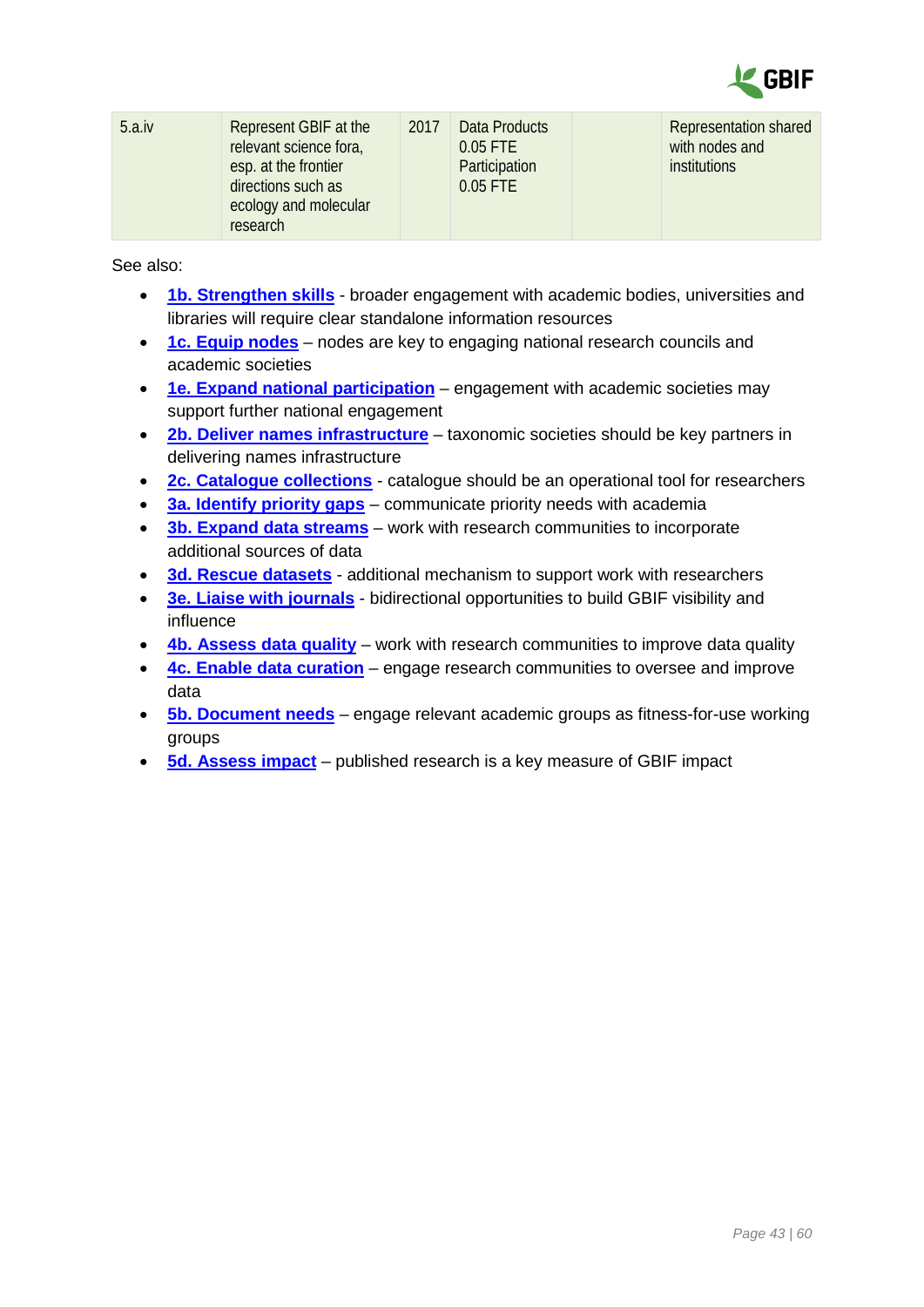

### <span id="page-43-0"></span>**Activity 5b - Document needs**

#### **Rationale**

GBIF data are aggregated from many sources and are consequently heterogeneous, varying in fitness for various uses. During 2015-2016, GBIF established three task groups on data fitness-for-use, in agrobiodiversity research, in distribution modelling and in research on invasive alien species, to document how these communities use GBIF data and to understand their data quality demands. The resulting reports inform data mobilization, data processing and improvements to GBIF.org. During 2017, GBIF will expand this work to incorporate more key areas of use, provisionally focusing on: 1) Phylogenetic and (continuation from 2016 work) DNA evidence for names and occurrences, 2) human health and vectored diseases and 3) marine biodiversity. Depending on resources, these groups will operate through a combination of face-to-face meetings and online or remote collaboration.

#### **Approach**

In 2017, the DNA work will continue from 2016 through online meetings and e-mails. Human health and vectored disease fitness for use group will be formed and will operate using the basic model with two in-person meetings. Work on fitness for use in marine research will continue / start depending on the availability of marine data from OBIS by the end of in 2016. Participants are encouraged to organize working groups in additional areas to review the state of GBIF data relevant to particular domains and themes and to provide recommendations on critical gaps, improvements in recommended metadata or data elements, minimum criteria for usable data, etc. The GBIF Secretariat will compile these recommendations and, where possible, develop query profiles to support rapid access and monitor progress by the network in delivering data suited for the needs of these domains.

| Task number | <b>Description</b>                                     | Start | Secretariat staff         | Allocated<br>funding | Participant activity                                                                                                            |
|-------------|--------------------------------------------------------|-------|---------------------------|----------------------|---------------------------------------------------------------------------------------------------------------------------------|
| 5.b.i       | Prioritize areas for<br>fitness-for-use<br>assessments | 2017  | Data Products<br>0.05 FTE |                      | Contracted literature<br>mining study to work<br>out key sectors of<br>science making use of<br><b>GBIF</b>                     |
| 5.b.ii      | Support fitness-for-use<br>groups                      | 2017  | Data Products<br>0.15 FTE |                      | Fund/coordinate a<br>fitness-for-use group<br>and report, through<br>"adopt a topic"<br>schema, with the<br>support from GBIF S |

#### **Tasks**

- **[1c. Equip nodes](#page-10-0)** nodes may coordinate requirements gathering in particular areas
- **[1f. Plan implementation](#page-16-0)** GBIF plans should respond directly to needs
- **[2c. Catalogue collections](#page-25-0)** comprehensive knowledge of collections will serve as a basis for identifying collections particularly important for digitisation
- **[3a. Identify priority gaps](#page-27-1)** needs feed into assessing gaps in data
- **[3b. Expand data streams](#page-29-0)** additional data sources may address needs
- **[3c. Engage data holders](#page-31-0)** work with data holders to improve quality and address gaps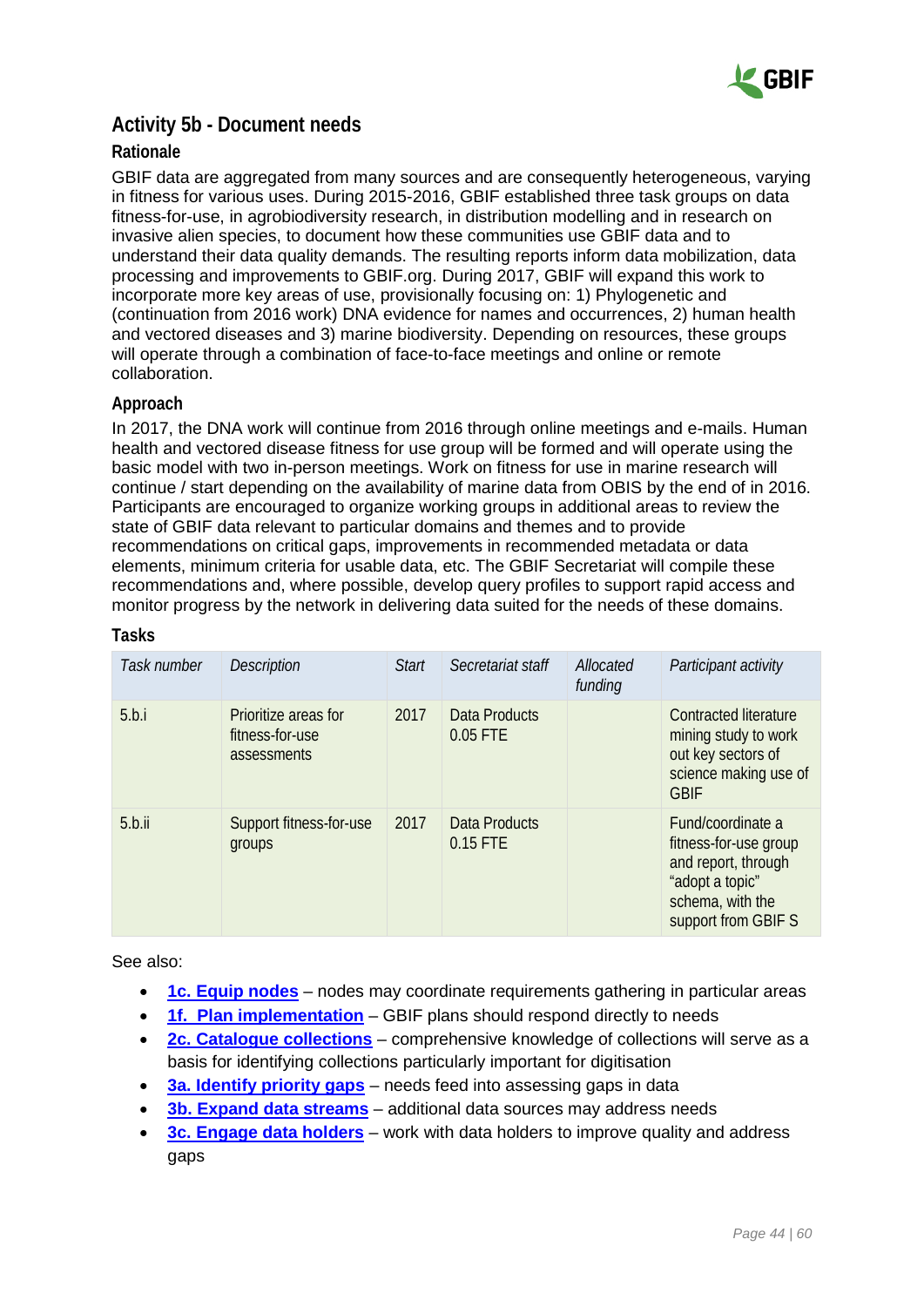

- **[4b. Assess data quality](#page-37-0)** needs may determine quality checks which can be performed and metrics to report
- **[4c. Enable data curation](#page-39-0)** assistance with setting curation priorities
- **[5a. Engage academia](#page-41-1)** work with research communities to define needs
- **[5c. Support biodiversity assessment](#page-45-0)** requirements for assessment are a key aspect of needs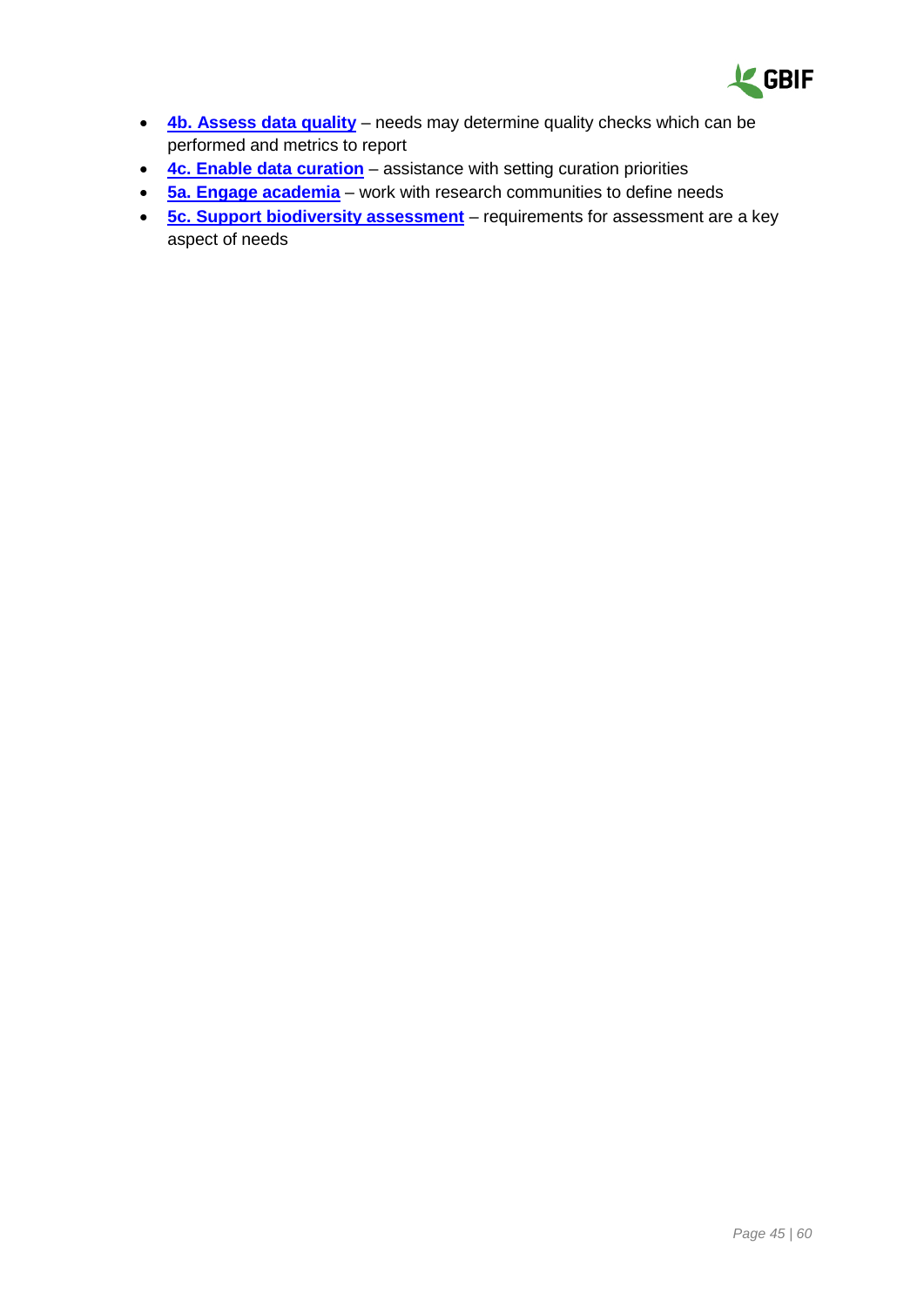

### <span id="page-45-0"></span>**Activity 5c - Support biodiversity assessment**

#### **Rationale**

One of GBIF's key roles is as organizer or global evidence for species distribution, based on point records for species in time and space. Expansion of data publishing to accommodate sampling event data enables this evidence base also to mobilize and organize basic data on species populations and abundance. As a result, GBIF is positioned to serve as a critical resource for supporting biodiversity assessment at all scales. In particular, GBIF should serve as the data foundation for GEO BON to deliver Essential Biodiversity Variables (EBVs) for species distribution and population abundance. These EBVs represent a continuum from modelled representation of species occupancy (presence-only) in defined units of space and time through to richer assessment of species abundance in those units. GEO BON should serve as a forum for addressing the challenges of modelling such variables and interpolating sensibly between existing data points. This includes determination of appropriate scale at which modelled variables are adequately supported by current data. GBIF needs to ensure that it delivers the data foundations required for these activities, thereby supporting the requirements of IPBES, species Red Listing through IUCN and national authorities, the CBD and the Aichi Targets and Sustainable Development Goals.

#### **Approach**

This activity depends on the activities defined for all goals, in order to improve the comprehensiveness, coverage and quality of data accessed through the GBIF network. An additional area for enhancement will be GBIF.org search interfaces and presentation (via maps and other visualizations) of sampling event data. Such interfaces should ensure that researchers can properly evaluate and assess data suitable for biodiversity assessment activities. Additionally GBIF needs to be active within GEO BON to ensure that there is close alignment and evolution between the concepts and implementation of EBVs and the data and services offered by GBIF.

| Task number | <b>Description</b>                                                                                             | <b>Start</b> | Secretariat staff                                                                                   | Allocated<br>funding | Participant activity |
|-------------|----------------------------------------------------------------------------------------------------------------|--------------|-----------------------------------------------------------------------------------------------------|----------------------|----------------------|
| 5.c.i       | Enhance GBIF.org<br>presentation of sampling<br>event data                                                     | 2017         | <b>Informatics</b><br>$0.2$ FTE                                                                     |                      |                      |
| $5.c.$ ii   | Support development of<br>species<br>distribution/population<br>abundance EBVs                                 | 2017         | Data Products<br>0.05 FTE<br>Executive<br>Secretary<br>$0.1$ FTE<br><b>Informatics</b><br>$0.1$ FTE |                      |                      |
| 5.c.iii     | Showcase tools and<br>practices for use of GBIF in<br>Red Listing and other<br>species assessment<br>processes | Mid          |                                                                                                     |                      |                      |

#### **Tasks**

See also:

• **[1e. Expand national participation](#page-14-0)** – assessment is a need and motivation for national agencies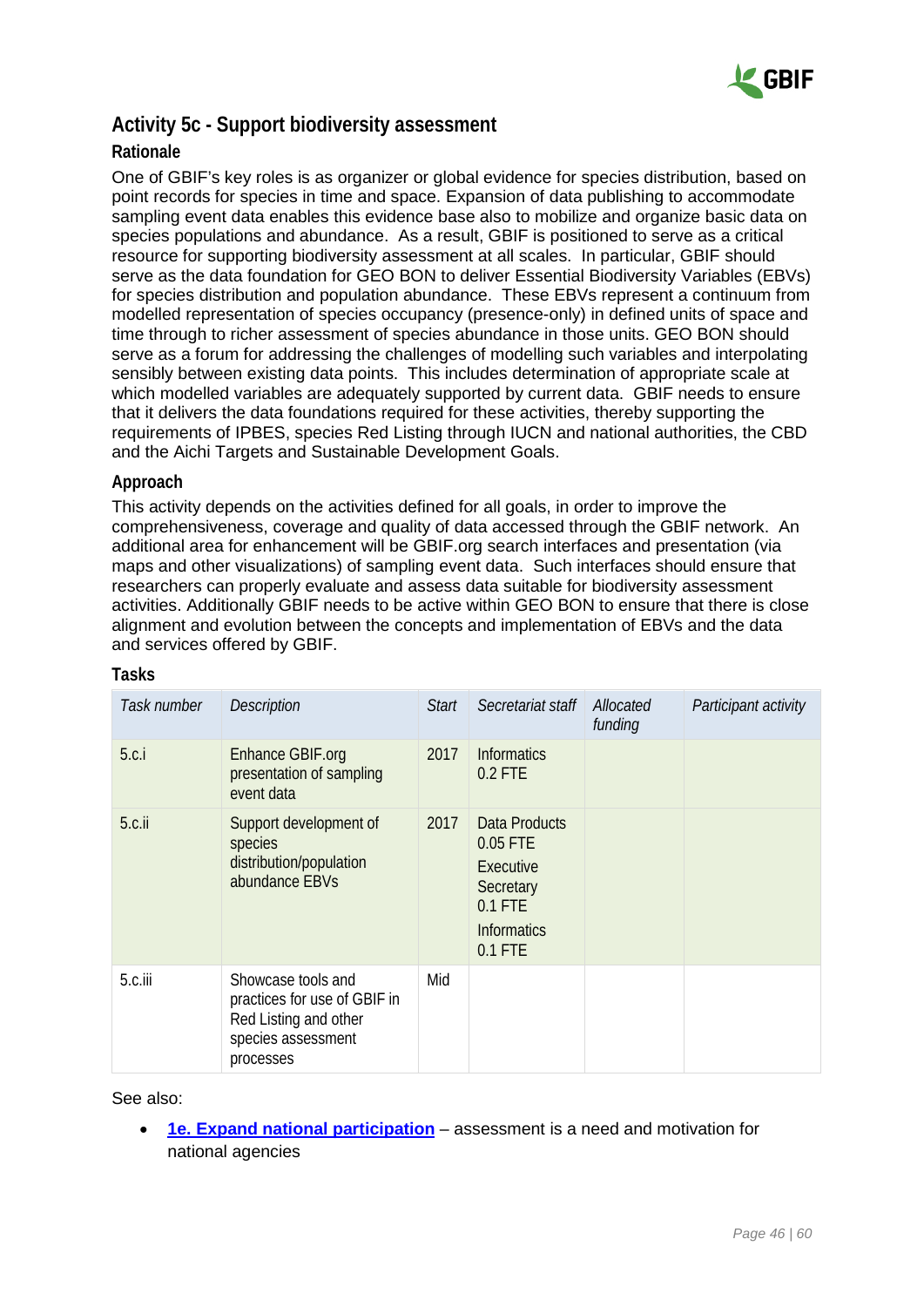

- **[1f. Plan implementation](#page-16-0)** delivering high quality global and regional datasets in support of assessment will require coordinated action
- **2a. Modernize [data standards](#page-20-1)** improve information on data provenance and semantics
- **[2b. Deliver names infrastructure](#page-22-0)** names are key to organising data from multiple sources
- **[3a. Identify priority gaps](#page-27-1)** assessment needs will contribute to prioritisation
- **[3b. Expand data streams](#page-29-0)** ensure that all relevant data sources are included
- **[5b. Document needs](#page-43-0)** requirements for assessment are a key aspect of needs
- **[5d. Assess impact](#page-47-0)** many governments, along with intergovernmental collaborations, expect GBIF to deliver solutions in support of assessment activities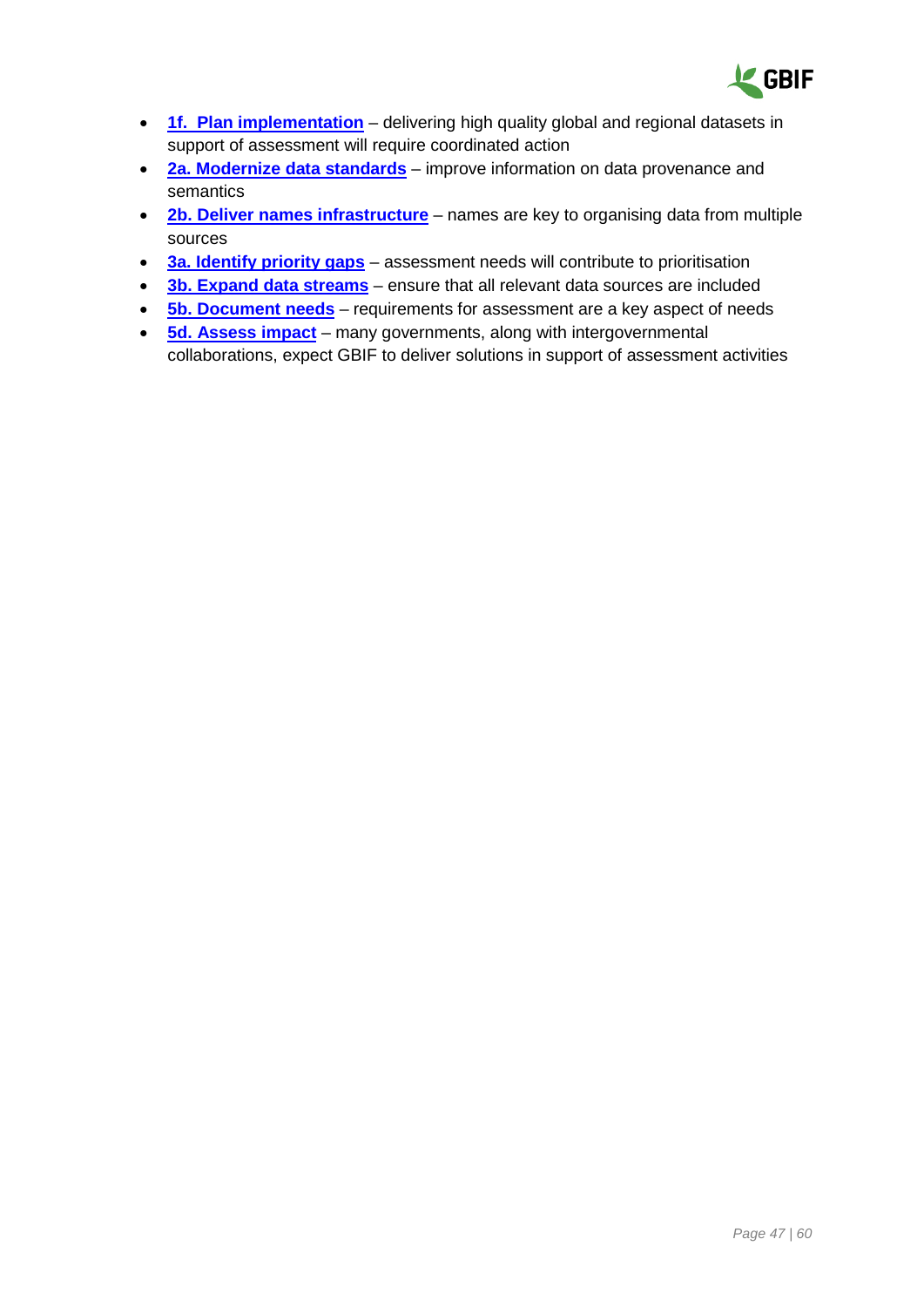

## <span id="page-47-0"></span>**Activity 5d - Assess impact**

#### **Rationale**

GBIF Participants require clear evidence of the benefits arising from investments in nationalscale content mobilization and from GBIF global activity. At present, the main source of evidence presented derives from monitoring of published literature to identify uses of GBIF within research. This activity has been reported through annual GBIF Science Reviews and clearly demonstrates growing use of GBIF in research. Monitoring the literature in this way is time-consuming, and becomes more so as the relevant literature increases. A sustainable approach is required for future monitoring of this kind. GBIF now issues and promotes Digital Object Identifiers for data downloads and expects that these can be used both to simplify discovery and to improve the detail offered to Participants and data publishers on some uses of data. Participants also require more information on non-research uses of GBIF infrastructure, particularly in various kinds of government or industry assessments. A broader review of costs and benefits arising from GBIF investment would be valuable for Participants arguing continued engagement within GBIF and other countries considering Participation.

#### **Approach**

The GBIF Secretariat will lead a consultation with Participants on the level of detail desired from literature tracking and possible approaches to maintain this as a shared task across the network. GBIF.org will be enhanced to present known uses of GBIF DOIs and to ensure that data publishers receive information on such uses. Within the BID programme, GBIF is already seeking reports from funded projects on non-research applications of data. A general model is required to enable Participants easily to contribute examples of such uses and for these to be integrated into GBIF's overall reporting on usage. Several countries have requested information on known costs and benefits from GBIF investment. The Secretariat wishes to identify one or more Participants interested in leading case study investigations to value GBIF benefits at national scale and to assist with developing general recommendations for a suitable way for GBIF to track and report this value.

| Task number | <b>Description</b>                                                            | <b>Start</b> | Secretariat staff                                                  | Allocated<br>funding | Participant activity                                                   |
|-------------|-------------------------------------------------------------------------------|--------------|--------------------------------------------------------------------|----------------------|------------------------------------------------------------------------|
| 5.d.i       | Develop sustainable<br>approach to literature<br>tracking                     | 2017         | Participation 0.2<br><b>FTE</b><br>Administration<br>$0.2$ FTE     |                      |                                                                        |
| $5.d.$ ii   | Automate detection and<br>reporting of use of GBIF<br><b>DOIS</b>             | 2017         | Informatics 0.05<br>FTE.                                           |                      |                                                                        |
| 5.d.iii     | Provide mechanisms to<br>report and track uses of<br>data and grey literature | 2017         | Participation 0.05<br><b>FTE</b><br>Informatics 0.05<br><b>FTE</b> |                      | Report uses of<br><b>GBIF</b> data                                     |
| 5.d.iv      | Develop a valuation for<br>the services delivered by<br>the GBIF network      | Mid          |                                                                    |                      | Workshop or<br>consultancy to<br>develop a valuation<br>model for GBIF |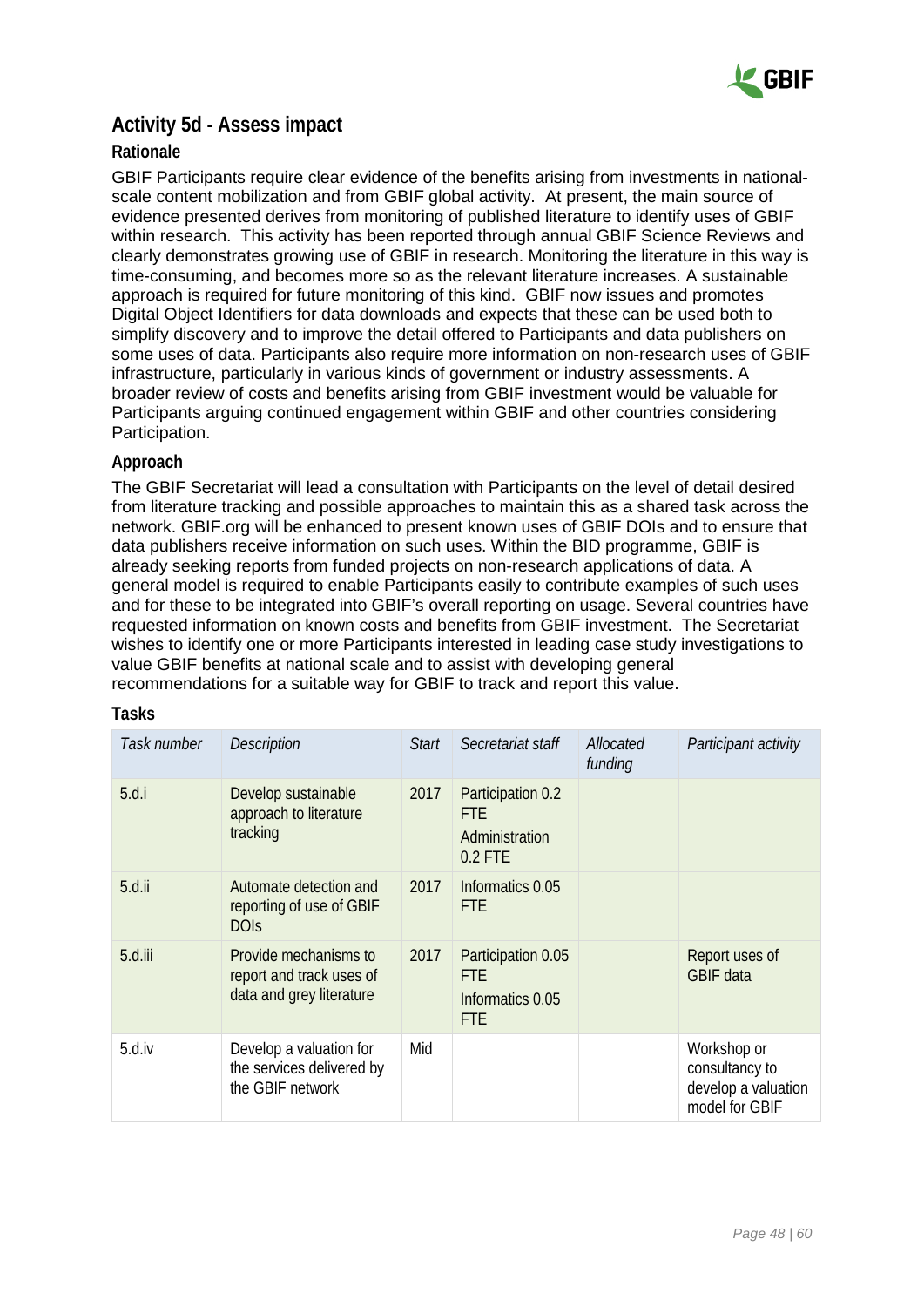

- **[1c. Equip nodes](#page-10-0)** information on impacts will assist nodes in building strong national networks and nodes will be the key source of information on uses of data outside peer-reviewed literature
- **[1d. Equip data publishers](#page-12-0)** data publishers need information on the benefits arising from use of their data
- **[1e. Expand national participation](#page-14-0)** information on impacts will increase the case for GBIF participation
- [1g. Coordinate resources](#page-18-0) understanding impact will assist with future coordination
- **[2c. Catalogue collections](#page-25-0)** catalogue will serve as benchmark for progress in digitising collections
- **[3e. Liaise with journals](#page-34-0)** use of GBIF data in published research a key measure of impact
- **[4b. Assess data quality](#page-37-0)** improvements in quality should be a metric for impact
- **[5a. Engage academia](#page-41-1)** published research is a key measure of GBIF impact
- <span id="page-48-0"></span>• **[5c. Support biodiversity assessment](#page-45-0)** - many governments, along with intergovernmental collaborations, expect GBIF to deliver solutions in support of assessment activities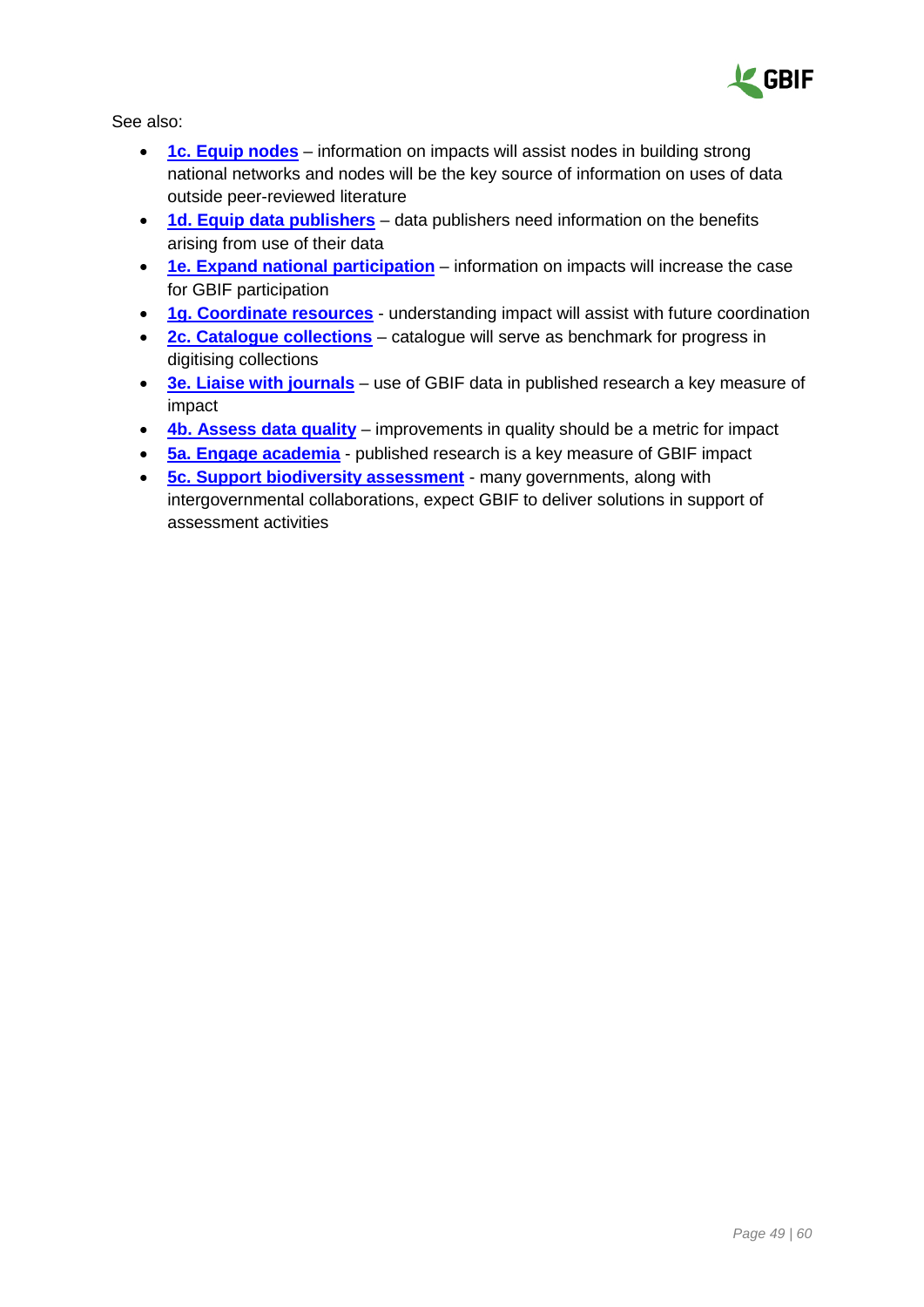

# <span id="page-49-0"></span>**GBIF Annual Work Programme 2017**

### **Financial situation**

The current expectation is that income from Participant contributions will be reduced in 2017. As a consequence, there is a need to make savings compared to recent years to ensure that the end-of-year financial situation is reasonable.

Staff changes in recent years have enabled the Secretariat to maintain a steady level of service with lower salary costs than in the past. The Secretariat is now structured as four teams, as follows:

- Participation and Engagement (six staff)
	- o Direct support and guidance for GBIF participants and Nodes
	- o Capacity enhancement activities
	- o Documentation and communication
- Data Products (four staff)
	- o Technical support and helpdesk for data publishers and users
	- o Data quality and fitness-for-use
- Informatics (six staff)
	- o Software development
	- o Operation of GBIF IT infrastructure
	- o Standards
- Administration (six staff)
	- o Support for Governing Board and Committee activities
	- o Administration of calls for proposals and contract processes
	- o Organisation of meetings and travel
	- o Financial management

In comparison with past years, the Administration team is greatly strengthened and provides dedicated support for many activities that formerly occupied the time of Programme Officers. As a result, the Participation and Engagement team is better positioned to provide more strategic support for the community.

Staff levels will be kept at the current levels in 2017, with recruitment of one Programme Officer to maintain capacity during staff turnover. Unless the budget situation changes, no other recruitment is included in the plans. It should be noted however that Secretariat staff are experiencing heavy workloads and current staff levels limit progress in a number of critical areas, particularly around addressing the wide range of functional and service needs identified by users and data publishers, and around increasing the effectiveness of GBIF's relationships with other international initiatives.

To avoid irresponsible depletion of funds during 2017, several cuts are required in other areas of GBIF operation. The proposal for 2017 is to make savings for a single year as follows:

- 1. Organise a reduced GB24 Governing Board meeting in Copenhagen for Voting Participant business only
- 2. No Global Nodes Meeting (normally alongside Governing Board meetings in alternate years)
- 3. Defer Ebbe Nielsen Challenge and Young Researchers' Awards for one year

These savings correspond to a reduction in expenditure of around €130K.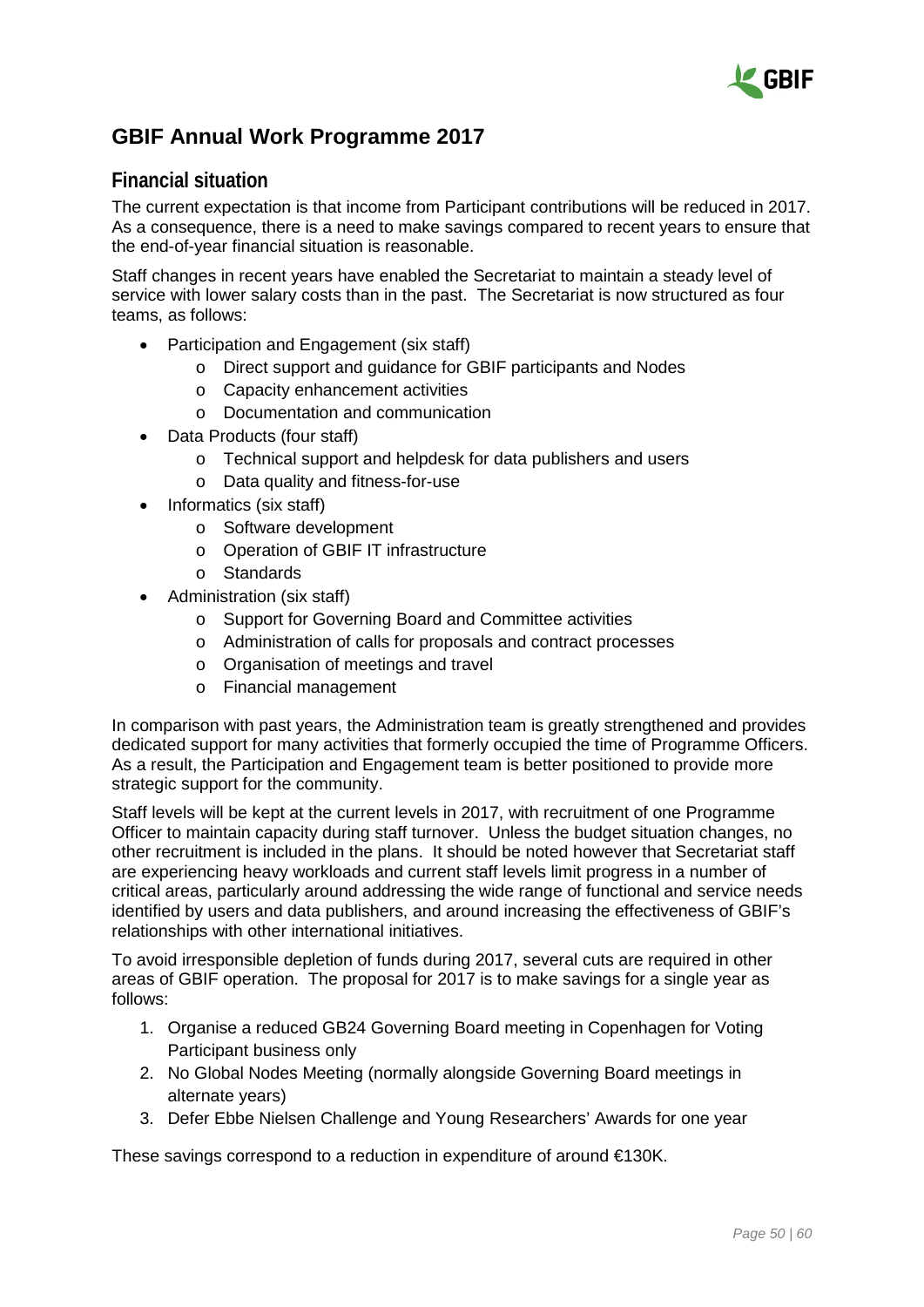

It has been recognized that the interactions between the Nodes Steering Group and the Science Committee have been limited in recent years. As a consequence a joint meeting of these two committees is planned for February 2017 to review all aspects of GBIF's work and to provide recommendations to feed into the Executive Committee meeting in March/April 2017.

The Global Nodes Meeting is an important opportunity for node managers to collaborate and benefit from capacity enhancement activities. The Secretariat proposed to mitigate this loss in the following ways:

- The Secretariat plans to organise a series of webinars, each accompanied by online discussion groups, approximately every other month, to update node managers and other representatives of GBIF Participants on developments within the GBIF network and to provide training on key aspects of GBIF's operation. These webinars will commence at the start of 2017. Participants are encouraged to make recommendations on topics of particular interest.
- Funding from Japan under the BIFA programme and from the EU under the BID programme will support meetings and capacity enhancement activity in Asia, Africa, the Caribbean and the Pacific.
- A larger figure than in recent years, €80K will be allocated for the 2017 GBIF Capacity Enhancement call. Proposals will be welcome under this call for partial funding for regional meetings.
- In response to the opportunity offered by the BID programme, the GBIF Secretariat is reinforcing the helpdesk capability offered to the whole network.

In addition to the allocation of €80K for the Capacity Enhancement call, a further €80K is allocated for work during 2017 to build on efforts in 2016 to forge a coalition with the Catalogue of Life and other nomenclatural and taxonomic content networks jointly to deliver the best possible community-managed catalogue of all scientific names and checklist of all species. The taxonomic framework for GBIF data remains the single biggest weakness in the overall quality of data delivered through the network. Recent developments give GBIF the opportunity to work with key partners to address this deficit and to deliver a critical knowledge resource to underpin all biodiversity informatics. The funds are reserved for development activity in support of this joint initiative. Participants with an interest in delivering a comprehensive global nomenclator and species checklist are encouraged to make additional commitments under Implementation Plan activity 2.b – Deliver Names Infrastructure.

As proposed by the Netherlands at GB22, the Secretariat has sought to develop the 2017 Annual Work as a framework for contributions from Participants to joint delivery of GBIF's goals. We are grateful to Australia, Belgium, France, Germany, Netherlands, Norway, Portugal, Spain, USA, BHL and the Chinese Academy of Science for their responses to this call. Specific responses have been detailed in the text of the Implementation Plan. It should be noted that these Participants and others will be active during 2017 in many of the tasks where *Participant activity* has been listed without identifying particular Participants. The Secretariat will seek to communicate outcomes from these efforts and to ensure that these Participants are supported in maximizing the benefit of their contributions to GBIF as a whole. All Participants are encouraged to communicate with the Secretariat on ways in which they wish also to contribute to the activities identified in the Implementation Plan, or otherwise to advance GBIF's work.

The budget proposal for 2017 may be summarized as follows (see GBIF Draft 2017 Budget for more detail):

| Opening balance | €595K |
|-----------------|-------|
|-----------------|-------|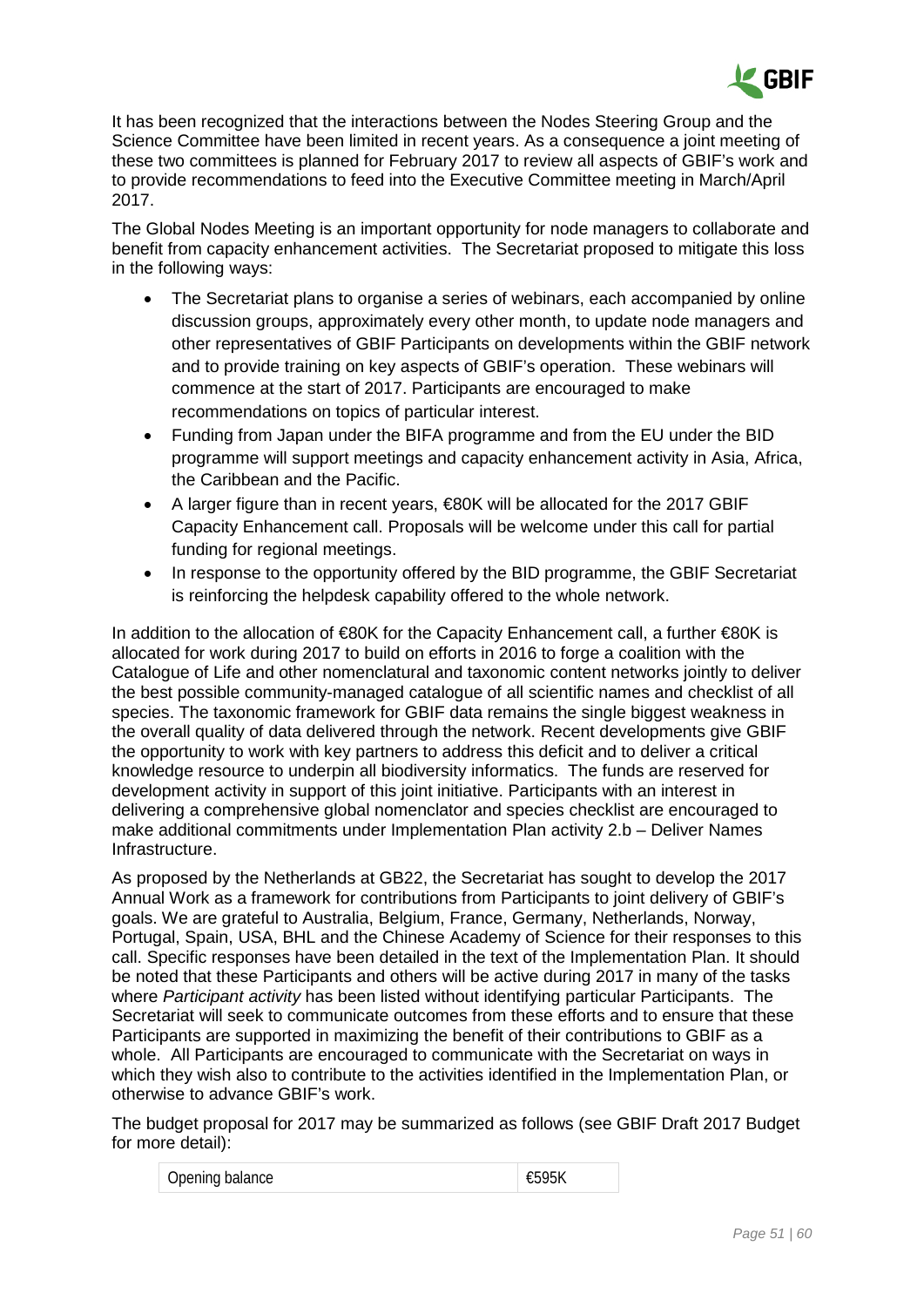

| Participant contributions        | €2,635K |
|----------------------------------|---------|
| Secretariat supplementary income | £145K   |
| Total available funds            | €3,375K |
|                                  |         |
| Secretariat salaries             | €2,319K |
| Governance costs                 | £73K    |
| Operating costs                  | £467K   |
| Work programme expenditure       | £160K   |
| <b>Total expenditure</b>         | €3,018K |
|                                  |         |
| <b>Closing balance</b>           | £357K   |
|                                  |         |

# **Summary of planned 2017 tasks**

The following table brings together the tasks planned for initiation during 2017, and summarizes effort from Secretariat staff, dedicated expenditure of core and supplementary funds, and committed Participant activities.

| Task<br>number | <b>Description</b>                                                                                                                                               | Secretariat staff                                                                                             | Allocated<br>funding          | Participant activity             |
|----------------|------------------------------------------------------------------------------------------------------------------------------------------------------------------|---------------------------------------------------------------------------------------------------------------|-------------------------------|----------------------------------|
| 1.a.i          | Develop mechanisms to<br>support and reflect the skills,<br>expertise and experience of<br>individual and organizational<br>contributions to the GBIF<br>network | Participation 0.15 FTE<br>Informatics 0.6 FTE<br>Data Products 0.1 FTE                                        |                               |                                  |
| $1.a.$ ii      | Consolidate use of digital<br>badges to record skills and<br>contributions                                                                                       | Participation 0.1 FTE                                                                                         |                               | <b>BELGIUM, SPAIN</b>            |
| 1.b.i          | Develop collaborative help<br>desk capability - including<br>discussion groups, support<br>materials and FAQs                                                    | Participation 0.1 FTE<br>Informatics 0.1 FTE<br>Data Products 0.6 FTE<br>Including offset of €50K<br>from BID | €50K BID for<br>mentors, etc. | <b>BELGIUM</b>                   |
| 1.b.ii         | Articulate training and capacity<br>enhancement activities around<br>a single, global curriculum for<br><b>GBIF</b>                                              | Participation 0.1 FTE                                                                                         |                               | FRANCE, SPAIN,<br><b>GERMANY</b> |
| $1.b.$ iii     | Deliver explainer texts and<br>videos to support self-directed<br>instruction and learning                                                                       | Participation 0.25 FTE                                                                                        |                               | FRANCE,<br>SPAIN/COLOMBIA        |
| 1.c.i          | Perform ongoing nodes<br>capacity self-assessment                                                                                                                | Participation 0.05 FTE                                                                                        |                               |                                  |
| $1.c.$ ii      | Build reusable national/regional                                                                                                                                 | Informatics 0.25 FTE                                                                                          |                               | AUSTRALIA,                       |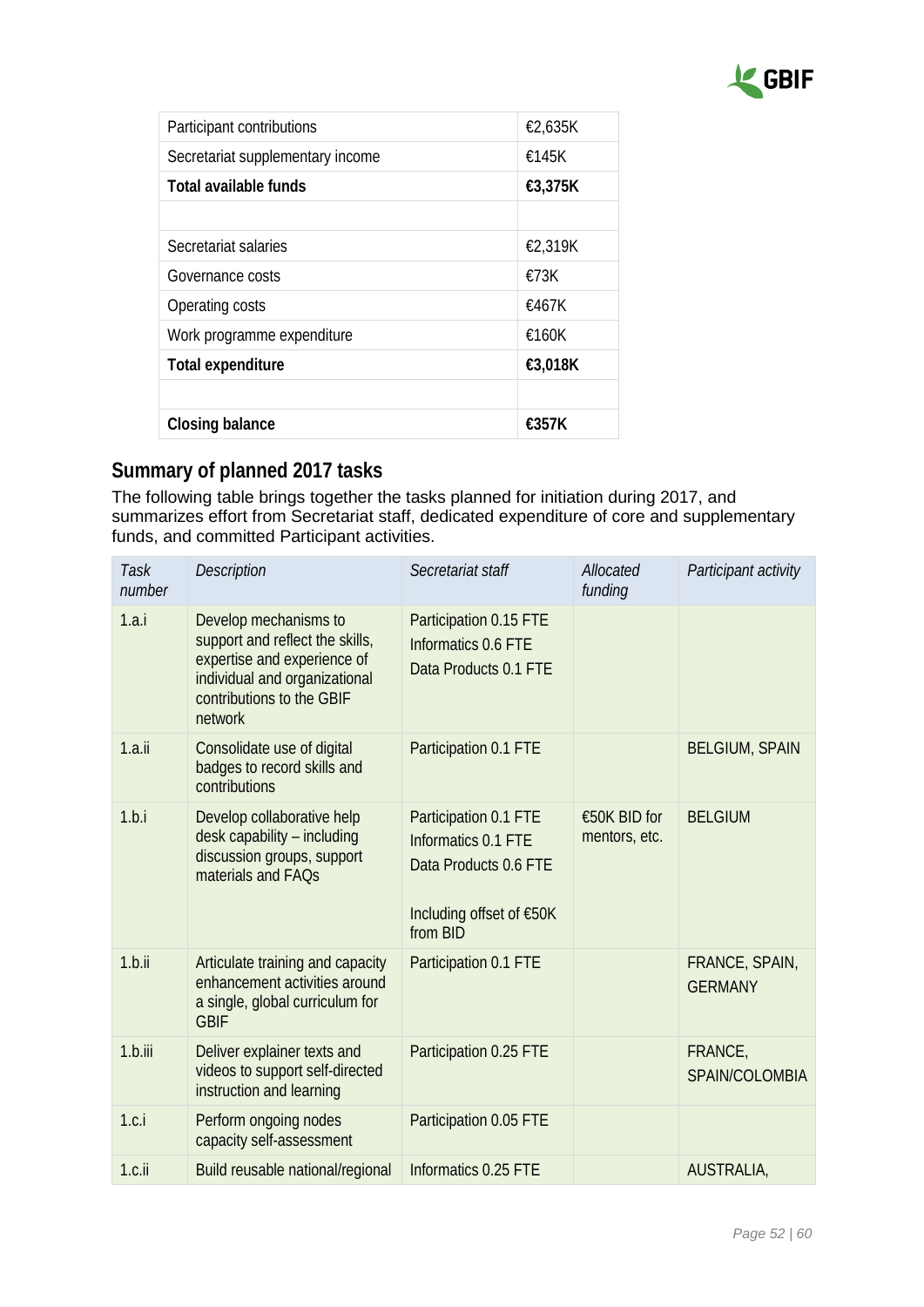

|            | platform tools centred on ALA<br>software                                                                                                                                     |                                                 |                                                                                                                   | FRANCE,<br>PORTUGAL,<br><b>SPAIN</b>   |
|------------|-------------------------------------------------------------------------------------------------------------------------------------------------------------------------------|-------------------------------------------------|-------------------------------------------------------------------------------------------------------------------|----------------------------------------|
| 1.c.iii    | Develop online collaboration<br>through GBIF.org helpdesk to<br>assist and mentor node<br>managers                                                                            | Participation 0.1 FTE                           |                                                                                                                   | <b>BELGIUM,</b><br><b>FRANCE</b>       |
| 1.c.iv     | Explore alternative options for<br>lightweight national portal<br>solutions, e.g. CKAN                                                                                        |                                                 |                                                                                                                   | <b>BELGIUM</b>                         |
| 1.d.i      | Promote and support capacity<br>self-assessment for data<br>holders                                                                                                           | Participation 0.05 FTE                          |                                                                                                                   | <b>BELGIUM</b>                         |
| $1.d.$ ii  | Promote publication of<br>collection metadata                                                                                                                                 |                                                 |                                                                                                                   | <b>FRANCE</b>                          |
| $1.d.$ iii | Simplify data publication<br>pathways (spreadsheet-level<br>publishing)                                                                                                       | Data Products 0.05 FTE                          |                                                                                                                   | FRANCE,<br>NORWAY,<br><b>GERMANY</b>   |
| 1.d.iv     | Manage IPT feature upgrades                                                                                                                                                   |                                                 |                                                                                                                   | <b>FRANCE</b>                          |
| 1.d.v      | Operate hosted IPT<br>infrastructure                                                                                                                                          |                                                 |                                                                                                                   | FRANCE,<br><b>PORTUGAL</b>             |
| 1.d.vi     | <b>Consolidate NSG-led</b><br>endorsement process                                                                                                                             |                                                 |                                                                                                                   | <b>NODES</b>                           |
| 1.d.vii    | Develop online collaboration<br>through GBIF.org helpdesk to<br>assist and mentor data<br>publishers                                                                          | Participation 0.05 FTE<br>Data Products 0.1 FTE |                                                                                                                   | BELGIUM,<br><b>FRANCE, SPAIN</b>       |
| 1.d.viii   | Provide clear online reporting<br>of the use of data for data<br>publishers                                                                                                   | Data Products 0.05 FTE                          |                                                                                                                   | <b>FRANCE</b>                          |
| 1.e.       | Ensure GBIF.org interface and<br>key content supported in<br>relevant languages                                                                                               | Participation 0.1 FTE<br>Informatics 0.2 FTE    |                                                                                                                   | BELGIUM,<br>FRANCE,<br><b>PORTUGAL</b> |
| $1.e.$ ii  | Improve coordination and<br>mechanisms for engaging new<br>countries                                                                                                          | Participation 0.1 FTE                           |                                                                                                                   | FRANCE,<br><b>PORTUGAL</b>             |
| $1.f.$ ii  | <b>Expand regional meetings to</b><br>serve as GBIF community<br><b>Implementation Planning</b><br>conferences and opportunities<br>to develop fundable<br>programmes of work | Participation 0.5 FTE                           | €60K BID for<br>Caribbean<br>and Pacific<br>regional<br>meetings<br>€35K BIFA for<br>Asian<br>regional<br>meeting | <b>JAPAN</b>                           |
| $1.f.$ iii | Increase alignment between                                                                                                                                                    | Participation 0.15 FTE                          |                                                                                                                   | <b>CHINESE</b>                         |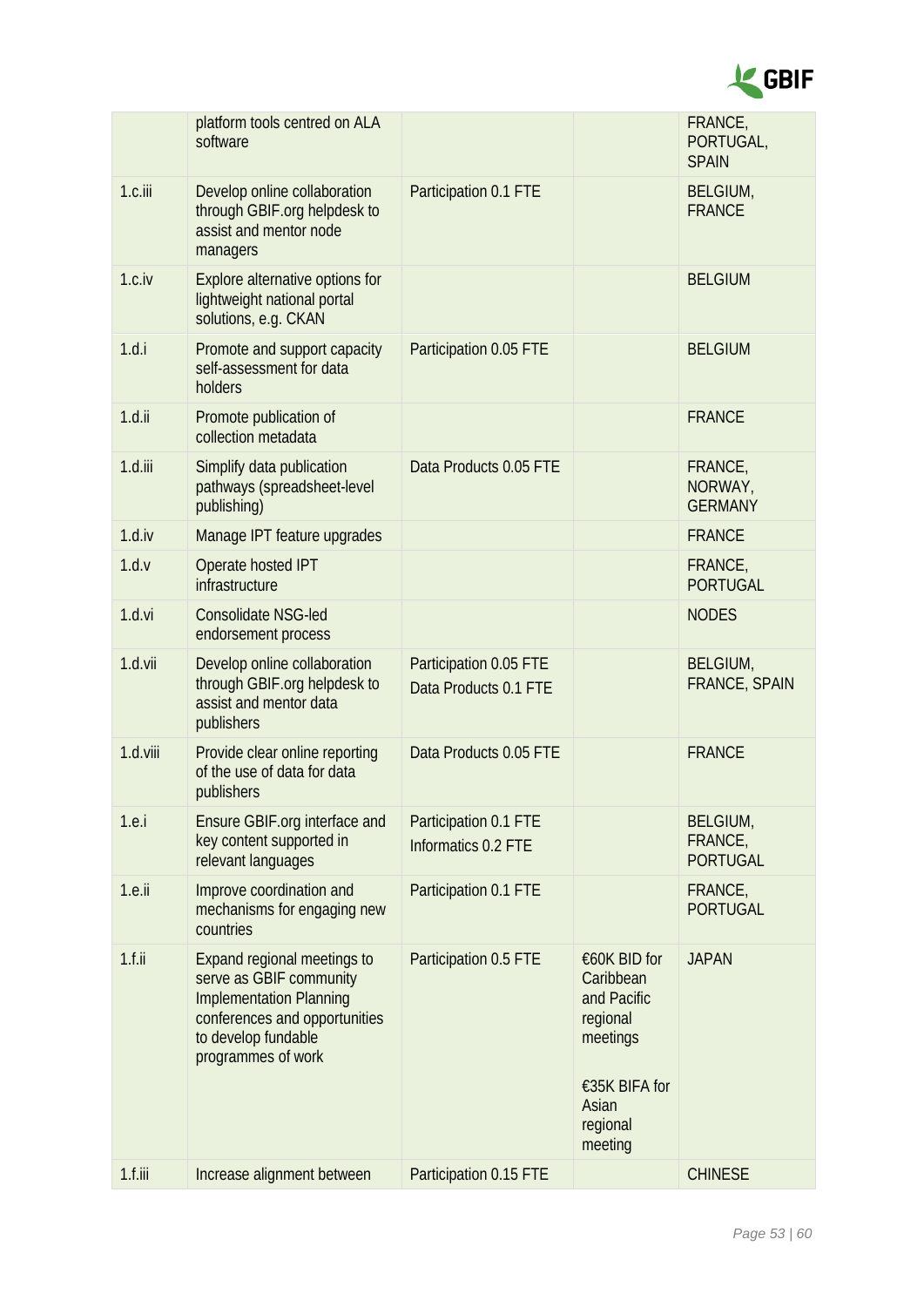

|            | GBIF work programmes and<br>activities of each GBIF<br>Organizational Participant and<br>Affiliate                                                        | <b>Executive Secretary</b><br>$0.1$ FTE                                                                                                                 |                                                                                                                                                                                                                               | <b>ACADEMY OF</b><br><b>SCIENCE</b> |
|------------|-----------------------------------------------------------------------------------------------------------------------------------------------------------|---------------------------------------------------------------------------------------------------------------------------------------------------------|-------------------------------------------------------------------------------------------------------------------------------------------------------------------------------------------------------------------------------|-------------------------------------|
| 1.f.iv     | <b>Explore increased alignment</b><br>and joint organization of<br>workshops with other networks<br>such as TDWG, SPNHC, GEO<br>BON, RDA, etc.            |                                                                                                                                                         |                                                                                                                                                                                                                               | USA (USGS)                          |
| 1.g.       | Secretariat to coordinate<br>participant-led activities aligned<br>with Work Programme (process<br>and models to support<br>participant commitments)      | <b>Executive Secretary</b><br>0.1 FTE                                                                                                                   |                                                                                                                                                                                                                               |                                     |
| $1.g.$ iii | <b>Operate annual Capacity</b><br><b>Enhancement Support</b><br>Programme (CESP) with core<br>funds, aligned with<br>supplementary investments            | Participation 0.1 FTE                                                                                                                                   | €80K core for<br><b>CESP call</b><br>€1,300K BID<br>for Caribbean<br>and Pacific<br>calls and<br>second<br>African call<br>€100K BID for<br>Caribbean<br>and Pacific<br>training<br>events<br>€80K BIFA for<br>Asian projects |                                     |
| 1.g.iv     | Ensure that BID programme<br>and other supplementary funds<br>align with and reinforce CESP<br>and GBIF community, online<br>resources and infrastructure | <b>Executive Secretary</b><br>$0.1$ FTE<br>Participation 0.5 FTE<br>Including €60K from BID<br>and €31K from BIFA for<br>coordination and<br>visibility |                                                                                                                                                                                                                               |                                     |
| 2.a.i      | Promote development of a<br>shared domain model for<br>sharing and linking all<br>components of biodiversity<br>information                               | Informatics 0.3 FTE                                                                                                                                     |                                                                                                                                                                                                                               | <b>GERMANY</b>                      |
| 2.a.iii    | Explore opportunities to<br>increase accessibility of<br>biodiversity data through                                                                        | Informatics 0.3 FTE                                                                                                                                     |                                                                                                                                                                                                                               |                                     |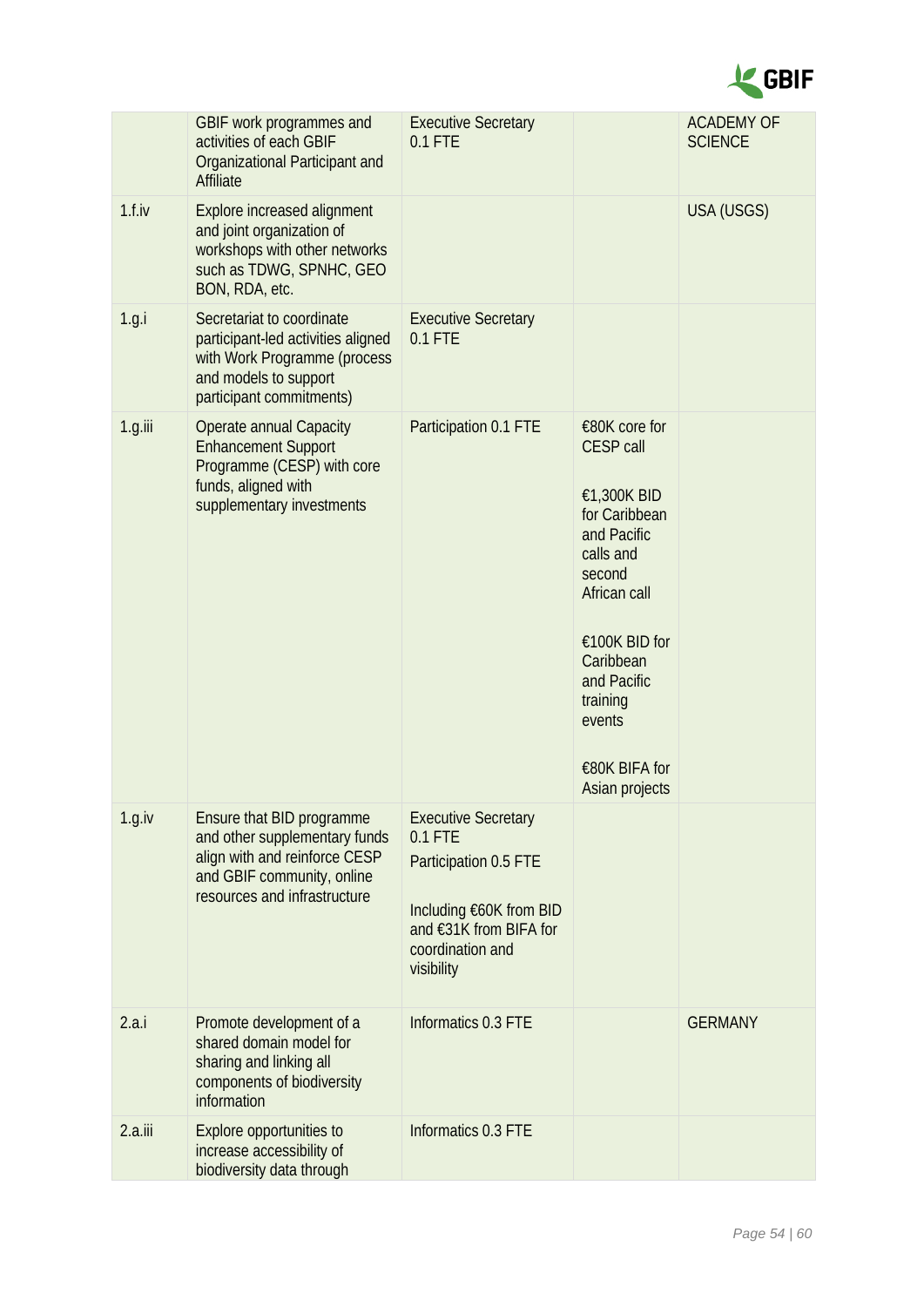

|            | evolution of Darwin Core<br>Archive formats to W3C CSV<br>on the Web formats                                                                                                                                         |                                                                                         |         |                                                                       |
|------------|----------------------------------------------------------------------------------------------------------------------------------------------------------------------------------------------------------------------|-----------------------------------------------------------------------------------------|---------|-----------------------------------------------------------------------|
| 2.a.v      | Improve management of trait<br>data of relevance to GBIF                                                                                                                                                             |                                                                                         |         | <b>AUSTRALIA</b>                                                      |
| 2.b.i      | Partner with other biodiversity<br>informatics initiatives and<br>taxonomic database holders to<br>plan and deliver a<br>comprehensive nomenclatural<br>dataset and working consensus<br>classification for all life | <b>Executive Secretary</b><br>$0.1$ FTE<br>Data Products 0.2 FTE<br>Informatics 0.2 FTE | 80,000€ | AUSTRALIA,<br>GERMANY,<br>NETHERLANDS,<br><b>BHL, SPECIES</b><br>2000 |
| 2.b.ii     | Promote publication of species<br>checklists through GBIF<br>network                                                                                                                                                 |                                                                                         |         | <b>FRANCE, SPAIN</b>                                                  |
| $2.c.$ ii  | Use collection metadata as a<br>first stage in content<br>mobilization from natural<br>history collections, including<br>identification or development<br>and adoption of necessary data<br>standards                | Participation 0.05 FTE<br>Data Products 0.05 FTE<br>Informatics 0.1 FTE                 |         | BELGIUM,<br>FRANCE,<br><b>PORTUGAL</b>                                |
| 3.a.i      | Organize and integrate<br>requirements identified by<br>fitness-for-use groups                                                                                                                                       | Data Products 0.1 FTE                                                                   |         |                                                                       |
| 3.a.ii     | Establish open mechanism for<br>researchers and users to<br>document specific data needs                                                                                                                             | Data Products 0.05 FTE                                                                  |         |                                                                       |
| 3.a.iv     | Maintain well-publicized GBIF<br>priorities for data publishing,<br>incorporating needs of IPBES<br>and other networks                                                                                               | Data Products 0.1 FTE                                                                   |         |                                                                       |
| 3.a.v      | Provide Governing Board with<br>annual review and progress<br>assessment for digitization of<br>major natural history collections                                                                                    | Data Products 0.1 FTE<br>Participation 0.15 FTE                                         |         |                                                                       |
| 3.a.vi     | Provide GBIF Participants with<br>actionable priorities and targets<br>for content mobilization                                                                                                                      | Data Products 0.05 FTE                                                                  |         |                                                                       |
| 3.b.i      | Promote use of sampling event<br>data model for ecological and<br>monitoring datasets                                                                                                                                | Data Products 0.2 FTE                                                                   |         | <b>BELGIUM</b>                                                        |
| 3.b.ii     | Partner with BHL and others to<br>support integration of species<br>occurrence records based on<br>literature                                                                                                        |                                                                                         |         | <b>BHL</b>                                                            |
| $3.b.$ iii | Work with bioinformatics<br>initiatives and databases to                                                                                                                                                             |                                                                                         |         | <b>GERMANY</b>                                                        |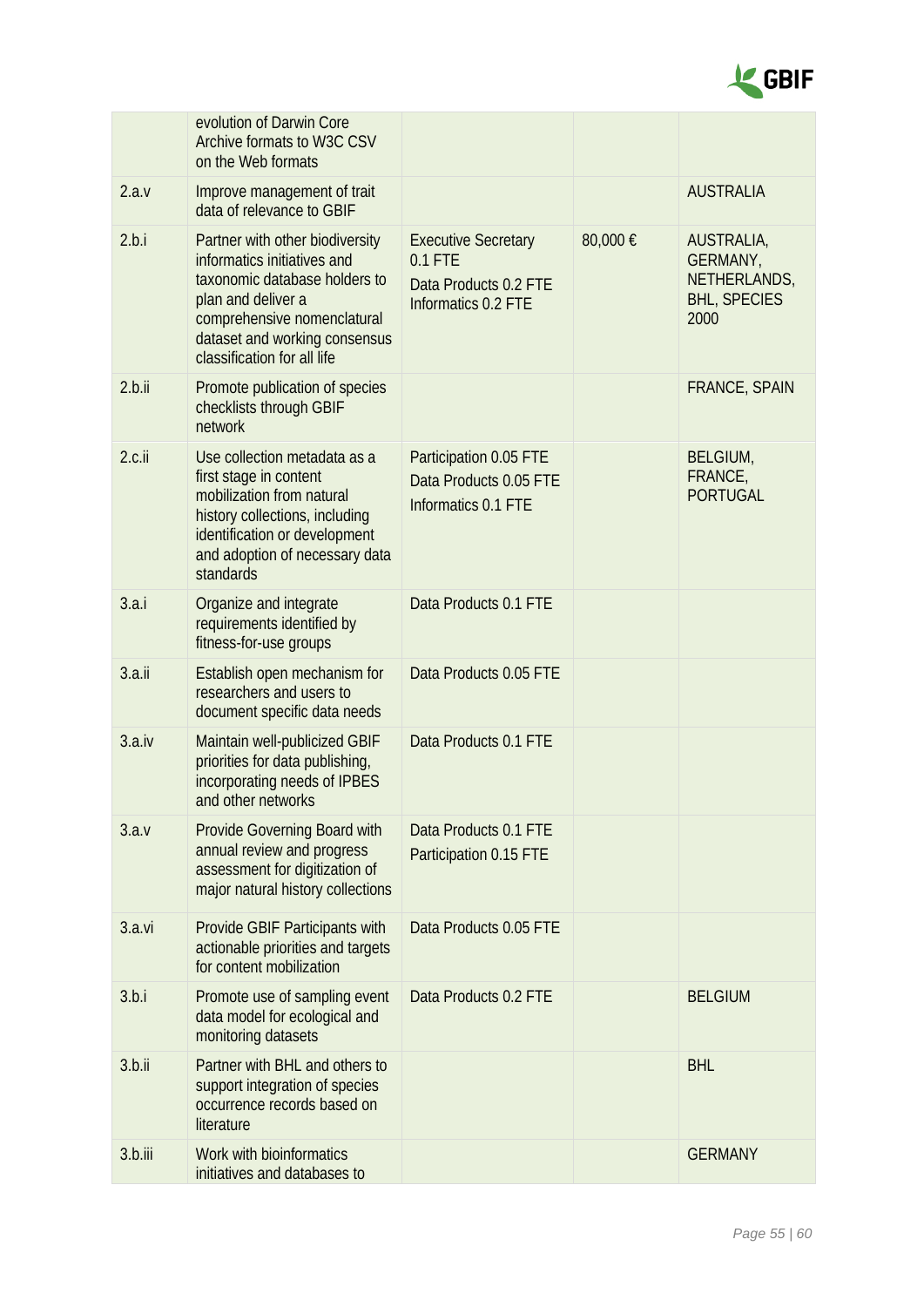

|           | form robust bidirectional<br>linkages with molecular data                                                                                         |                                                 |                                              |
|-----------|---------------------------------------------------------------------------------------------------------------------------------------------------|-------------------------------------------------|----------------------------------------------|
| 3.c.i     | Engage with natural history<br>collections not yet publishing to<br><b>GBIF</b>                                                                   | Participation 0.1 FTE                           | <b>GERMANY</b>                               |
| $3.c.$ ii | Work with national citizen<br>science groups                                                                                                      | Participation 0.05 FTE                          | PORTUGAL,<br><b>SPAIN</b>                    |
| 3.c.iii   | Promote national policies and<br>platforms to enable publishing<br>of environmental impact and<br>monitoring data                                 | Participation 0.05 FTE                          |                                              |
| 3.c.v     | Address the tropical data gap                                                                                                                     |                                                 | <b>FRANCE</b>                                |
| 3.d.i     | Develop tools for reporting<br>potential data sources for<br>integration into GBIF                                                                | Data Products 0.15 FTE                          |                                              |
| $3.d.$ ii | Develop support materials<br>(including accreditation) for<br>collaborative data preparation<br>and mapping datasets in GBIF                      | Data Products 0.05 FTE<br>Participation 0.2 FTE |                                              |
| 3.d.iii   | Develop site and support<br>mechanisms for users to adopt<br>and map datasets                                                                     |                                                 | <b>GERMANY</b>                               |
| 3.e.ii    | Produce relevant support<br>materials to justify benefits and<br>explain processes to publish<br>primary data                                     | Participation 0.1 FTE                           |                                              |
| 4.a.i     | Identify and verify datasets<br>within GBIF network without<br>current owners                                                                     | Data Products 0.3 FTE                           |                                              |
| 4.a.ii    | Publish reference instances of<br>these datasets within hosted<br><b>IPTs</b>                                                                     | Data Products 0.05 FTE                          |                                              |
| 4.a.iii   | Develop processes and<br>mechanisms for adoption of<br>orphaned datasets by suitable<br>agencies or experts                                       | Data Products 0.05 FTE                          |                                              |
| 4.b.i     | Develop extensible data<br>validation tools framework in<br>partnership with ALA, TDWG<br>and other networks (e.g.<br>Symbiota, iDigBio, VertNet) | Informatics 0.3 FTE<br>Data Products 0.05 FTE   | <b>FRANCE</b>                                |
| 4.b.ii    | Integrate consistent data<br>validation tools in GBIF.org,<br>national/regional portals, IPT<br>and elsewhere                                     | Informatics 0.4 FTE                             | Nodes / partners<br>with existing<br>portals |
| 4.b.iii   | Improve presentation and<br>reporting of data validation                                                                                          | Data Products 0.15 FTE<br>Informatics 0.1 FTE   |                                              |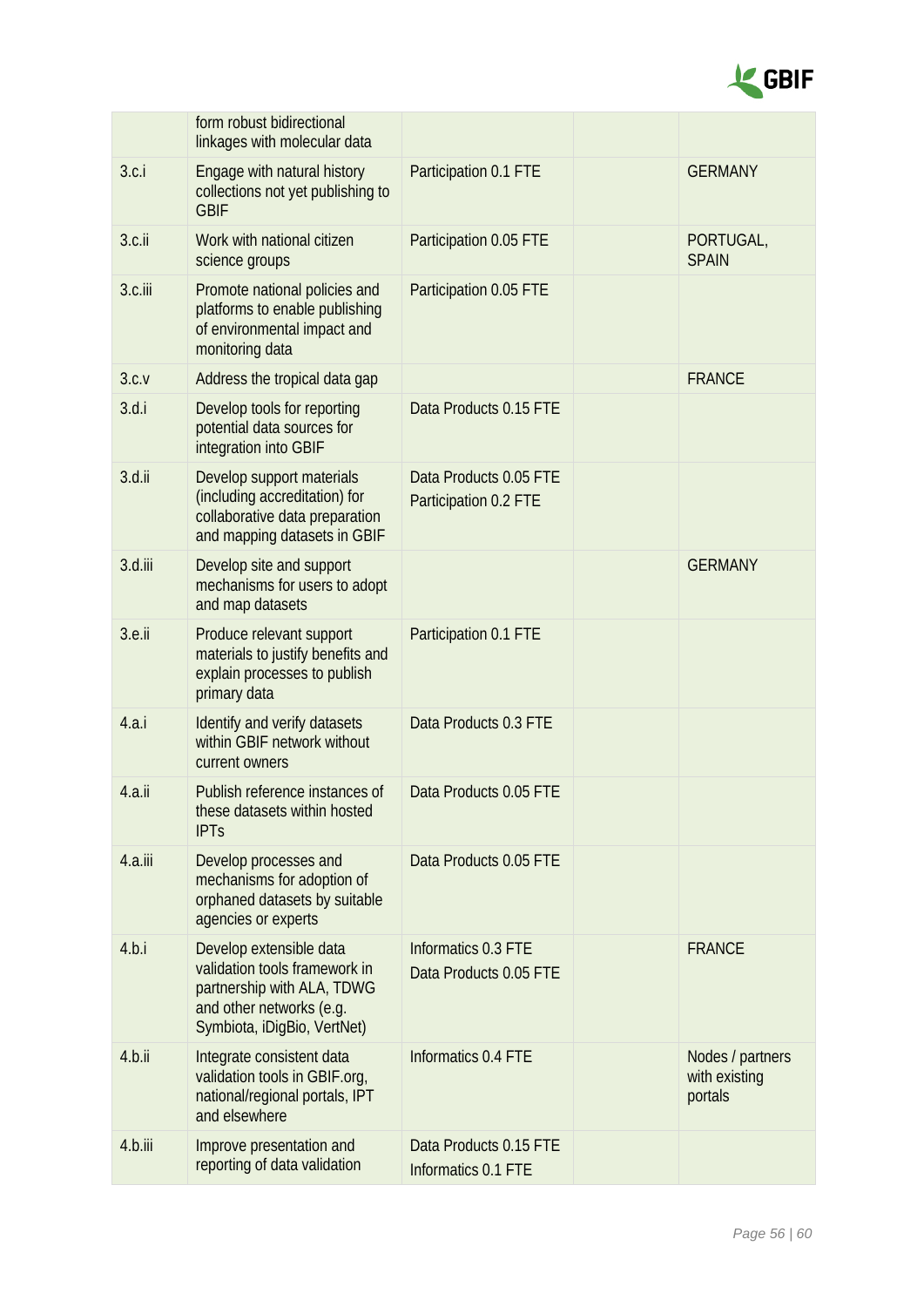

|           | results                                                                                                                                              |                                                                                          |                           |
|-----------|------------------------------------------------------------------------------------------------------------------------------------------------------|------------------------------------------------------------------------------------------|---------------------------|
| 4.b.iv    | Develop regular data set<br>reports for data publishers and<br>nodes                                                                                 | Data Products 0.1 FTE<br>Participation 0.2 FTE<br>Informatics 0.1 FTE                    | <b>BELGIUM</b>            |
| 4.c.i     | Develop network-wide<br>approach to handling and<br>processing annotations and<br>feedback                                                           | Informatics 0.3 FTE<br>Data Products 0.2 FTE                                             | GERMANY,<br><b>NORWAY</b> |
| 4.c.iii   | Develop mechanism and tools<br>within GBIF.org for sharing<br>cleaned and annotated<br>datasets based on GBIF<br>downloads ("reference<br>datasets") | Data Products 0.05 FTE<br>Informatics 0.2 FTE                                            |                           |
| 5.a.i     | Promote biodiversity<br>informatics curriculum, support<br>training of the users                                                                     | Participation 0.15 FTE                                                                   |                           |
| 5.a.ii    | Publicize GBIF as data tool via<br>university libraries and faculties                                                                                |                                                                                          | <b>BELGIUM, SPAIN</b>     |
| 5.a.iii   | Develop online collaboration<br>through GBIF org helpdesk to<br>assist and support data users                                                        | Participation 0.1 FTE                                                                    |                           |
| 5.a.iv    | Represent GBIF at the relevant<br>science fora, esp. at the frontier<br>directions such as ecology and<br>molecular research                         | Data Products 0.05 FTE<br>Participation 0.05 FTE                                         |                           |
| 5.b.i     | Prioritize areas for fitness-for-<br>use assessments                                                                                                 | Data Products 0.05 FTE                                                                   |                           |
| 5.b.ii    | Support fitness-for-use groups                                                                                                                       | Data Products 0.15 FTE                                                                   |                           |
| 5.c.i     | Enhance GBIF org presentation<br>of sampling event data                                                                                              | Informatics 0.2 FTE                                                                      |                           |
| $5.c.$ ii | Support development of<br>species distribution/population<br>abundance EBVs                                                                          | Data Products 0.05 FTE<br><b>Executive Secretary</b><br>$0.1$ FTE<br>Informatics 0.1 FTE |                           |
| 5.d.i     | Develop sustainable approach<br>to literature tracking                                                                                               | Participation 0.2 FTE<br><b>Administration 0.2 FTE</b>                                   |                           |
| $5.d.$ ii | Automate detection and<br>reporting of use of GBIF DOIs                                                                                              | Informatics 0.05 FTE                                                                     |                           |
| 5.d.iii   | Provide mechanisms to report<br>and track uses of data and grey<br>literature                                                                        | Participation 0.05 FTE<br>Informatics 0.05 FTE                                           |                           |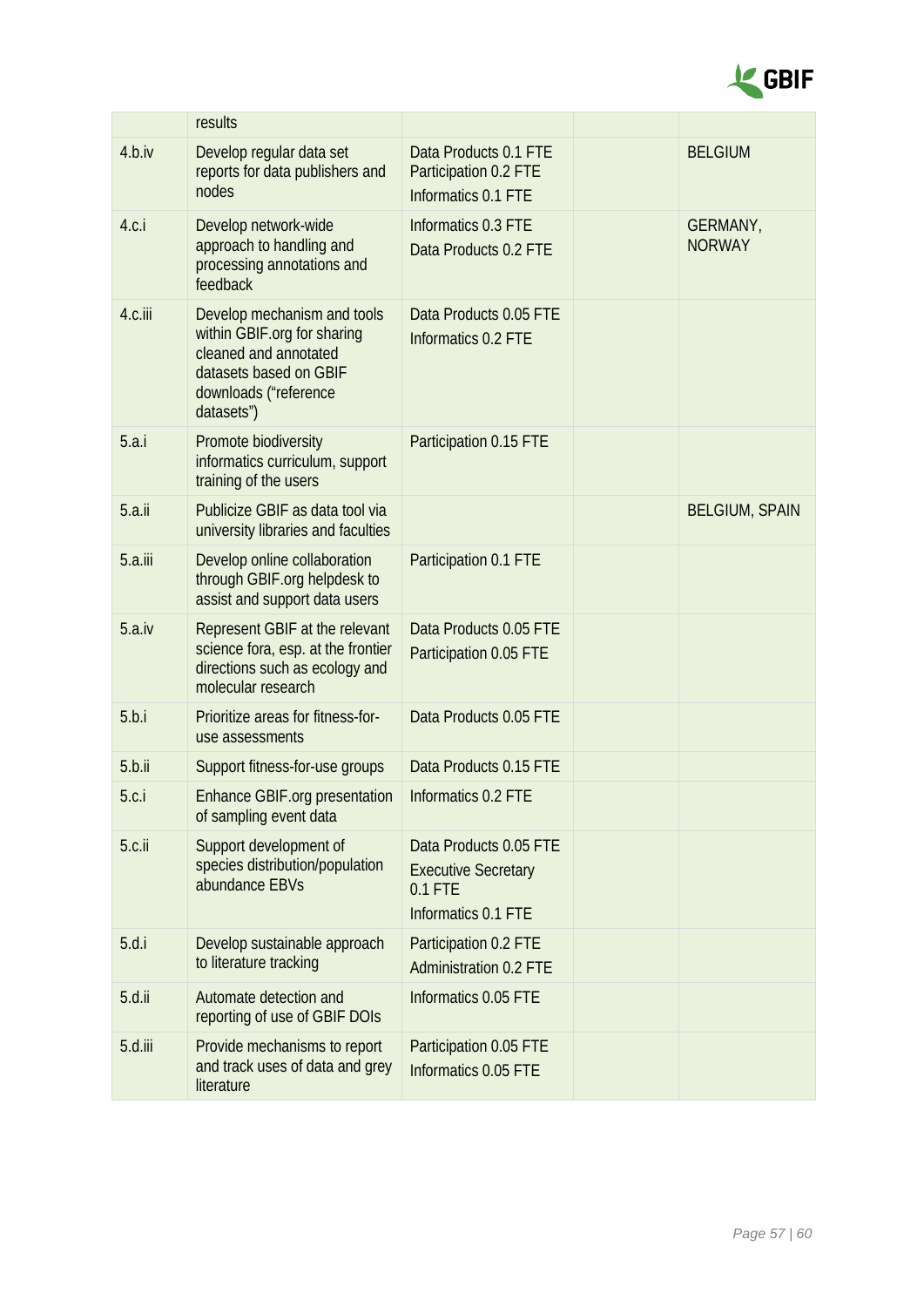

### **Overview of Secretariat staff allocation**

The following table summarizes planned allocation of GBIF Secretariat staff time. The columns indicate level of effort expressed as a fraction of a year's work for a single staff member (although the work may be shared between several individuals).

It is recognized that the Secretariat needs to respond to unplanned needs and opportunities during the year, and to support internal tracking and planning. In this overview, an allocation of around 25% of the time for most staff members has been left unallocated to reflect these needs. A smaller proportion of the work of the Administration Team is reported since their activity is required in support of most aspects of the Secretariat's work.

Each of the six right-hand columns represents a different Secretariat team, as follows:

- **Participation** Deputy Director, three Programme Officers, Communications Manager, Science Communications Coordinator – total 6.0 staff
- **Data Products** Head of Data Products, Scientific Officer, IPT Product Manager, Data Manager – total 4.0 staff
- **Informatics**  Head of Informatics, Lead Software Developer, two Software Developers, two Web Developers – total 6.0 staff
- **Administration** Head of Administration, HR Manager, Financial Controller, three Administrative Assistants – total 6.0 staff

| Task<br>number | Participation | Data<br>Products | <b>Informatics</b> | Administration | Executive<br>Secretary | TOTAL   |
|----------------|---------------|------------------|--------------------|----------------|------------------------|---------|
| 1.a.i          | 0.15          | 0.1              | 0.6                |                |                        | 0.85    |
| 1.a.ii         | 0.1           |                  |                    |                |                        | 0.1     |
| 1.b.i          | 0.1           | 0.6              | 0.1                |                |                        | $0.8\,$ |
| 1.b.ii         | 0.1           |                  |                    |                |                        | 0.1     |
| $1.b.$ iii     | 0.25          |                  |                    |                |                        | 0.25    |
| 1.c.i          | 0.05          |                  |                    |                |                        | 0.05    |
| $1.c.$ ii      |               |                  | 0.25               |                |                        | 0.25    |
| 1.c.iii        | 0.1           |                  |                    | 0.3            |                        | 0.4     |
| 1.d.i          | 0.05          |                  |                    |                |                        | 0.05    |
| $1.d.$ iii     |               | 0.05             |                    |                |                        | 0.05    |
| 1.d.vii        | 0.05          | 0.1              |                    |                |                        | 0.15    |
| 1.d.viii       |               | 0.05             |                    |                |                        | 0.05    |
| 1.e. i         | 0.1           |                  | 0.2                |                |                        | 0.3     |
| $1.e.$ ii      | 0.1           |                  |                    | 0.3            |                        | 0.4     |
| $1.f.$ ii      | 0.5           |                  |                    | 0.2            |                        | 0.7     |
| $1.f.$ iii     | 0.15          |                  |                    |                | 0.1                    | 0.25    |
| 1.g.i          |               |                  |                    |                | 0.1                    | 0.1     |
| 1.g.iii        | 0.1           |                  |                    | 1.0            |                        | 1.1     |
| 1.g.iv         | $0.5\,$       |                  |                    | 0.5            | 0.1                    | 1.1     |

• **Executive Secretary** – Executive Secretary – total 1.0 staff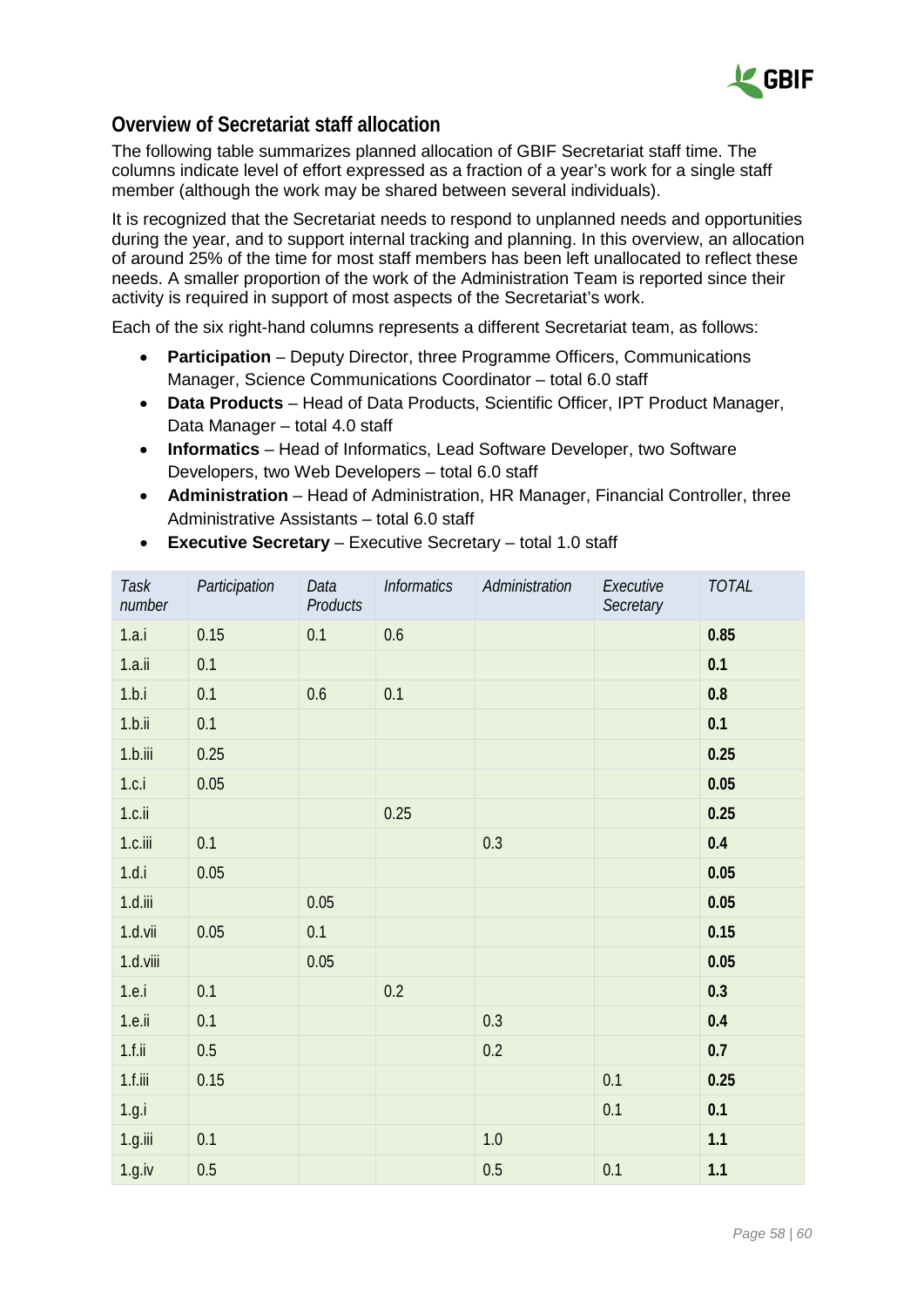

| 2.a.i        |          |         | 0.3     |     |         | 0.3     |
|--------------|----------|---------|---------|-----|---------|---------|
| 2.a.iii      |          |         | $0.3\,$ |     |         | 0.3     |
| 2.b.i        |          | $0.2\,$ | $0.2\,$ |     | 0.1     | $0.5\,$ |
| $2.c.$ ii    | 0.05     | 0.05    | $0.1\,$ |     |         | 0.2     |
| 3.a.i        |          | 0.1     |         |     |         | 0.1     |
| $3.a.$ ii    |          | 0.05    |         |     |         | 0.05    |
| 3.a.iv       |          | 0.1     |         |     |         | 0.1     |
| 3.a.v        | 0.15     | 0.1     |         |     |         | 0.25    |
| 3.a.vi       |          | 0.05    |         |     |         | 0.05    |
| 3.b.i        |          | 0.2     |         |     |         | 0.2     |
| 3.c.i        | $0.1\,$  |         |         |     |         | 0.1     |
| $3.c.$ ii    | $0.05\,$ |         |         |     |         | 0.05    |
| 3.c.iii      | $0.05\,$ |         |         |     |         | 0.05    |
| 3.d.i        |          | 0.15    |         |     |         | 0.15    |
| $3.d.$ ii    | $0.2\,$  | 0.05    |         |     |         | 0.25    |
| $3.e.$ ii    | $0.1\,$  |         |         |     |         | 0.1     |
| 4.a.i        |          | 0.3     |         |     |         | 0.3     |
| 4.a.ii       |          | 0.05    |         |     |         | 0.05    |
| 4.a.iii      |          | 0.05    |         |     |         | 0.05    |
| 4.b.i        |          | 0.05    | $0.3\,$ |     |         | 0.35    |
| 4.b.ii       |          |         | $0.4\,$ |     |         | $0.4\,$ |
| 4.b.iii      |          | 0.15    | $0.1\,$ |     |         | 0.25    |
| 4.b.iv       | $0.2\,$  | 0.1     | 0.1     |     |         | $0.4\,$ |
| 4.c.i        |          | 0.2     | 0.3     |     |         | 0.5     |
| 4.c.iii      |          | 0.05    | 0.2     |     |         | 0.25    |
| 5.a.i        | 0.15     |         |         |     |         | 0.15    |
| $5.a.$ iii   | $0.1\,$  |         |         |     |         | 0.1     |
| 5.a.iv       | 0.05     | 0.05    |         |     |         | 0.1     |
| 5.b.i        |          | 0.05    |         |     |         | 0.05    |
| $5.b.$ ii    |          | 0.15    |         |     |         | 0.15    |
| 5.c.i        |          |         | 0.2     |     |         | 0.2     |
| $5.c.$ ii    |          | 0.05    | 0.1     |     | 0.1     | 0.25    |
| 5.d.i        | $0.2\,$  |         |         | 0.2 |         | $0.4\,$ |
| $5.d.$ ii    |          |         | 0.05    |     |         | 0.05    |
| 5.d.iii      | 0.05     |         | 0.05    |     |         | 0.1     |
| <b>TOTAL</b> | 3.85     | 3.2     | 3.85    | 2.5 | $0.5\,$ | 13.9    |